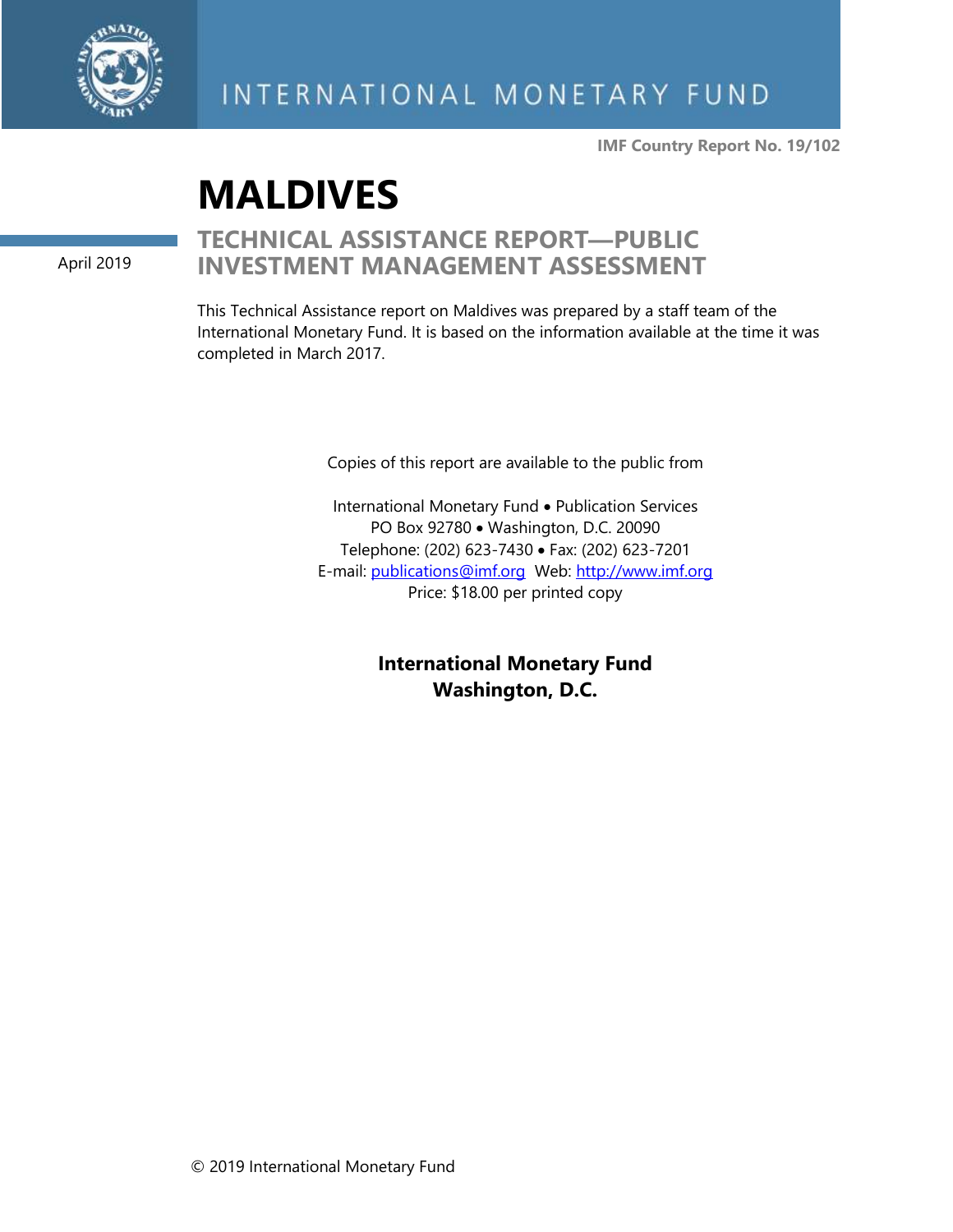## **Maldives Public Investment Management Assessment**

Teresa Curristine, Mary Betley, Paul Harnett, Jean-Luc Helis, Eteri Kvintradze, Ralph Van Doorn, and Kirthisri Rajatha Wijeweera



**Technical Report** 

**March 2017**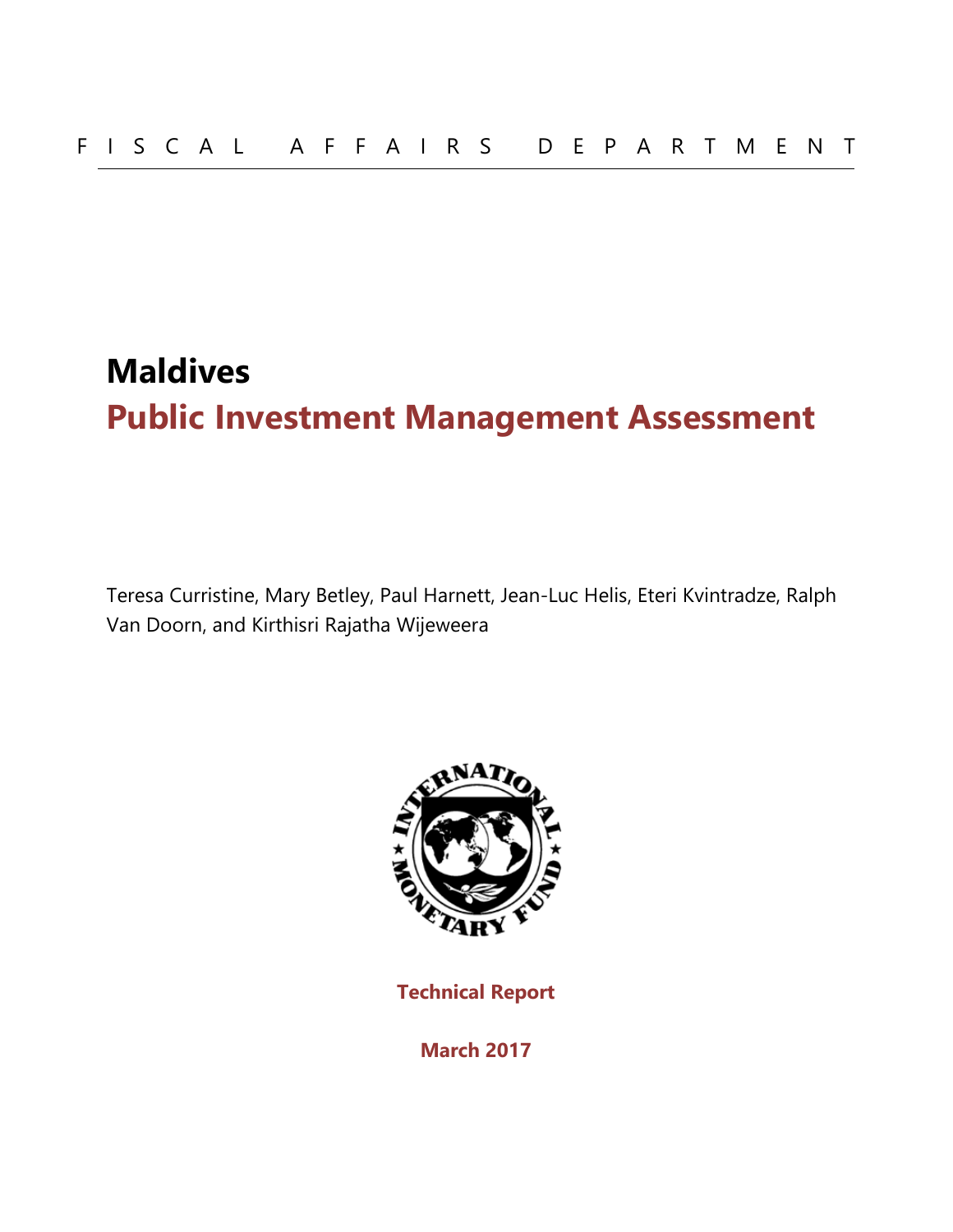## **CONTENTS**

| I. TRENDS IN PUBLIC INVESTMENT _______________<br>$\overline{\phantom{a}}$ 17                        |    |
|------------------------------------------------------------------------------------------------------|----|
| A. Trends in General Government Investment and Capital Stock__________________________________17     |    |
|                                                                                                      |    |
| II. EFFICIENCY AND IMPACT OF PUBLIC INVESTMENT ___________________________________ 23                |    |
|                                                                                                      |    |
| III. PUBLIC INVESTMENT MANAGEMENT INSTITUTIONS _________________________________ 25                  |    |
|                                                                                                      |    |
|                                                                                                      |    |
|                                                                                                      |    |
|                                                                                                      |    |
|                                                                                                      |    |
|                                                                                                      |    |
|                                                                                                      |    |
|                                                                                                      |    |
| <b>BOXES</b>                                                                                         |    |
|                                                                                                      |    |
|                                                                                                      |    |
| <b>FIGURES</b>                                                                                       |    |
| 0.A. Institutional Strength of Public Investment Management Institutions ________________________8   |    |
|                                                                                                      |    |
| 1.B. Investment Volatility (2010-2015)                                                               | 18 |
| 1.C. General Government Investment and Private Investment (2005) _________________________18         |    |
|                                                                                                      |    |
| 1.E. General Government Capital Stock per Capita Relative to Comparable Economies (2005) __ 19       |    |
|                                                                                                      |    |
|                                                                                                      |    |
| 1.H. Current Spending vs. Capital Spending (Last Five-year Average) _____________________________21  |    |
| 1.I. Public Investment by Function (Average of the Last 5 Years) _________________________________22 |    |
| 1.J. EDA - Public Investment by Function (Average of the Last Five Years) _______________________22  |    |
|                                                                                                      |    |
|                                                                                                      |    |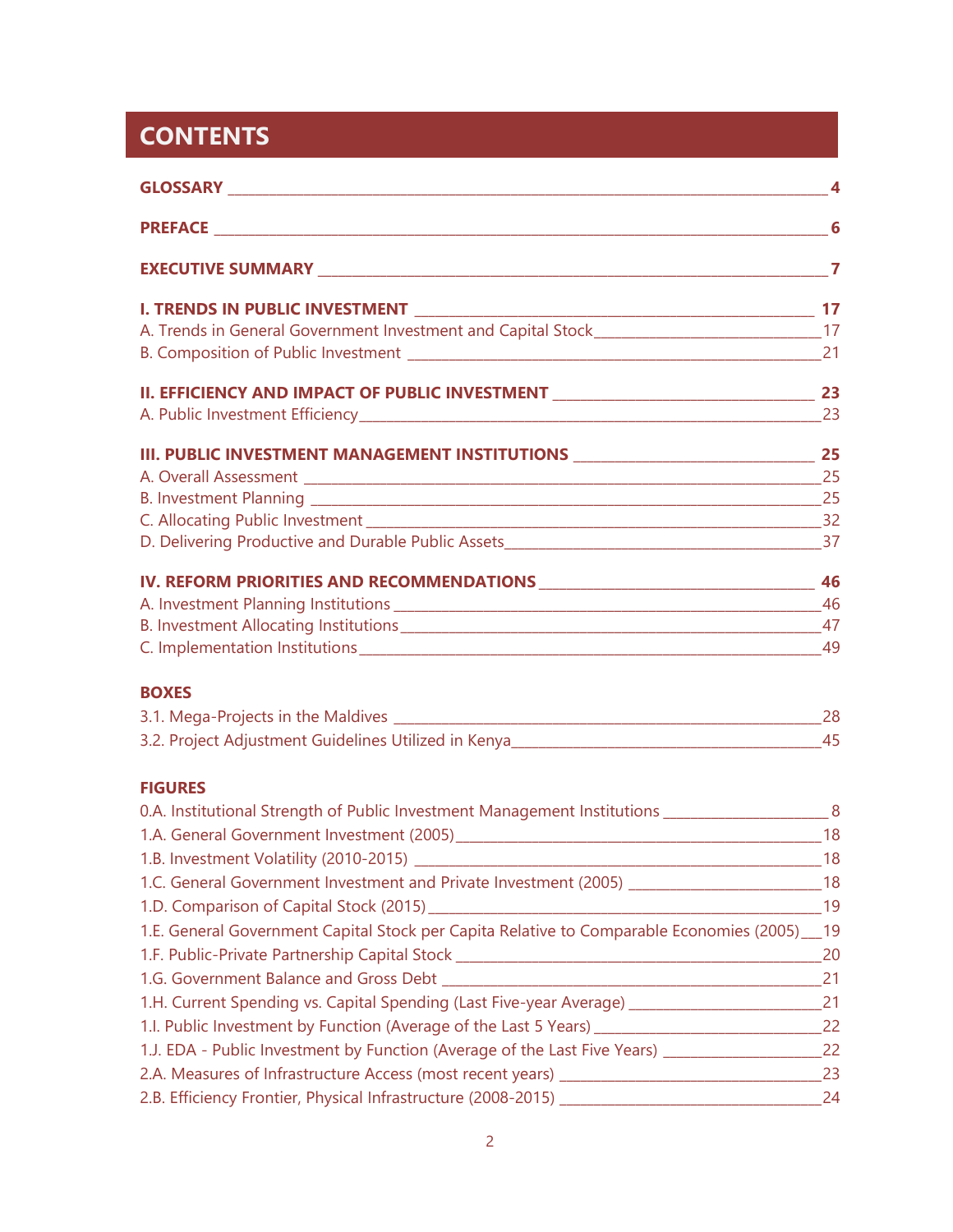| 2.C. Efficiency Gap, Physical Infrastructure, (2008-2014) ____                | 24 |
|-------------------------------------------------------------------------------|----|
| 3.A. Institutional Strength of Public Investment Management Institutions ____ | 25 |
| 3.B. Evolution of Debt and Deficit (2011-2016)                                | 26 |
| 3.C. Budgeted PSIP Expenditures: Domestic and Foreign Financing               | 33 |
| 3.D. PSIP Actual versus Approved (2008 - 2016) ____                           | 38 |
| 3.E. PSIP Domestic Actual versus Approved (2008 - 2016) _                     | 39 |
| 3.F. PSIP Foreign Actual versus Approved (2008 - 2016) ____                   | 39 |
| 3.G. Current Budget Actual versus Approved (2008 - 2016) __                   | 39 |
| 3.H. Deviation Domestic Budgeted/Actual PSIP (2008 - 2016)                    | 39 |

#### **TABLES**

| 0.1. Summary Assessment                                        |  |
|----------------------------------------------------------------|--|
| 0.2. Sequenced Priority Action Plan to Improve PIM Efficiency_ |  |
| 3.1. Maintenance Expenditures 2012-19                          |  |

#### **APPENDICES**

| 1. Detailed Public Investment Management Questionnaire Scores_         |     |
|------------------------------------------------------------------------|-----|
| 2. Cross-Cutting Issues                                                | 55. |
| 3. Country Case Study - Oversight of SOEs: Lessons from the Seychelles | 62  |
| 4. Selection of Guarantees Issued by the Maldives Government _         | 64  |
| 5. Existing and Initial Proposed Structure for PIM                     | 65  |
| 6. Public Investment Management Assessment Methodology _               | 67  |

#### **APPENDIX TABLES**

| A2.1. Summary of Legislative Issues by Institution Arising from the PIMA            | 56 |
|-------------------------------------------------------------------------------------|----|
| A2.2 Summary of the Key PIM Areas Where Increased Capacity and Training is Required | 59 |
| A2.3. Modular Based Project Management Training Program                             | 61 |
|                                                                                     |    |

#### **APPENDIX FIGURE**

| A5.2. Existing and Proposed Structures |  |  |  |
|----------------------------------------|--|--|--|
|                                        |  |  |  |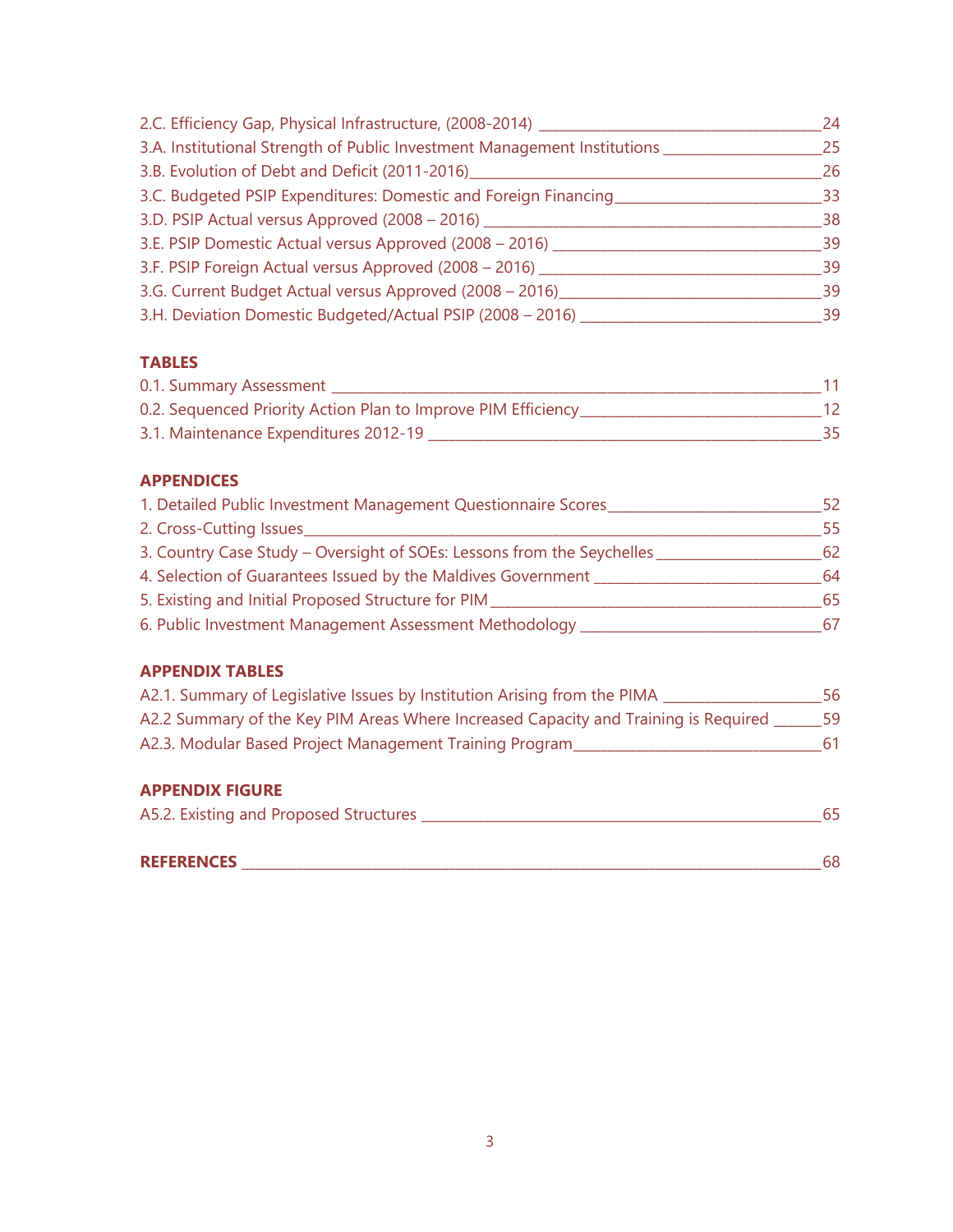## **GLOSSARY**

| ADB          | Asian Development Bank                                      |
|--------------|-------------------------------------------------------------|
| <b>AGO</b>   | <b>Auditor General's Office</b>                             |
| <b>BCC</b>   | <b>Budget Call Circular</b>                                 |
| BI           | <b>Business Intelligence</b>                                |
| <b>CMC</b>   | Cash Management Committee                                   |
| EDA          | Emerging and Developing Asia region                         |
| <b>EYC</b>   | <b>Economic and Youth Council</b>                           |
| EME          | <b>Emerging Market Economies region</b>                     |
| <b>FRL</b>   | Fiscal Responsibility Law                                   |
| <b>FR</b>    | <b>Financial Regulations</b>                                |
| FY.          | <b>Fiscal Year</b>                                          |
| <b>HDC</b>   | Housing Development Corporation                             |
| <b>HDFC</b>  | Housing Development Finance Corporation                     |
| <b>IBRD</b>  | International Bank for Reconstruction and Development       |
| <b>IFMIS</b> | Integrated Financial Management Information System          |
| LC           | Local Council                                               |
| <b>LGA</b>   | Local Government Authority                                  |
| <b>MACL</b>  | Maldives Airports Company Limited                           |
| <b>MDA</b>   | Ministries, Departments and Agencies                        |
| <b>MIRA</b>  | Maldives Inland Revenue Authority                           |
| <b>MMA</b>   | <b>Maldives Monetary Authority</b>                          |
| MM-PAS       | Materials Management module of the Public Accounting System |
| <b>MOFT</b>  | Ministry of Finance and Treasury                            |
| МT           | Medium Term                                                 |
| MTCC         | Maldives Transport and Contracting Company                  |
| <b>MTDC</b>  | Maldives Tourism Development Corporation                    |
| <b>MTFF</b>  | Medium Term Fiscal Framework                                |
| <b>MVR</b>   | Maldives Rufiyaa                                            |
| <b>MWSC</b>  | Maldives Water and Sewerage Company                         |
| <b>NTB</b>   | National Tender Board                                       |
| OECD         | Organization for Economic Cooperation and Development       |
| PA           | Performance Agreement                                       |
| PBA          | Public Bank Account                                         |
| <b>PCB</b>   | Privatization and Corporatization Board                     |
| <b>PEMEB</b> | Public Enterprises Monitoring and Evaluation Board          |
| <b>PFM</b>   | <b>Public Financial Management</b>                          |
| <b>PFR</b>   | <b>Public Finance Regulation</b>                            |
| PI           | Public Investment                                           |
| <b>PIMA</b>  | Public Investment Management Assessment                     |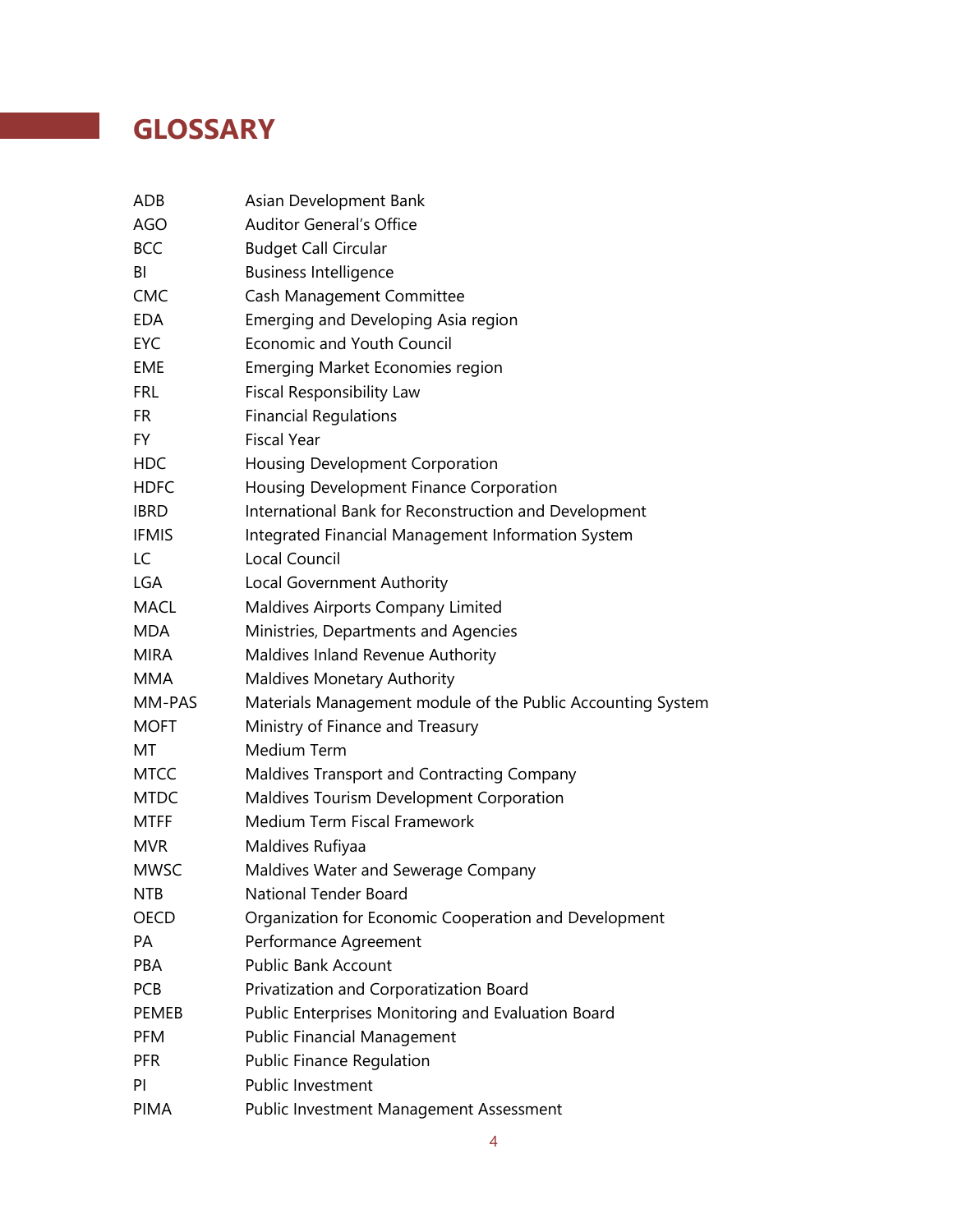| PΟ            | President's Office                       |
|---------------|------------------------------------------|
| <b>PPP</b>    | <b>Public Private Partnership</b>        |
| PPP\$         | <b>Purchasing Power Parity</b>           |
| <b>PSIP</b>   | Public Sector Investment Program         |
| <b>SAP</b>    | Project System Module                    |
| <b>SOEs</b>   | <b>State-Owned Enterprise</b>            |
| ST            | Short-Term                               |
| <b>STELCO</b> | <b>State Electricity Company Limited</b> |
| <b>STO</b>    | State Trading Organization               |
| <b>TSA</b>    | <b>Treasury Single Account</b>           |
| USD           | <b>US Dollars</b>                        |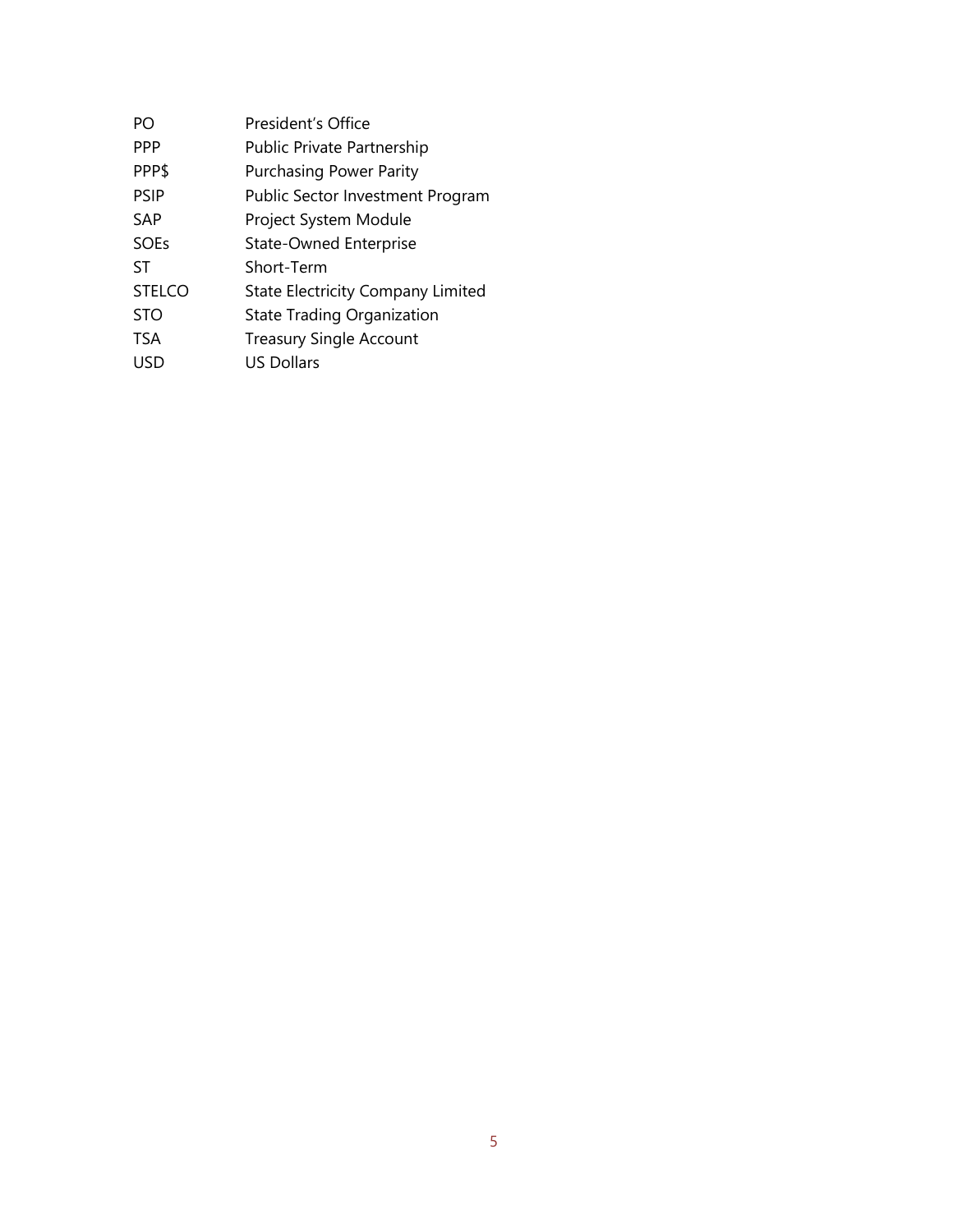## **PREFACE**

At the request of the Minister of Finance and Treasury, a mission from the IMF's Fiscal Affairs Department (FAD) visited the Maldives December 4–18, 2016, to conduct a Public Investment Management Assessment (PIMA). The mission was led by Dr. Teresa Curristine (FAD) and included Mary Betley (FAD expert), Paul Harnett (FAD expert), Jean-Luc Hélis (FAD), Eteri Kvintradze (IMF Res Rep, Colombo office), Ralph van Doorn (World Bank), and Kirthisri Rajatha Wijeweera (IMF office, Colombo). This mission had World Bank participation from Ralph van Doorn and Fabian Seiderer. The mission thanks them for their contributions.

During its stay, the mission held meetings with the Minister of Finance and Treasury, Hon. [Ahmed](https://www.facebook.com/ahmed.munawar.18)  [Munawar,](https://www.facebook.com/ahmed.munawar.18) and Senior advisors to the Minister, Mr. Mohamed Jaleel and Mr. Arif Hilmy; Financial Controller, Ms. Fathimath Razeena, senior staff of the Fiscal Affairs Division (National Budget Formulation, National Budget Execution and Public Sector Investment Program), Resource Mobilization and Debt Management Division, Treasury and Public Accounts Division, Public Procurement Division, the Privatization and Corporatization Board (PCB) Secretariat, and Asset Liability Management Section. The mission also met with the Hon Ahmed Zuhoor, Minister at President's Office and Chair of Economic & Youth Council. In addition, the mission met with the Maldives Monetary Authority and the Auditor General's Office. The mission also met with the State Minister and officials from the Ministry of Education; senior officials from the Ministry of Environment and Energy including the Maldives Energy Authority, the Environmental Protection Agency; the State Minister and senior officials from the Ministry of Health; the Deputy Minister and senior officials from the Ministry of Housing and Infrastructure; and senior officials from the Ministry of Tourism including Regional Airports and Maldives Integrated Tourism Development Corporation, the Local Government Authority, the Maldives Airports Company Ltd, and the Housing Development Corporation.

The mission briefed donor representatives on the mission's findings, including the Asian Development Bank and the World Bank. The mission would like to thank the Maldivian authorities for their cooperation during the course of its work. It is especially grateful to Mr. Ahmed Saruvash Adam for his overall guidance and facilitation of the mission, and to Mr. Ahmed Naeem, Ms. Zeeniya Riyaz, Ms. Mariyam Hussain and Ms. Fathimath Shamma for their excellent support and assistance throughout the mission.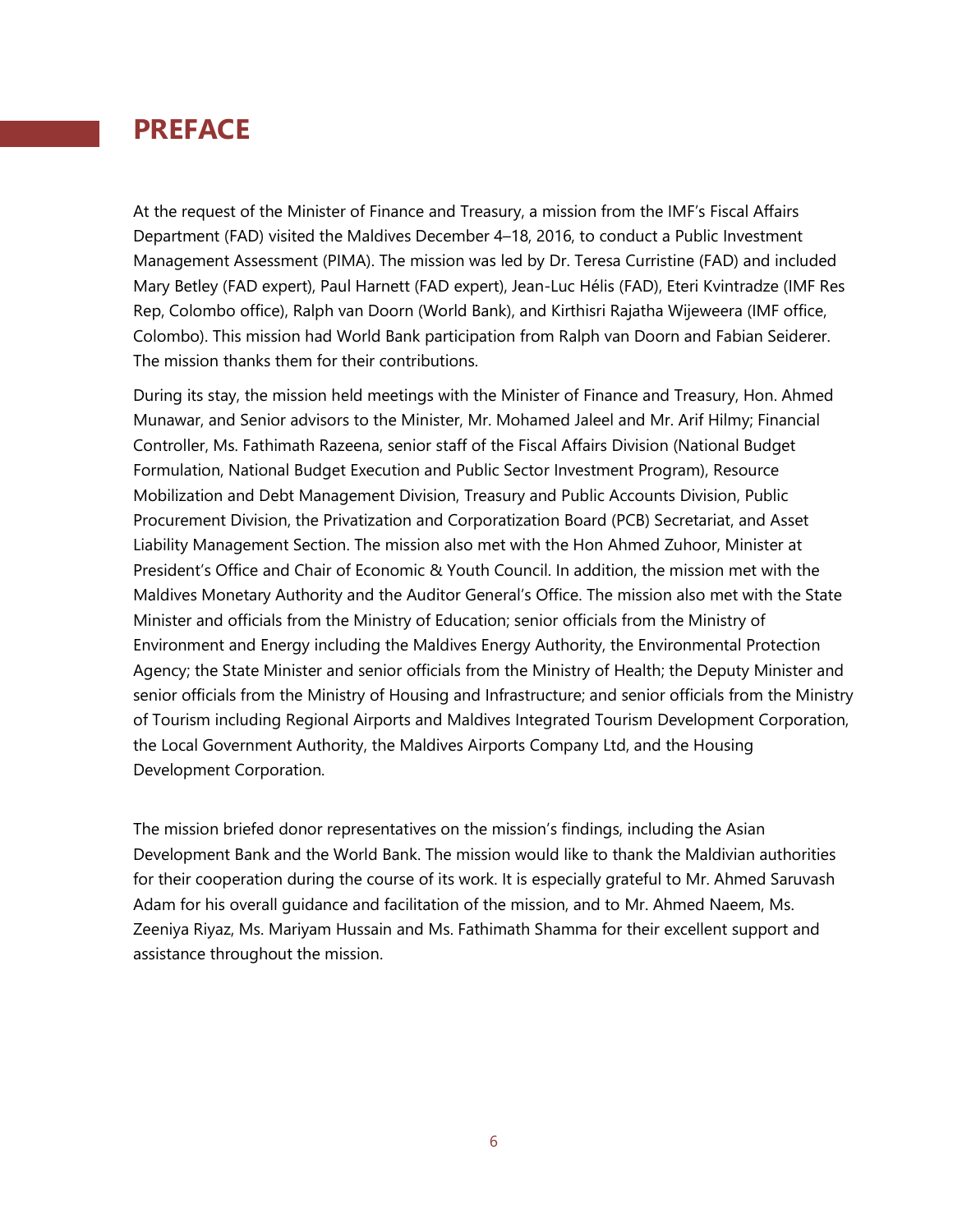## **EXECUTIVE SUMMARY**

**The Maldives is a middle-income country composed of more than 1000 small islands, whose geography and exposure to climate change pose unique challenges for infrastructure development.** The population is highly dispersed over 184 inhabited islands and 90,000 square kilometers, making the provision of constitutionally mandated key social infrastructure to all inhabited islands complicated and costly. Further difficulties arise from the need to build climate change resilience and the heavy dependence on imported building materials. Despite these challenges, the government of the Maldives has provided near universal access to basic services (electricity, clean water and sanitation), and health centers and schools are present in all inhabited islands.

**Over the last decade, public investment has been above the average for Emerging Market Economies (EMEs) and Emerging and Developing Asia (EDA), and this has translated into an improved capital stock**. Public investment averaged 8 percent of GDP in 2005 through 2015, compared to 5.8 percent for EDA and 6.5 percent for EMEs, although it has been volatile. This enabled public capital stock to improve from 52 percent of GDP in 2006 to 68 percent in 2015. In terms of capital stock per capita, the Maldives is well above the EDA average and equal to the EME average.

**The current government is significantly scaling up infrastructure investment, with major new infrastructure projects estimated to amount to 35 percent of GDP in 2015-2019.** These large projects aim to promote economic growth, diversify the economy, which is heavily dependent on tourism, and consolidate the population in key centers. This scaling up could transform the economy but it also carries risks. The country faces challenges with rising debt levels (73 percent of GDP in 20[1](#page-7-0)5) and increased external debt and limits on capacity.<sup>1</sup>

**Since fiscal space is limited, efficient public investment is essential to ensure value for money and returns from investments**. There is significant room to improve public investment efficiency. The efficiency gap between Maldives and the most efficient countries with comparable levels of public capital stock per capita is 50 percent. The gap is wider than the EME average and that of all countries (41 percent), but comparable to the average gap of EDA countries (50 percent).

**Strengthening public investment management (PIM) institutions will help to close this efficiency gap.** The mission assessed the strength and quality of PIM in the Maldives using the IMF Public Investment Management framework (PIMA), based on the three phases of the PIM cycle: planning, allocation and implementation and on 15 key institutions involved in the PIM cycle. Figure

<span id="page-7-0"></span><sup>1</sup> IMF Article IV 2016.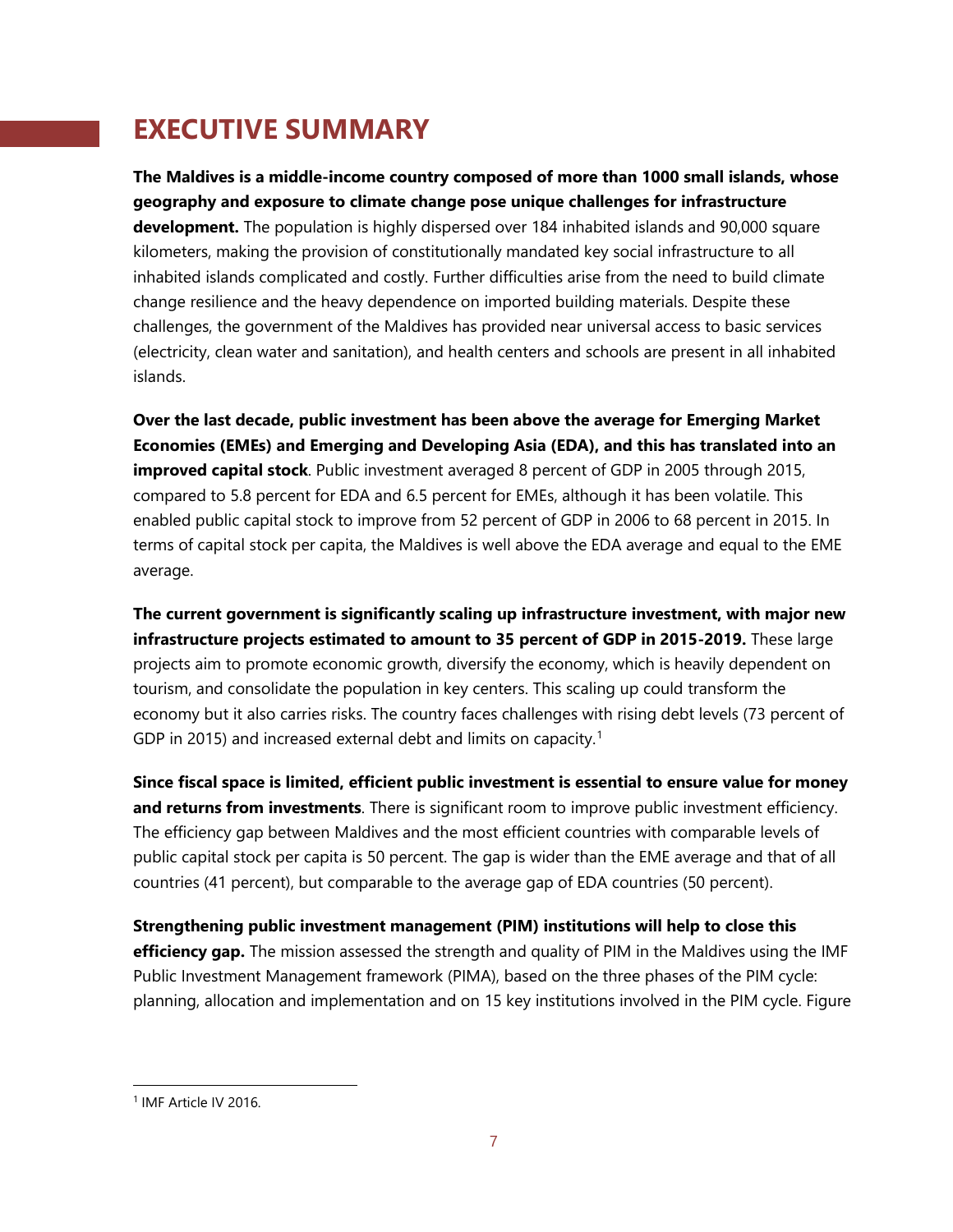0.A, Table 0.1 and Appendix 1 summarize the results of this assessment, and more details are provided below on the individual phases and institutions.

**Most public investment institutions are at a basic stage of development and implementation when compared to the average of EME and all countries.** Investing in improving these institutions, based on this report's recommendations, will significantly enhance efficiency. There are areas of relative strength, with the Maldives being comparable to EMEs in central-local coordination, company regulation and budget comprehensiveness. The overall strength of PIM institutions, however, scores well below EME and all country averages, especially for the implementation phase of public investment. There are also significant gaps in the planning and allocation phases. Almost all institutions are assessed as medium or low (except central-local coordination) in terms of their effectiveness and practical implementation.

**The most significant weakness in the PIM and the wider Public Financial Management (PFM) system is poor budget credibility and budget execution.** This is not the result of any single institution but reflects several weaknesses in the PIM system, including poor planning, weak project appraisal and selection, no project pipeline and no capital budget ceilings, resulting in unrealistic capital budgets, combined with the approval of projects during the year, weak implementation capacity and the extensive use of virements and reallocations.



#### **Figure 0.A. Institutional Strength of Public Investment Management Institutions**

#### **Planning Institutions have gaps in design but more significant gaps in implementation**

**(Section III.B).** Weaknesses in the overall strategic framework for public investment, aggravated by a challenging fiscal environment, affect the government's ability to plan sustainable levels of investment across the public sector. While the government has attempted to constrain overall debt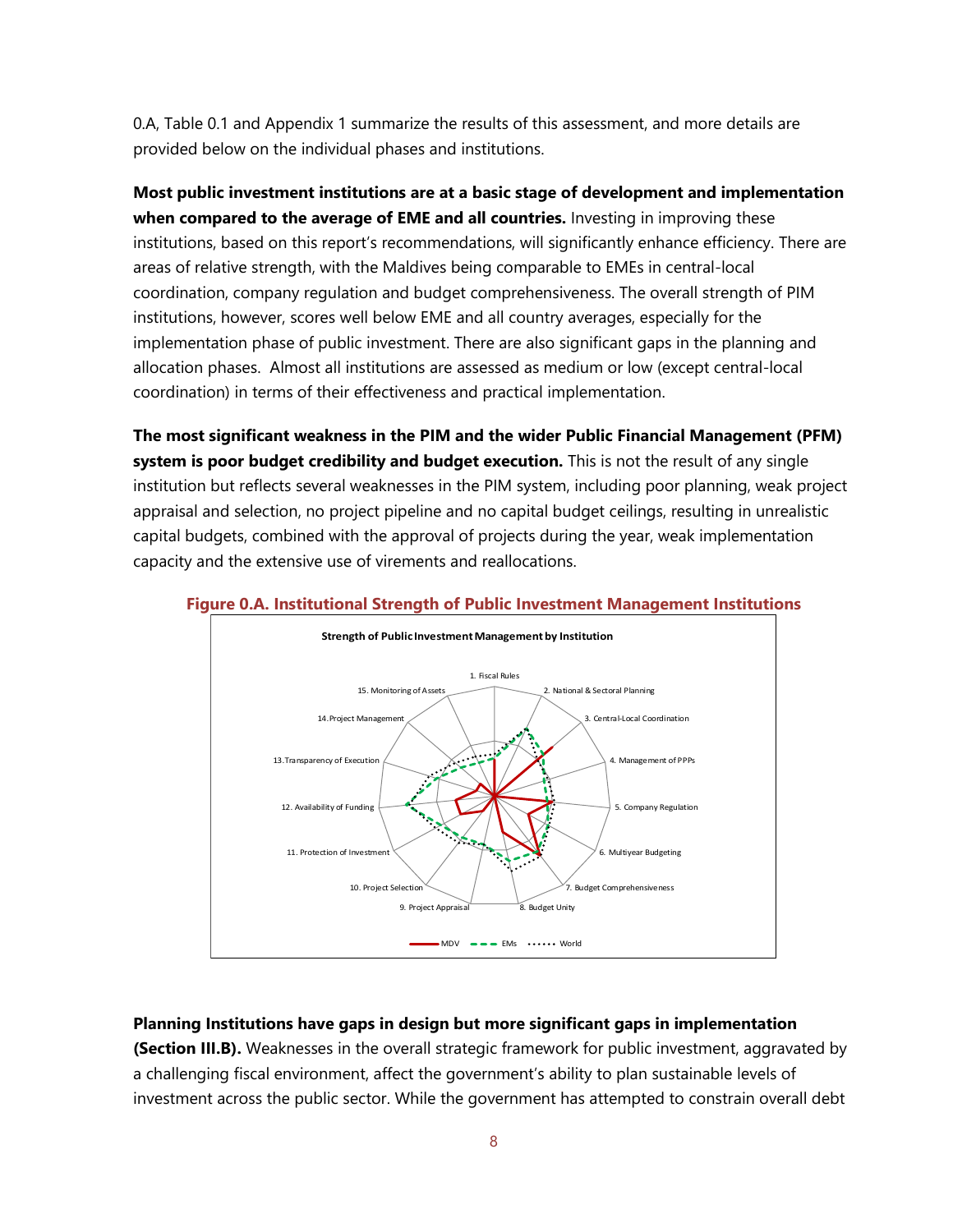levels by putting in place fiscal rules, its medium-term plans for scaling-up infrastructure spending make the achievement more challenging. The lack of a comprehensive national strategic planning process undermines the government's ability to guide resources systematically toward achieving its strategic policy objectives. Finally, while the government has begun to strengthen state owned enterprises (SOEs) oversight, the establishment of a clear legislative framework for SOEs and public private partnerships (PPPs) would improve fiscal risk management.

**The budget documents include comprehensive information on public investment, however the government's ability to allocate these resources to the right sectors and projects is undermined by the lack of robust processes throughout the project selection and budgeting cycle (Section III.C).** There is a lack of procedures and guidelines for ministries, departments and agencies (MDAs) to identify, appraise and fully cost their desired projects. There is no setting of resource constraints (i.e., budgetary ceilings for public investment) to help MDAs with the prioritization of their project proposals. More transparent selection criteria would help ensure funding is provided only for good quality projects that appropriately address government policy priorities. A more strategic and focused Public Sector Investment Program (PSIP), accompanied by better integration of capital and current budgeting, would help improve the efficient use of all budgetary resources.

**There are significant weaknesses in implementing projects on time and on budget, leading to higher costs and the inefficient use of scarce investment resources (Section III.D).** In project implementation delays occur due to cash rationing and weak project management. There is frequent reallocation of resources to other projects (including those not originally in the budget) and to cover outstanding current expenditures. Efficient procurement is undermined by the use of different procedures across government. During project implementation, weaknesses in project management and monitoring, lack of staff training and changes in project scope lead to cost overruns and frequent delays.

**Some progress has been made in improving PIM institutions, and reforms are ongoing in a number of areas.** A fiscal strategy statement is produced each year, medium-term capital spending projections are provided, and ongoing projects are prioritized. An Integrated Financial Management Information System (IFMIS) with budget and project management modules and a single treasury account are in place, although staff training has yet to be provided. Reform projects are under way to improve procurement, financial regulations (FR) and oversight of SOEs.

**Building on these initiatives and taking account of this assessment, the report provides the following eleven recommendations to strengthen the institutional framework, under five main headings.** See Table 0.2 for an action plan for implementing these recommendations over the short and medium term and Chapter IV for a detailed discussion on recommendations.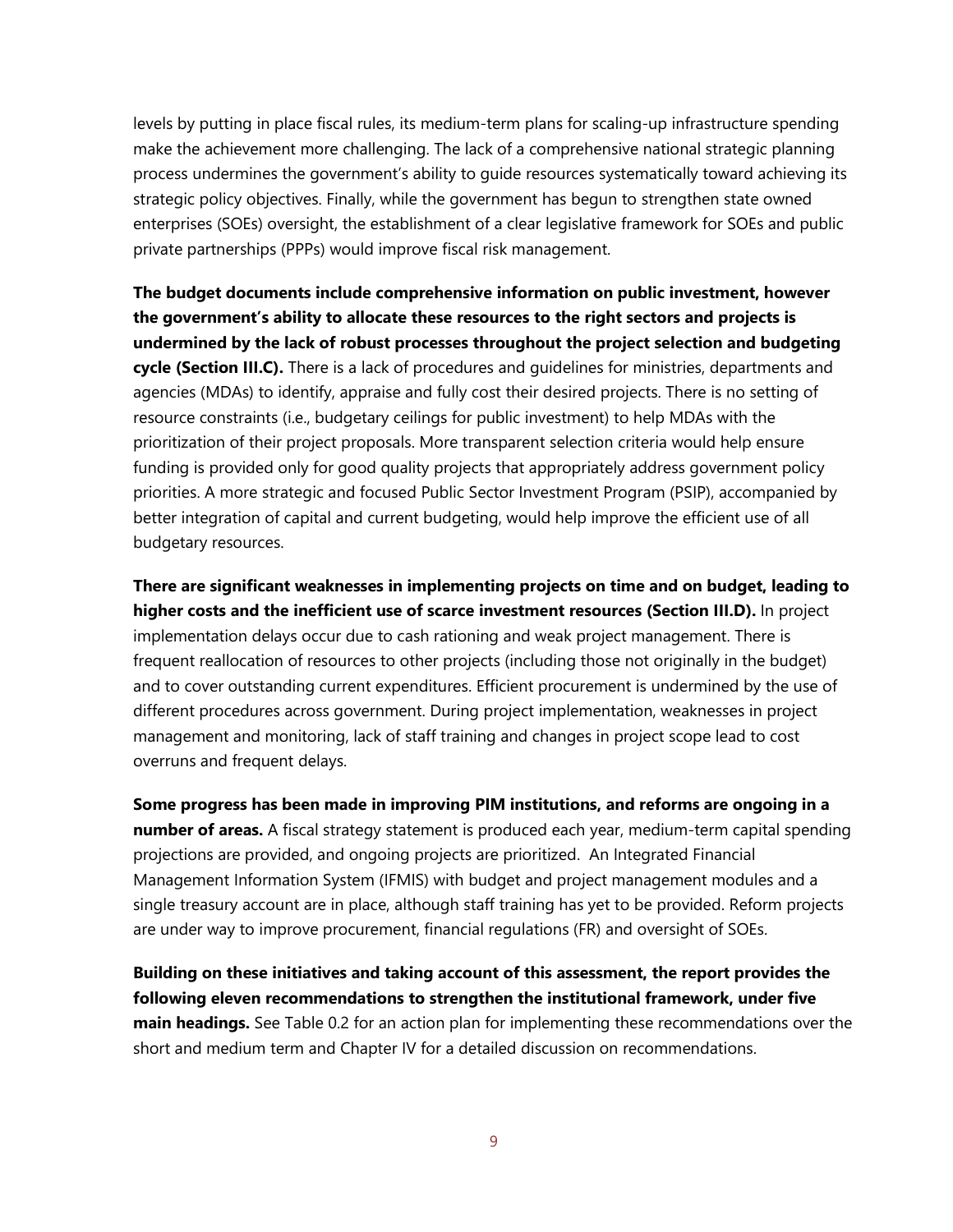#### **Strengthening strategic guidance and budget ceilings for public investment**

- Revise the budget calendar to prepare and to circulate the Fiscal Strategy Statement earlier (e.g., in April) to enable it to drive the budget process, set priorities for the public investment and let these be the basis for approved total ceilings. Approve realistic aggregate expenditure ceilings (for recurrent and public investment) at the start of the budget process.
- Establish a ceiling for the PSIP budget at the start of the budget process based on a binding resource envelope and include PSIP ceilings in the budget circular.
- Better integrate capital and recurrent budget preparation, including capital project selection*.*

#### **Improve institutions for project appraisal, selection and management**

- Strengthen the project appraisal process by developing a standard methodology for project appraisal, publishing this methodology and verifying that it is consistently applied by the line ministries.
- Improve the project selection process for the budget by developing better targeted selection and prioritization criteria and processes. This includes developing a project pipeline to improve the medium-term focus of project identification, appraisal, selection and approval (See Appendix 5).
- Improve the competitiveness and transparency of the procurement process*.* Prescribe that all SOEs use standard National Tender Board (NTB) guidelines and procedures.
- Strengthen the project management and monitoring framework and ensure implementation in all MDAs and SOEs.
- Develop a framework for ex-post evaluations and ensure that lessons learned from past projects are incorporated in revised guidelines and practices*.*

#### **Improve central oversight of SOEs and PPPs**

• Enhance the oversight of public investment undertaken by non-budgetary institutions, including SOEs, PPPs, and contractor-based financing. Maintain in a database the number and value of public investments undertaken by SOEs. Publish a list of guarantees and contractor financed projects in the budget.

#### **Improve commitment control and cash management**

• Release allocations to enable MDAs' purchasing to take place following authorization by MOFT (for ongoing projects and new projects) in the material management (MM-PAS) module.

#### **Strengthen capacities of all actors involved in public investment management**

• Develop and implement a PIM capacity building plan for project managers, supervising officers, operational officers, and MOFT (see Appendix 2). The implementation of all PIM institutions requires not only institutional and legal change but is heavily dependent on building additional capacity within the public sector, which takes time.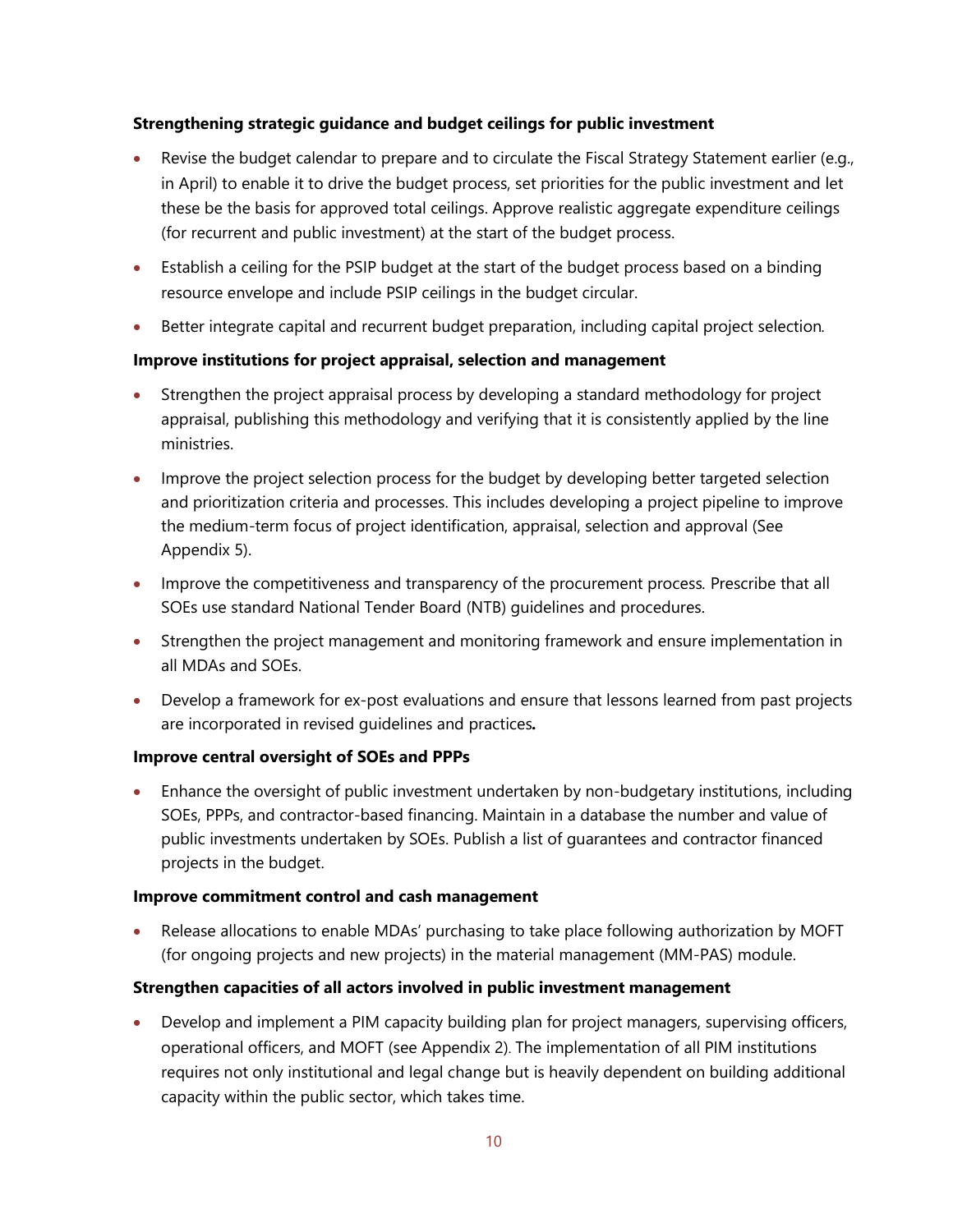|  |  |  | <b>Table 0.1. Summary Assessment</b> |
|--|--|--|--------------------------------------|
|--|--|--|--------------------------------------|

| <b>Phase / Institution</b> |                |                                                     | <b>Institutional Strength</b>                                                                                                                                                                     | <b>Effectiveness</b>                                                                                                                                                                         | Importance<br><b>Priority</b> | Rec.           |
|----------------------------|----------------|-----------------------------------------------------|---------------------------------------------------------------------------------------------------------------------------------------------------------------------------------------------------|----------------------------------------------------------------------------------------------------------------------------------------------------------------------------------------------|-------------------------------|----------------|
|                            | 1              | <b>Fiscal rules</b>                                 | Medium: Permanent fiscal rules are in place but<br>capital spending is not excluded from the budget<br>balance rule.                                                                              | <b>Low:</b> The target is not likely to be<br>achieved, and there is not a published path<br>to meet the debt target.                                                                        | High                          | 1              |
|                            | $\overline{2}$ | <b>National and</b><br>sectoral planning            | Low: No national strategy and very few sectoral<br>strategies in place.                                                                                                                           | <b>Low:</b> No national planning process and<br>plans are costed                                                                                                                             | <b>Medium</b>                 | 1              |
| A. Planning                | 3              | <b>Central-local</b><br>coordination                | High: Local council's investment plans are<br>planned together with central government.                                                                                                           | High: Local council's do not borrow and<br>their investment plans are mostly<br>coordinated with central government.                                                                         | NA                            | ΝA             |
|                            | 4              | <b>Public-private</b><br>partnerships               | Low: There is no PPP framework or PPP strategy<br>or criteria for entering into PPPs.                                                                                                             | Low: Information on, and oversight of, PPP<br>liabilities is relatively limited.                                                                                                             | High                          | $\overline{2}$ |
|                            | 5              | <b>Regulation of</b><br>infrastructure<br>companies | Medium: semi-autonomous regulators set prices<br>for the main public utilities.                                                                                                                   | <b>Medium:</b> Some utility markets have<br>private sector companies operating in<br>them.                                                                                                   | <b>NA</b>                     | <b>NA</b>      |
|                            | 6              | Multi-year<br>budgeting                             | <b>Medium</b> The annual budget documentation<br>contains multi-year projections of capital<br>spending.                                                                                          | Low: Ceilings on capital expenditure are<br>not set during the budget preparation<br>process and full costs of projects are not<br>disclosed.                                                | High                          | 3              |
|                            | $\overline{7}$ | <b>Budget</b><br>comprehensiveness                  | <b>Medium:</b> The budget presents a relatively<br>comprehensive picture of capital investments.                                                                                                  | <b>Medium.</b> Absence of consolidated<br>information on capital investments<br>weakens fiscal analysis.                                                                                     | High                          | 2              |
| <b>B. Allocation</b>       | 8              | <b>Budget unity</b>                                 | <b>Medium:</b> Classification captures current and<br>capital. Capital and recurrent budgets are not<br>prepared together and future recurrent costs are<br>not budgeted for.                     | Low: Some current expenditure recorded<br>as capital. Lack of funding for operations<br>and maintenance                                                                                      | <b>Medium</b>                 | 4              |
|                            | 9              | Project appraisal                                   | Low: Little central guidance on appraisal criteria,<br>and no evidence of systematic cost-benefit<br>analysis                                                                                     | Low: There is limited use of feasibility<br>studies and risk analysis.                                                                                                                       | High                          | 5              |
|                            | 10             | <b>Project selection</b>                            | Low: There are no published selection criteria or<br>transparent processes for selection                                                                                                          | Low: No pipeline of vetted projects for<br>future funding consideration. This can<br>result in lower and less efficient project<br>selectin.                                                 | High                          | 6              |
| C. Implementation          | 11             | <b>Protection of</b><br>investment                  | <b>Medium:</b> Information on total project costs<br>included in the budget. Virements subject to<br>MOFT approval. Carry over not authorized.                                                    | Low: No appropriation act. Persistent<br>under-execution of capital expenditure.<br>Significant reallocation of expenditure<br>during the fiscal year penalizing<br>investment.              | High                          | 10             |
|                            | 12             | Availability of<br>funding                          | <b>Medium:</b> Most donor funding in TSA. No cash<br>flow forecasts and project outlays are frequently<br>subject to cash rationing resulting in significant<br>delays in project implementation. | Low: Poor cash forecasting and<br>management leading to the unavailability<br>of cash for budget execution, leading to<br>accumulation of arrears.                                           | High                          | 10             |
|                            | 13             | <b>Transparency of</b><br>execution                 | Low: Many major projects not tendered using the<br>NTB process; limited public access to procurement<br>information. Project monitoring varied at line<br>ministry level, limited external audit. | <b>Low:</b> Fragmented procurement<br>procedures. At central level weak<br>monitoring of physical progress and<br>central monitoring by MOFT, audit findings<br>not systematically analyzed. | High                          | 7              |
|                            | 14             | <b>Project management</b>                           | <b>Low:</b> Project managers formally assigned, project<br>adjustments do not require fundamental review,<br>no ex-post evaluations conducted.                                                    | Low: In practice, project management<br>relies on consultants. Significant cost<br>overruns and delays experienced. Limited<br>learning from failed projects.                                | High                          | 8              |
|                            | 15             | <b>Assets accounting</b>                            | <b>Low:</b> Asset registers record moveable assets but<br>not infrastructures. No reevaluation and<br>depreciation of fixed assets. Surveys not<br>conducted.                                     | Low: Assets are not effectively, recorded,<br>used and maintained.                                                                                                                           | Low                           | 8              |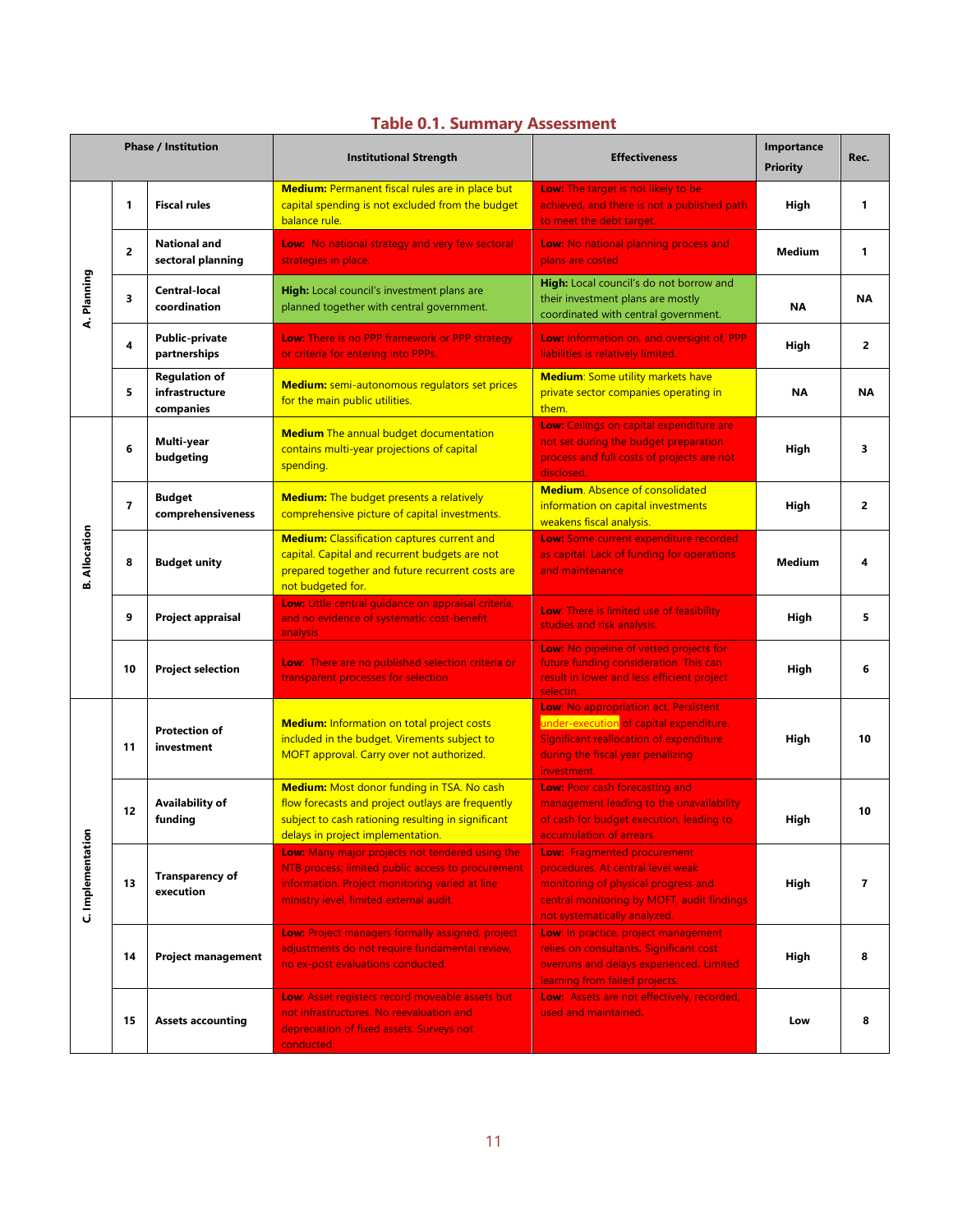| <b>Table 0.2. Sequenced Priority Action Plan to Improve PIM Efficiency</b>                                                                                                              |                                                                                                                                                                    |                                                                                         |                                                                                                                                                                     |                                                 |  |
|-----------------------------------------------------------------------------------------------------------------------------------------------------------------------------------------|--------------------------------------------------------------------------------------------------------------------------------------------------------------------|-----------------------------------------------------------------------------------------|---------------------------------------------------------------------------------------------------------------------------------------------------------------------|-------------------------------------------------|--|
| <b>Priority Actions</b>                                                                                                                                                                 | 2017                                                                                                                                                               | 2018                                                                                    | 2019 and beyond                                                                                                                                                     | <b>Responsible Agency</b>                       |  |
| government policies                                                                                                                                                                     | Recommendation 1: Strengthen the strategic guidance for planning and budgeting, particularly for public investment, to ensure resources are more closely linked to |                                                                                         |                                                                                                                                                                     |                                                 |  |
| Strengthen role of Fiscal<br><b>Strategy Statement in</b><br>budget process                                                                                                             | Strengthen MTFF to provide realistic<br>parameters to identify a clear and<br>realistic path for reducing total<br>government debt over the medium-term            | Strengthen the link between the<br>Fiscal Strategy Statement and the<br>budget process. | Publish a credible Fiscal Strategy<br>Statement, linked to the MTFF and<br>the budget process.                                                                      | <b>MOFT</b>                                     |  |
|                                                                                                                                                                                         | Revise the budget calendar to prepare<br>and circulate the Fiscal Strategy<br>Statement earlier (e.g. in April)                                                    |                                                                                         |                                                                                                                                                                     | <b>MOFT</b>                                     |  |
| Develop National<br>Development Strategy and<br><b>Sector Strategies</b>                                                                                                                |                                                                                                                                                                    |                                                                                         | Prepare a costed medium-term<br>national development strategy, with<br>a focus on public investment<br>requirements within a realistic overall<br>resource envelope | <b>MOFT; President's</b><br><b>Office; MDAs</b> |  |
|                                                                                                                                                                                         |                                                                                                                                                                    |                                                                                         | Sector ministries to prepare or revise<br>sector strategies in line with the<br>national strategy, including the<br>costing of prioritized measures                 | <b>MDAs</b>                                     |  |
| Recommendation 2: Improve the oversight of public investment undertaken by non-budgetary institutions, including SOEs, PPPs and contractor-based financing,<br>and related fiscal risks |                                                                                                                                                                    |                                                                                         |                                                                                                                                                                     |                                                 |  |
| Publish information on<br>contingent liabilities and<br><b>PPPs</b>                                                                                                                     | Include more comprehensive fiscal<br>information in the budget on contingent<br>liabilities and PPPs                                                               |                                                                                         |                                                                                                                                                                     | <b>MOFT</b>                                     |  |
| Analyze fiscal risk related to<br>PPPs and SOEs' operations                                                                                                                             | Require MOFT to start undertaking an<br>economic/financial review of proposed<br>PPPs, highlighting fiscal risks                                                   | MOFT to provide a consolidated<br>report on fiscal risks by SOEs and<br><b>PPPs</b>     | Prepare and publish a Fiscal Risk<br>Statement                                                                                                                      | <b>MOFT</b>                                     |  |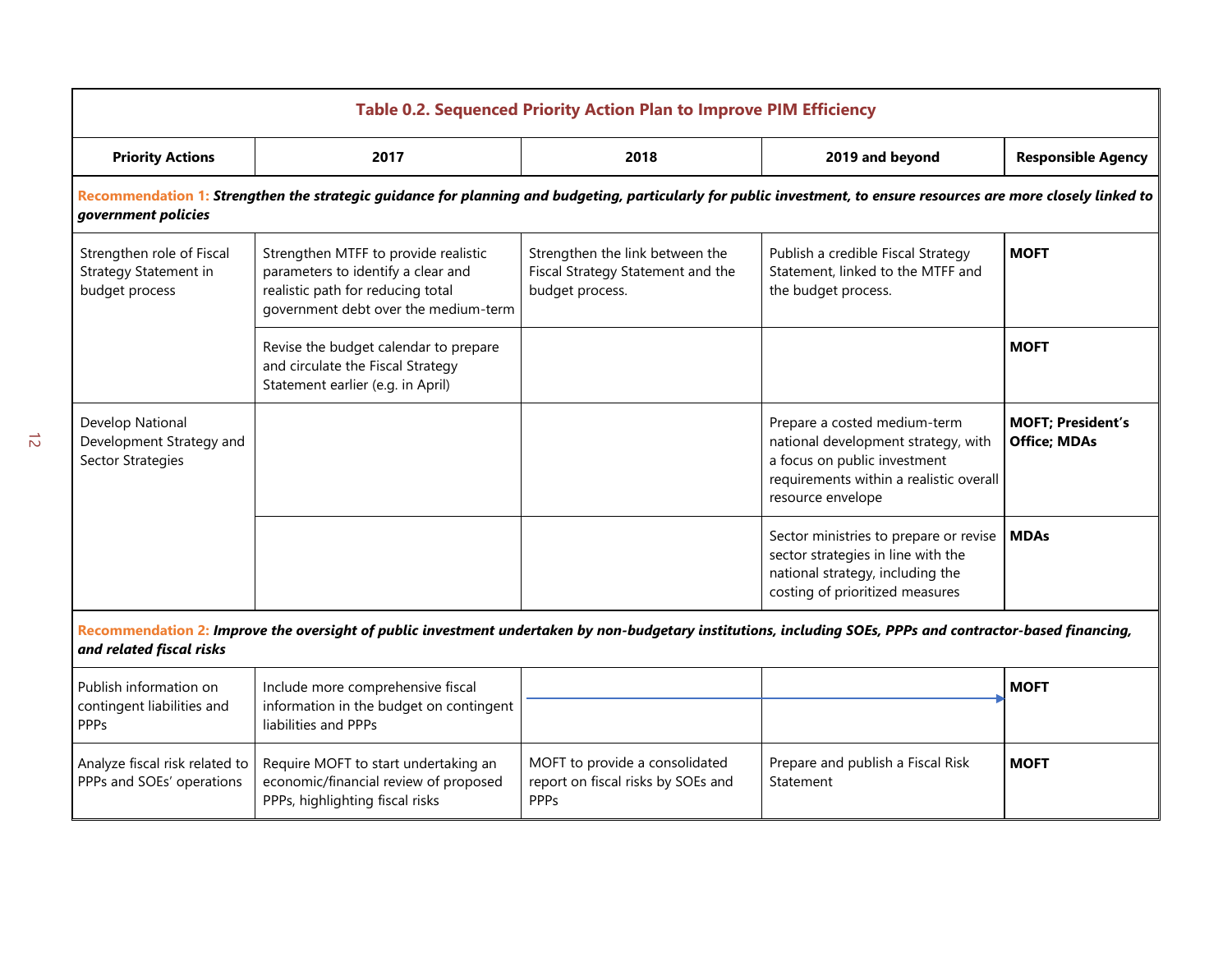| Develop SOE and PPP<br>legislation                                                                                                                                                                                     |                                                                                                                                                                      | Prepare quidelines for undertaking<br>value-for-money analyses of<br>proposed PPPs                                                                                                                                                                                                                | Draft umbrella SOE legislation, and a<br>law on PPPs (or include under the<br>SOE law)                                                                                                                                                                 | <b>MOFT</b>                    |  |
|------------------------------------------------------------------------------------------------------------------------------------------------------------------------------------------------------------------------|----------------------------------------------------------------------------------------------------------------------------------------------------------------------|---------------------------------------------------------------------------------------------------------------------------------------------------------------------------------------------------------------------------------------------------------------------------------------------------|--------------------------------------------------------------------------------------------------------------------------------------------------------------------------------------------------------------------------------------------------------|--------------------------------|--|
| budget circular                                                                                                                                                                                                        | Recommendation 3: Establish a ceiling for the PSIP budget at the start of the budget process, based on a binding resource envelope, and include PSIP ceilings in the |                                                                                                                                                                                                                                                                                                   |                                                                                                                                                                                                                                                        |                                |  |
| Establish a ceiling for<br>capital expenditure                                                                                                                                                                         | Provide for both capital (incl. PSIP) and<br>current ceilings based on the estimated<br>resource envelope in the Budget Call<br>Circular                             | MDA budget submissions not<br>adhering to ceilings should be<br>rejected                                                                                                                                                                                                                          | Establish cabinet approved ceilings<br>for ongoing PSIP projects by MDA.<br>Establish a pooled ceiling for new<br>projects to be competed for by<br><b>MDAs</b>                                                                                        | <b>MOFT; Cabinet</b>           |  |
|                                                                                                                                                                                                                        | Recommendation 4: Better integrate capital and recurrent budget preparation.                                                                                         |                                                                                                                                                                                                                                                                                                   |                                                                                                                                                                                                                                                        |                                |  |
| Clarify the institutional<br>roles in the preparation of<br>both capital and recurrent<br>budgets                                                                                                                      |                                                                                                                                                                      |                                                                                                                                                                                                                                                                                                   | Adopt legislation indicating<br>responsibility for the setting of<br>recurrent and capital ceiling,<br>ensuring the system is fully<br>integrated.                                                                                                     | MOFT; PO,<br><b>Parliament</b> |  |
| Recommendation 5: Strengthen the project appraisal process by developing a standard methodology for project appraisal, publishing this methodology and<br>verifying that it is consistently applied by line ministries |                                                                                                                                                                      |                                                                                                                                                                                                                                                                                                   |                                                                                                                                                                                                                                                        |                                |  |
| Develop and apply a<br>methodology for project<br>appraisal, and create a<br>project pipeline                                                                                                                          | Review and simplify the existing project<br>fiche appropriate to existing technical<br>capacity at MDA level.                                                        | Develop guidelines for project<br>appraisal with increased<br>requirements for larger projects, in<br>line with technical capacity e.g. cost<br>benefit analysis, compatible with any<br>future national development plan,<br>and requiring social costs and<br>benefits be included in costings. | The appraisal process should ensure<br>that any approved project is in line<br>with any future National<br>Development Plan and only<br>positively appraised projects are<br>selected for the project pipeline after<br>a review of project appraisal. | <b>MOFT, MDAs</b>              |  |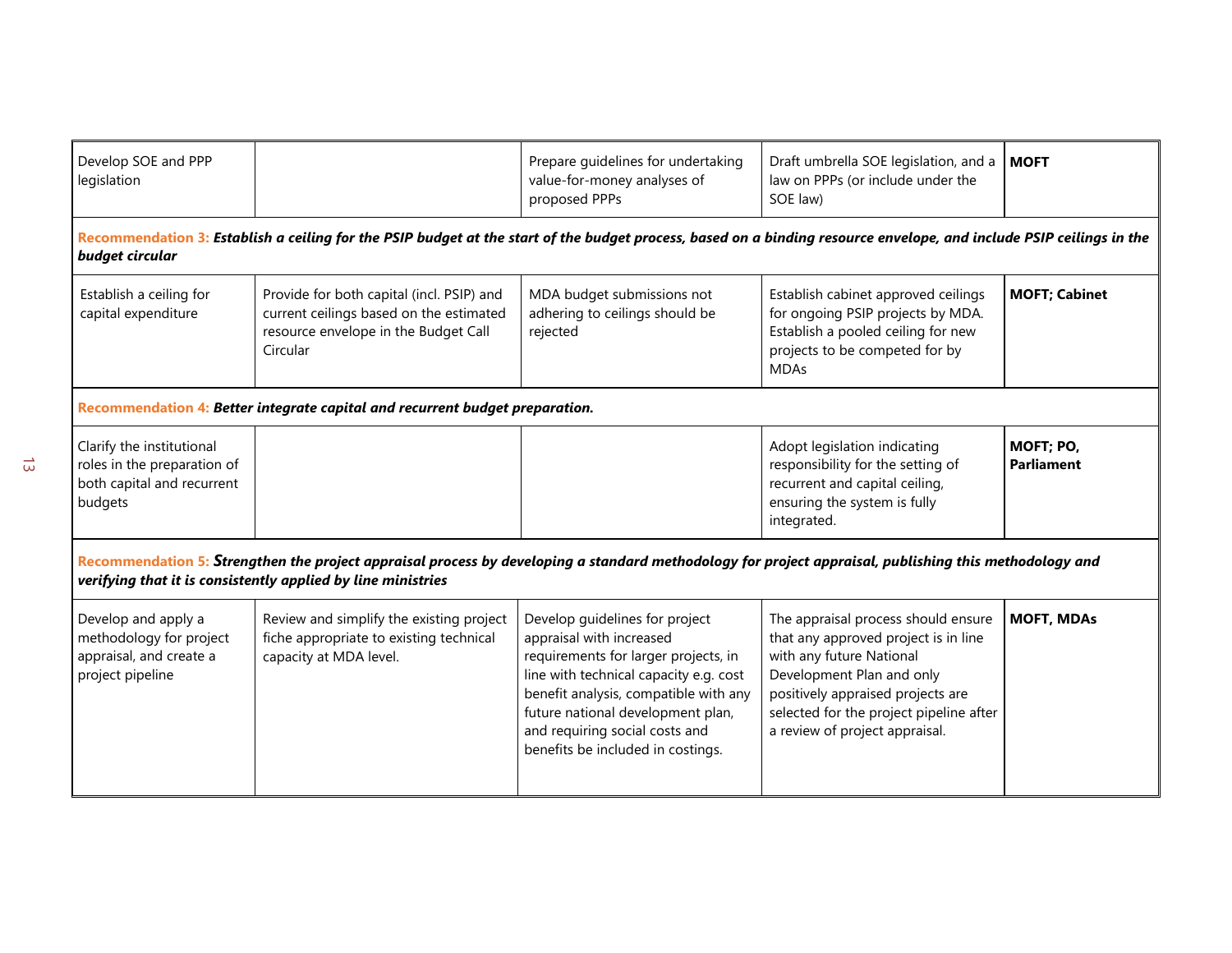## **Recommendation 6:** *Improve the capital project selection process for the budget by developing better targeted selection and prioritization criteria and processes, and by improving the information provided to decision makers.*  $\mathcal{L}$

| Develop and publish<br>criteria for the selection of<br>projects                                             | Develop criteria for project selection<br>bearing in mind the sophistication of<br>current appraisal. Publish criteria for the<br>selection of projects. | Develop a project pipeline to<br>improve the medium-term focus of<br>project identification, appraisal,<br>selection and approval.   | Refine criteria to include value for<br>money considerations such as cost<br>benefit/cost effectiveness, project life<br>cycle and future recurrent costs,<br>project readiness for implementation<br>and associated risks. | MOFT, MDAs. and PO                     |
|--------------------------------------------------------------------------------------------------------------|----------------------------------------------------------------------------------------------------------------------------------------------------------|--------------------------------------------------------------------------------------------------------------------------------------|-----------------------------------------------------------------------------------------------------------------------------------------------------------------------------------------------------------------------------|----------------------------------------|
|                                                                                                              | Recommendation 7: Improve the competitiveness and transparency of the procurement process                                                                |                                                                                                                                      |                                                                                                                                                                                                                             |                                        |
| Progressively increase the<br>number of tenders using<br>the NTB procedures                                  | Prescribe that all SOEs use standard<br>NTB procedures.                                                                                                  | All SOEs use standard NTB<br>procedures.                                                                                             | Tender most major projects using<br>the NTB procedures.                                                                                                                                                                     | NTB; MDAs and SOEs;<br><b>MOFT; PO</b> |
|                                                                                                              |                                                                                                                                                          |                                                                                                                                      |                                                                                                                                                                                                                             |                                        |
| Develop the NTB<br>procurement database, and<br>improve the public's access<br>to procurement<br>information | Develop the NTB procurement database<br>with reasonably complete data<br>including those that are not proceeded<br>through the NTB.                      | Prepare and publish standard<br>analytical reports on all tenders; and<br>publish on the NTB website all<br>procurement information. | Ensure the public access to complete,<br>reliable and timely procurement<br>information.                                                                                                                                    | <b>NTB</b>                             |
|                                                                                                              |                                                                                                                                                          |                                                                                                                                      |                                                                                                                                                                                                                             |                                        |

**Recommendation 8:** *Strengthen the PSIP transparency, management and monitoring framework and ensure implementation in all MDAs and SOEs*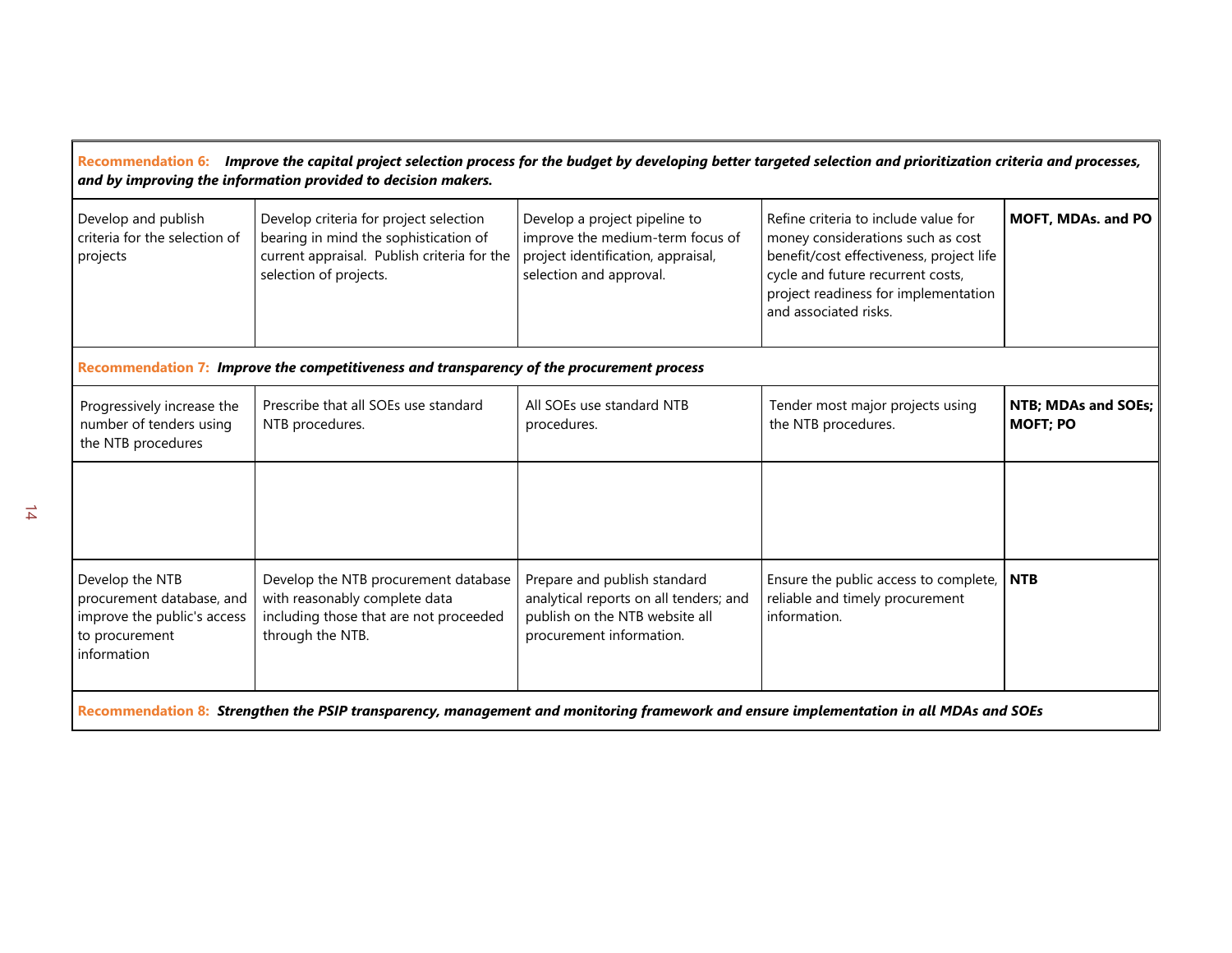| Create a comprehensive<br>database of current and<br>planned PI projects,<br>including full capital costs<br>and future recurrent costs | Use the Project System Module in SAP<br>to create a comprehensive database of<br>current and planned PI projects<br>including those from SOEs and PPPs<br>including full capital costs, i.e., add past<br>costs and costs beyond the MTEF outer<br>year to the module. | Enforce the requirement in the PSIP<br>project fiche for MDAs to complete<br>the future recurrent costs of projects.<br>Add such recurrent costs to SAP<br>module. | Include future recurrent costs in the<br>SAP Project System module                                                                                                             | MOFT, MDAs and<br><b>SOEs</b>      |
|-----------------------------------------------------------------------------------------------------------------------------------------|------------------------------------------------------------------------------------------------------------------------------------------------------------------------------------------------------------------------------------------------------------------------|--------------------------------------------------------------------------------------------------------------------------------------------------------------------|--------------------------------------------------------------------------------------------------------------------------------------------------------------------------------|------------------------------------|
|                                                                                                                                         | Publish the updated SAP Project<br>Module as part of the budget<br>documentation presented to<br>parliament.                                                                                                                                                           |                                                                                                                                                                    | Publish a consolidated table in the<br>budget that presents the full cost of<br>each project over the<br>implementation cycle which also<br>includes funding from all sources. | <b>MOFT</b>                        |
| Strengthen the financial<br>and physical monitoring of<br>the public investments<br>projects                                            | Insert red-flag system in the upgraded<br>Project System Module to detect early<br>under-execution, cost overruns, and<br>delays.                                                                                                                                      | Start including in the database<br>information provided by MDAs, SOEs<br>and PPPs on the physical progress of<br>the projects.                                     | Report and publish quarterly major<br>risks on project costs and physical<br>progress.                                                                                         | <b>MOFT</b>                        |
|                                                                                                                                         | Enforce the MDAs and SOEs to provide<br>information on the physical progress of<br>the projects.                                                                                                                                                                       | Progressively strengthen the physical<br>monitoring of the projects starting<br>with Male & surrounds.                                                             | Then continuing with outer atolls.<br>Establish central monitoring unit.                                                                                                       | <b>MOTF; MHI; MDAs</b><br>and SOEs |
| Develop the regulatory<br>framework for the<br>management and<br>monitoring of PI projects                                              | Review the project management and<br>monitoring guidelines to be consistent<br>with International good practices.                                                                                                                                                      | Develop a capacity building plan for<br>MDAs and SOEs that enables them<br>to implement and operate the<br>revised project management<br>quidelines.               |                                                                                                                                                                                | PO; MOTF; MHI;<br>MDAs and SOEs    |
| Develop a comprehensive<br>asset register of fixed<br>assets                                                                            |                                                                                                                                                                                                                                                                        | Update, expand and improve current<br>register of movable assets to include<br>fixed assets                                                                        |                                                                                                                                                                                | <b>MOTF and MDAs</b>               |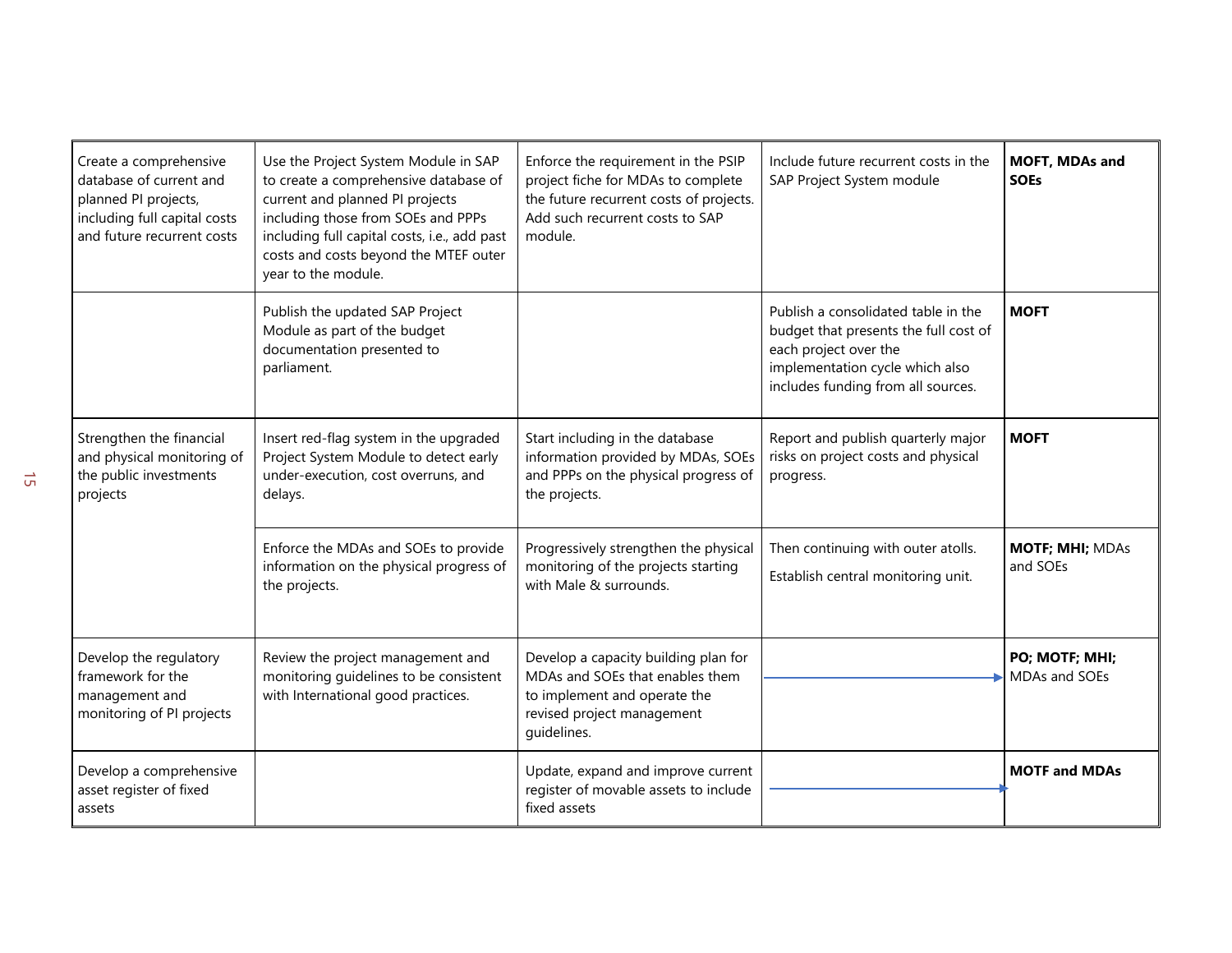#### **Recommendation 9:** *Develop a framework for ex-post evaluations and ensure that lessons learned from past projects are incorporated into revised guidelines and practices*

| Develop and implement<br>methodology and<br>quidelines for ex-post<br>evaluations and audits | Develop methodology and guidelines<br>for ex-post evaluations and audits.                      | Pilot the proposed methodology in a<br>joint exercise by MOFT, key MDAs<br>and AGO. | Institutionalize the new regulatory<br>framework for ex-post reviews of PI<br>projects. | <b>MOFT; AGO; MDAs</b><br>and SOEs |
|----------------------------------------------------------------------------------------------|------------------------------------------------------------------------------------------------|-------------------------------------------------------------------------------------|-----------------------------------------------------------------------------------------|------------------------------------|
| Perform ex-post<br>evaluations                                                               | Start performing ex-post evaluations to<br>address sources of the cost overruns<br>and delays. | Analyze AGO audit reports, and<br>address systemic issues and<br>recommendations.   | Evaluate the economic and social<br>impact of major PI projects.                        | <b>MOFT; AGO; MDAs</b><br>and SOEs |

**Recommendation 10: Ensure that** *c***ash releases and management for PSIP spending are based on commitment controls, and updated monthly cash flow forecasts**

| Improve commitment<br>control of PSIP spending                 | Release allocations for purchase orders after authorization of the MOFT (on-<br>going projects and new projects) in the MM-PAS module.<br>Enforce commitment entries and controls in the MM-PAS module.<br>Enforce the registering of purchase orders in the MM-PAS module. |                                                                                                                                                            |                                                                                 | <b>MOFT</b> ; MDAs and<br><b>SOEs</b> |  |  |
|----------------------------------------------------------------|-----------------------------------------------------------------------------------------------------------------------------------------------------------------------------------------------------------------------------------------------------------------------------|------------------------------------------------------------------------------------------------------------------------------------------------------------|---------------------------------------------------------------------------------|---------------------------------------|--|--|
| Improve cash management                                        | Develop and use standard annual cash<br>flow forecasts templates, including PSIP<br>spending.                                                                                                                                                                               | Analyze and monitor virements and<br>reallocations of PSIP spending to<br>progressively limit their occurrence.                                            |                                                                                 |                                       |  |  |
|                                                                | Introduce commitment control and cash I<br>management regulations in the new<br>Public Financial Regulations.                                                                                                                                                               | Train all MDAs on the new<br>regulatory framework and manual<br>for cash management.                                                                       | All MDAs use the new regulatory<br>framework and manual for cash<br>management. | <b>MOFT MDAS</b>                      |  |  |
|                                                                | <b>Recommendation 11: Strengthen capacities to improve PIM efficiency</b>                                                                                                                                                                                                   |                                                                                                                                                            |                                                                                 |                                       |  |  |
| Strengthen the capacities<br>of all actors involved in<br>PIM. |                                                                                                                                                                                                                                                                             | Develop and implement a PIM<br>capacity building plan for project<br>managers, supervising officers,<br>operational officers, and MOFT (see<br>Appendix 2) |                                                                                 | PO; MOFT; MHI,<br><b>MDAs</b>         |  |  |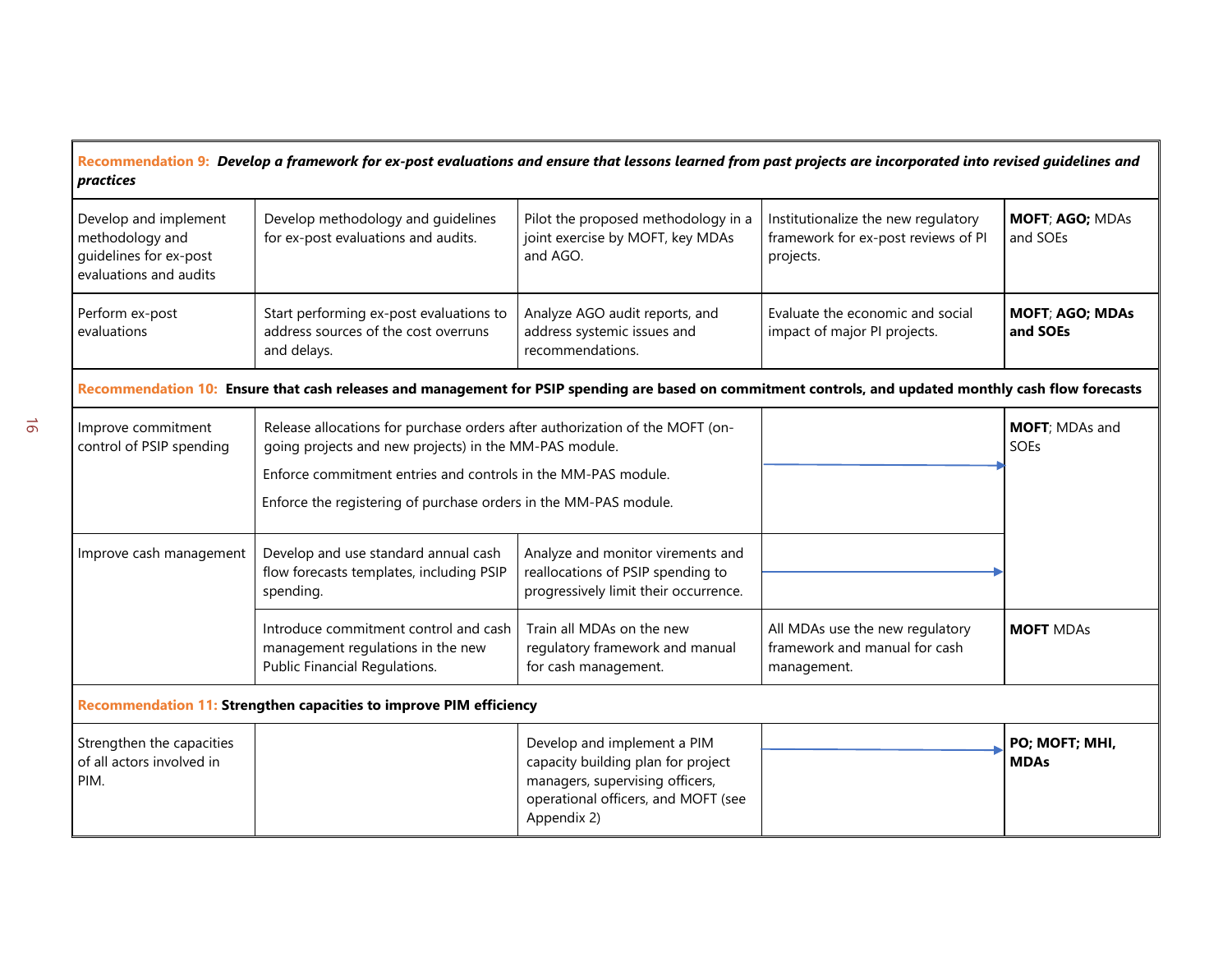## **I. TRENDS IN PUBLIC INVESTMENT**

## **A. Trends in General Government Investment and Capital Stock**

**1. In the Maldives, public investment trends have been influenced by a number of contextual factors including the economic dependency on tourism, the high exposure to climate change<sup>[2](#page-17-0)</sup>, and the recent democratization.** The economy is heavily dependent on tourism and has over two decades developed a highly profitable tourism sector. [3](#page-17-1) The 2004 Tsunami highlighted the vulnerability of the country to climate events, and since the new constitution in 2008, this multi-party democracy, has experienced some political tensions.[4](#page-17-2)

**2. The current government's 2013 election manifesto promises to delivery major new infrastructure projects known as "Mega projects" (see Box 3.1) to promote growth and economic diversification**. These include an expansion of the international airport and adding a new runway, building a bridge connecting Malé and Hulhulé, further development of Hulhumalé island (a major population center) and relocating and upgrading the seaport. This is in addition to several other projects focused on land reclamation, regional airport development and water and sewage facilities improvement.

**3. After a period of progressive decline in the 1990s and early 2000s, public investment spending has recovered over the last decade but remains volatile (Figure 1.A.).**  In 1991-2006, public investment declined from 11 percent of GDP in 1991 to 4 percent in 2004. On average in 2005 to 2015, public investment stood at 8 percent of GDP, and has been above the average for EDA (5.8 percent of GDP) and EMEs (6.58 percent) and comparator countries (Mauritius, Costa Rica and Malaysia) at 6 percent of GDP.[5](#page-17-3)

**4. Three events in particular have driven increased public investment**. In 2004, a devastating tsunami destroyed much of the country's infrastructure and the government increased public investment for the reconstruction in subsequent years. Public investment increased significantly in 2007 in the run-up to the first democratic election in the Maldives, when the government undertook several large capital projects. Public investment has remained high due mostly to land reclamation activities and the government's recent large scaling up of public investments.

<span id="page-17-0"></span><sup>&</sup>lt;sup>2</sup> See IMF Small States' Resilience to Natural Disasters and Climate Change, 2016 for details on the vulnerability of small states to natural disasters and how this impacts public investment.

<span id="page-17-1"></span><sup>3</sup> Maldives Systematic Country Diagnostic, World Bank 2015

<span id="page-17-2"></span><sup>4</sup> IMF Maldives Article IV 2016

<span id="page-17-3"></span><sup>5</sup> The comparative countries have been selected considering their equivalent GDP per capita, and their economy is highly exposed to climate change.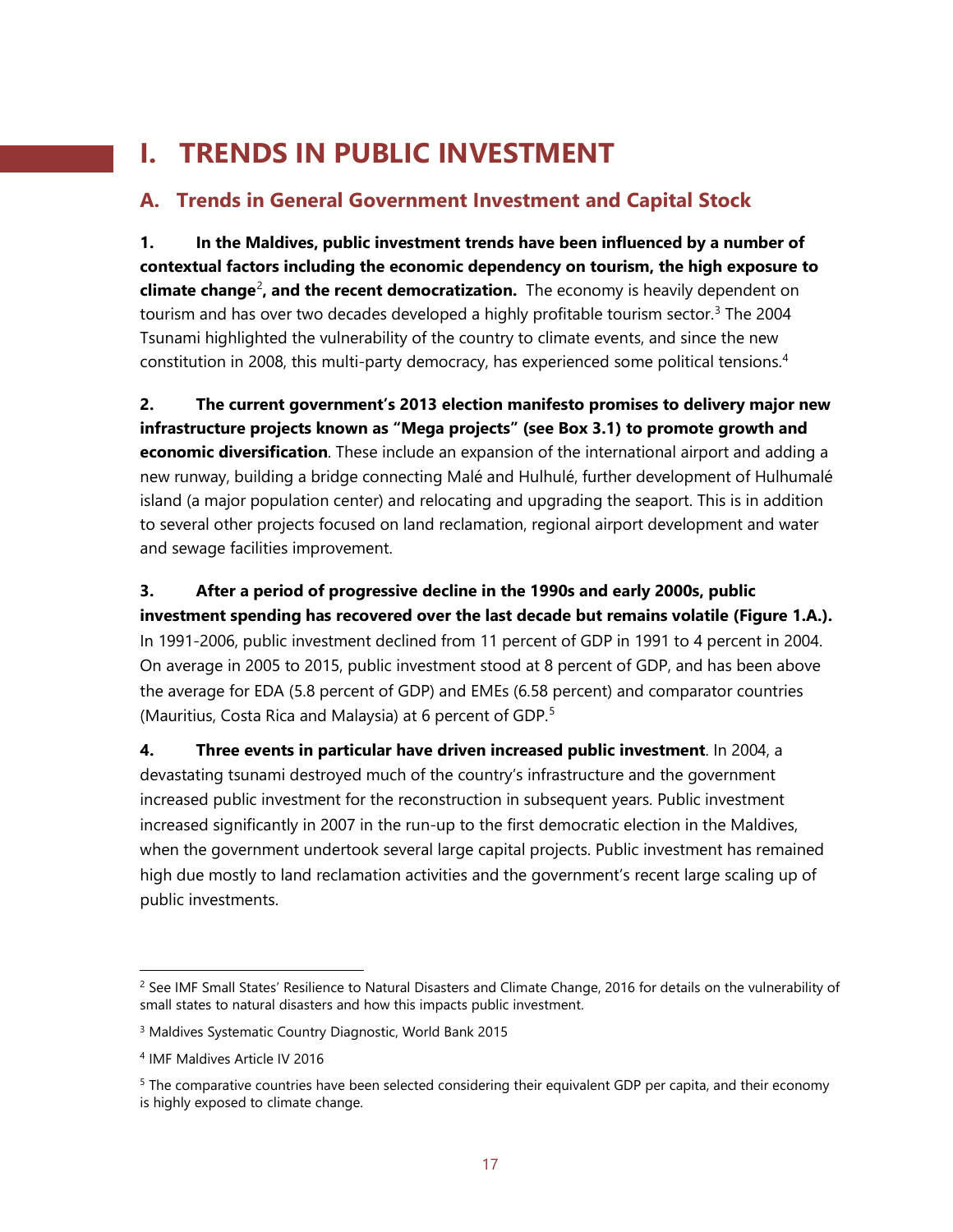

**Figure 1.A. General Government Investment (2005 PPP\$-adjusted, % of GDP)**



#### **5. The overall growth of capital spending, however, shows significant volatility**[6](#page-18-0)

**(Figures 1.B. and 1.C.).** Annual public and private investments in Maldives fluctuated between 4 and 20 percent of GDP over the past two decades, giving it the most volatile investment profile in the region in recent years. GDP growth was also very volatile in 2003 – 2010.<sup>[7](#page-18-1)</sup>



#### **Figure 1.B. Investment Volatility (2010-2015) Figure 1.C. General Government Investment and Private Investment (2005 PPP\$-adjusted, % GDP)**



Sources: WEO and staff estimates based on official data.

<span id="page-18-1"></span>GDP growth figures from 2003 -2010. +25.4 in 2003; +13.2 in 2004; -8.1 in 2005; +20 in 2006; +10 in 2007;

<span id="page-18-0"></span><sup>&</sup>lt;sup>6</sup> Volatility is calculated as the standard deviation of the year growth in investment to GDP ratios (real, deflated, and PPP-adjusted).

<sup>+12.7</sup> in 2008; - 5.3 in 2009; + 7.2 in 2010.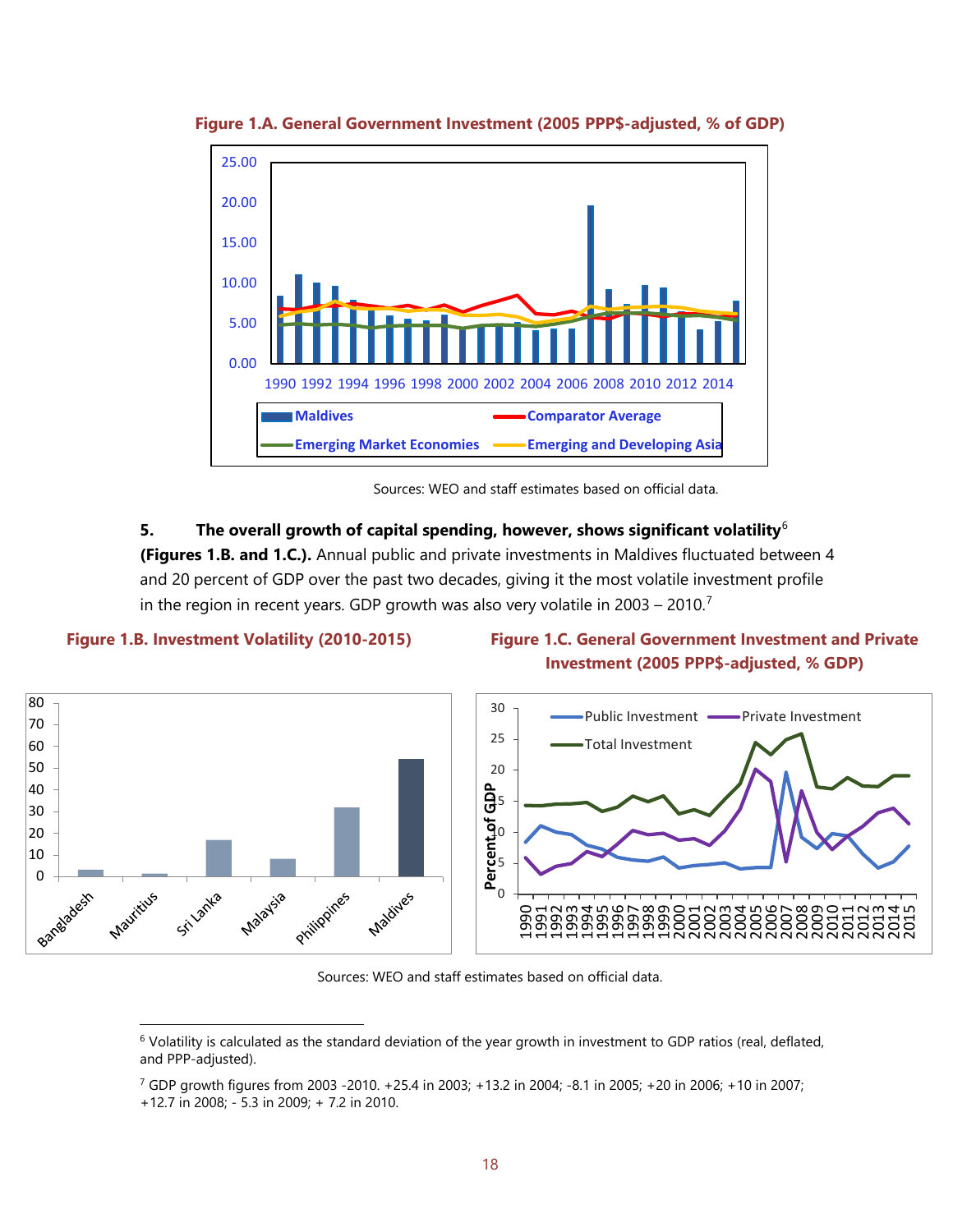**6. Maldives have accumulated a significant level of public capital stock following the strong investment push in the last decade.** The level of capital stock has increased from 52 percent of GDP in 2004 to 68 percent in 2015. This is above EDA peer's average of 63 percent in 2015 (figure 1d). When measured in terms of capital stock per capita, the Maldives is on par with the average for EME and well above the average of EDA (Figure 1.e).



#### **Figure 1.E. General Government Capital Stock per capita Relative to Comparable Economies (2005 PPP\$-adjusted)**



Sources: WEO and staff estimates based on official data.

**7. The Maldives has a low level of PPP capital stock when compared to EDA and EMEs.**[8](#page-19-0)  **In the 1990s many emerging markets began actively using PPPs instruments to develop infrastructure.** The Maldives began developing PPPs in the early 2000s (Figure 1.F). In 2010 the government signed a large PPP project for nearly 500m USD to develop the International airport, however in 2012 the government cancelled this PPP contract and has recently settled a lawsuit with the relevant companies.

<span id="page-19-0"></span><sup>&</sup>lt;sup>8</sup> The data used is based on PPP contractual arrangements for public infrastructure projects that have reached financial closure, in which private parties assume operating risks. The investment amounts represent the total investment commitments entered into by the project entity at the beginning of the project (at contract signature or financial closure).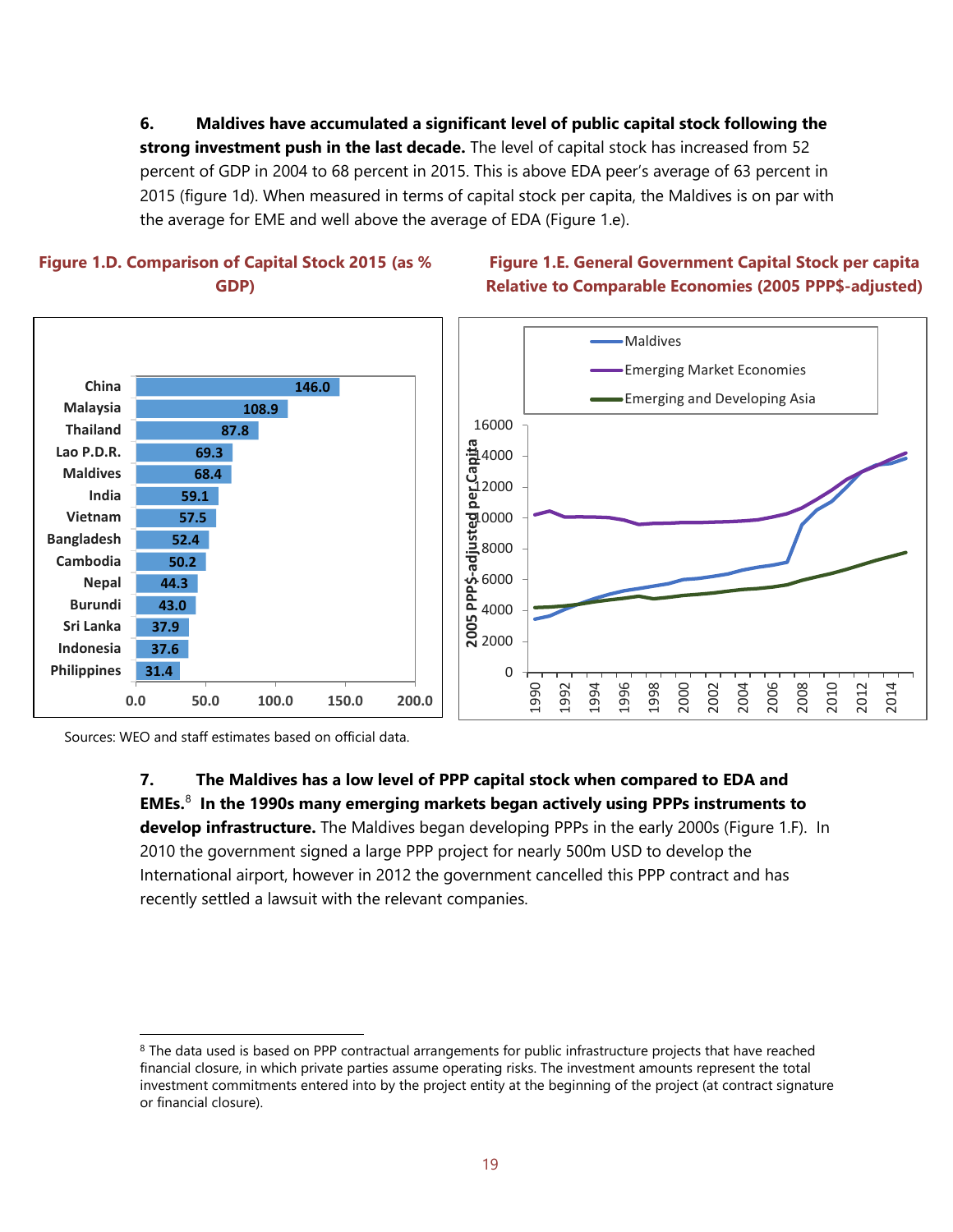

**Figure 1.F. Public-Private Partnership Capital Stock (% of GDP)**

Sources: WEO and staff estimates based on official data.

**8. General government debt has increased significantly, and fiscal space is very limited, with current spending among the highest in the region.** High levels of public sector spending, both current and capital, have resulted in a large increase of general government debt, reaching around 80 percent of GDP in 2016 (Figure 1.G). With its large-scale increase in public investment to address infrastructure gaps, the government aims to enhance growth. Current spending, however, is also very high. While the Maldives has devoted significant resources to capital spending within their budgetary spending envelope, the five-year average of current spending is by far the highest in the region, around 37% of GDP (Figure 1.h). This is also contributing to large deficits, increasing debt levels, and increased fiscal risks.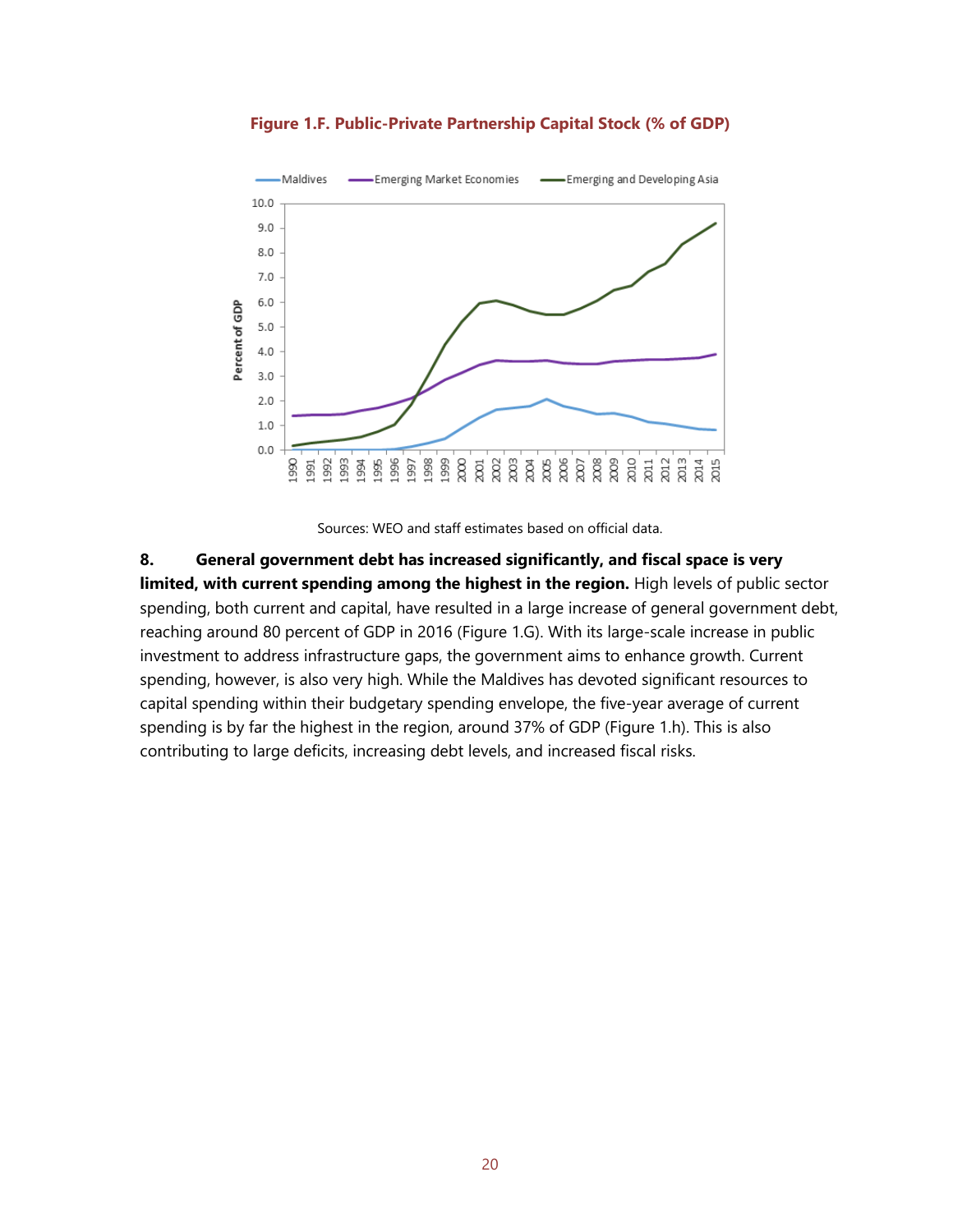

#### **Figure 1.G. Government Balance and Gross Debt (% of GDP)**

#### **Figure 1.H. Current Spending vs. Capital Spending (Last Five-year Average as a % of GDP)**

Sources: WEO and staff estimates based on official data.

**9. This large scaling up in public investment aims to transform the economy, but it also brings with it large financial risks.** The public investment program focuses on further developing tourism, easing constraints in the capital, Malé, and includes elements of climate change adaptation. Public debt levels, however, are already very high following persistent fiscal problems; and while the investment program could boost growth in the long run, it will substantially add to fiscal and external risks, especially given that some loans are in US dollars and other foreign currencies, in the near term.

## **B. Composition of Public Investment**

**10. In the 1980s and 1990s, to accommodate the increased tourism demand,** 

**investment focused on upgrading physical infrastructure, mainly transportation.** Efforts focused on improving economic infrastructure especially airports, ports and telecommunications. During this period the country's main airport on Hulhule Island has been upgraded, along with the main seaport in Malé. Telecommunication services grew rapidly in the 2000s to keep pace with the tourism industry. The private sector played a key role in developing infrastructure, notably in the development of the tourist resorts and the largest sea plane fleet in the world.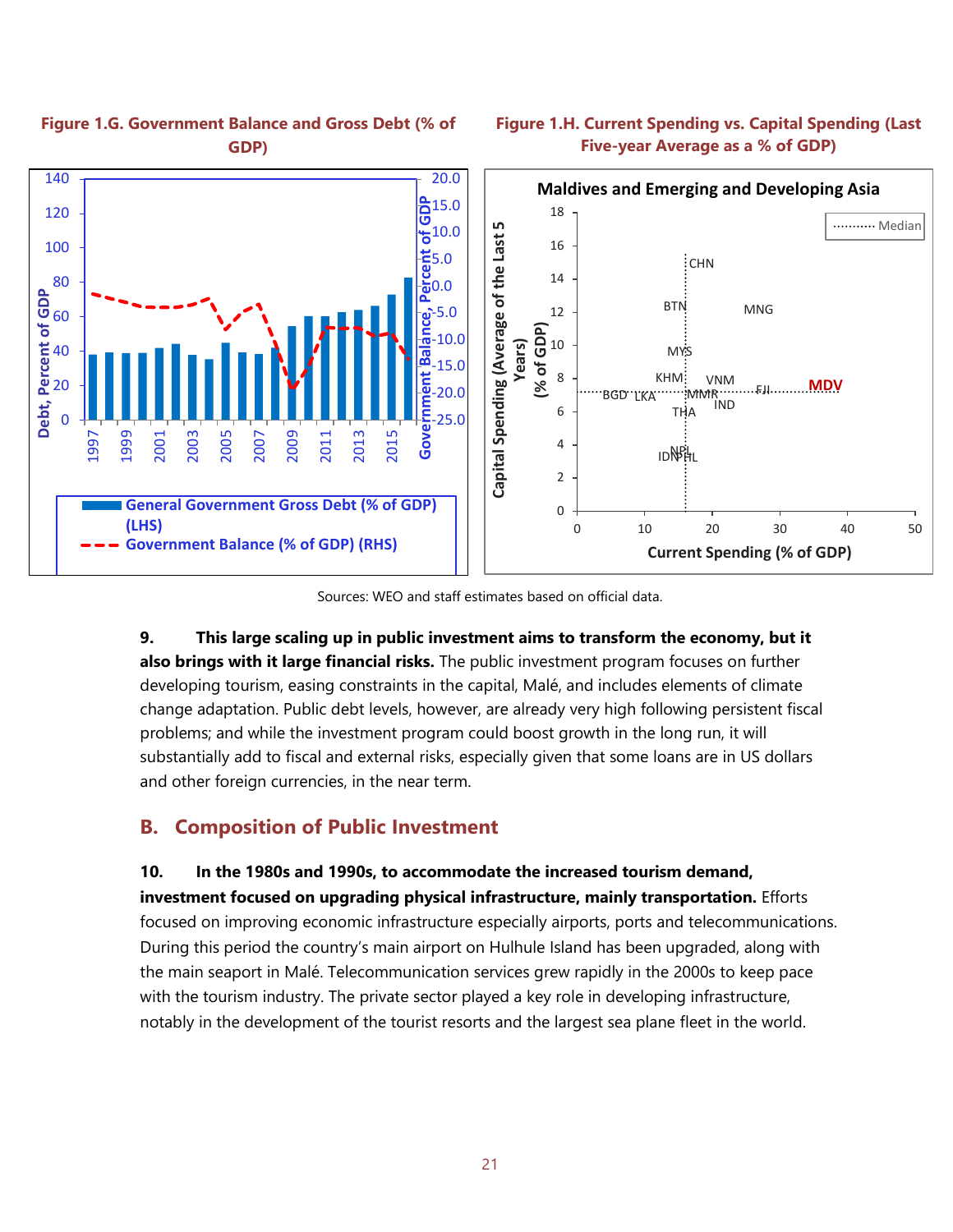**11. In the last five years, Maldives' public investment spending has focused more on social services, while EDA countries on average continued to focus more on economic infrastructure (Figures 1.I and 1.J).** In the past five years, social services account for more than 41 percent of total public investment, with much of it in community programs. This includes the large housing program to help accommodate the consolidation of the population in key centers. Investment in the economic infrastructures (26.6 percent of total investment) is significantly lower than the EDA average (49.5 percent) because of limited investment in electricity, transportation and communication. With the mega economic infrastructure projects that are currently underway and planned, the emphasis is expected to shift again to economic infrastructure.









Source: Ministry of Finance and the Treasury of Maldives<sup>[9](#page-22-0)</sup>

<span id="page-22-0"></span> $9$  (1) "Economic infrastructure" is proxied by economic affairs and includes public investment for transportation infrastructure, among other components. (2) "Social" comprises public investment in education, health, housing, social protection, and recreation and culture. (3) "Other" includes public investment for general public services, safety and public order, and the environment.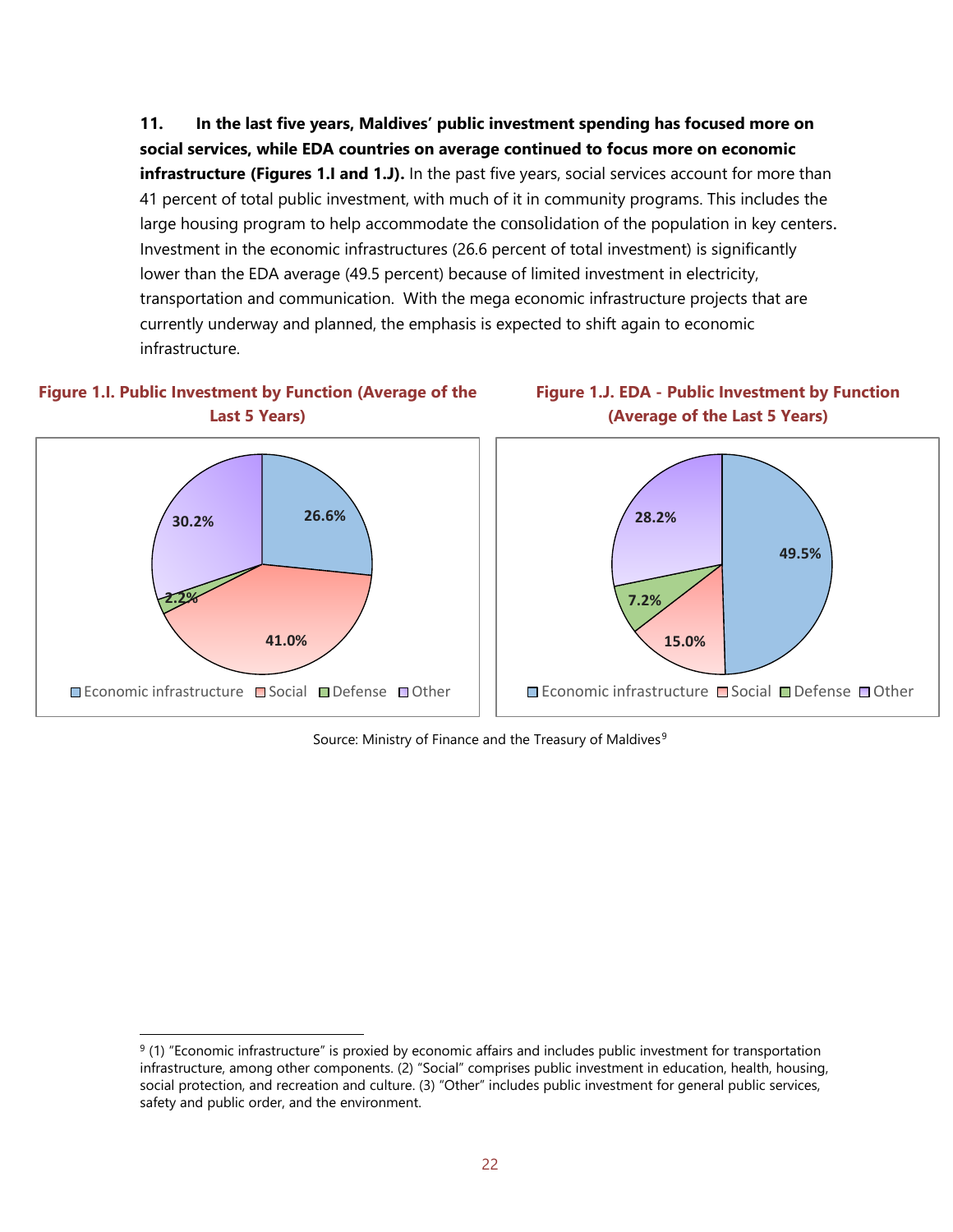## **II. EFFICIENCY AND IMPACT OF PUBLIC INVESTMENT**

### **A. Public Investment Efficiency**

**12. Physical measures of infrastructure suggest coverage and access comparable with the average for EME and EDA in education and water infrastructure with higher coverage in public health but much lower in roads (Figure 2.A).** The latter reflects the country's geography with many small islands and thus a heavier focus on sea and air transportation. There is no data available on the perception of quality of infrastructure for the Maldives.



#### **Figure 2.A. Measures of Infrastructure Access (most recent years).** [10](#page-23-0)

Source: World Bank, Global Competitiveness Index, and staff estimates

<span id="page-23-0"></span> $10$  Units vary to fit scale. Left hand axis: Public education infrastructure is measured as secondary teachers per 1,000 persons; electricity production per capita as thousands of kWh per person; roads per capita as km per 1,000 persons; and public health infrastructure such as hospital beds per 1,000 persons. Right hand axis: Access to treated water is measured as percent of population.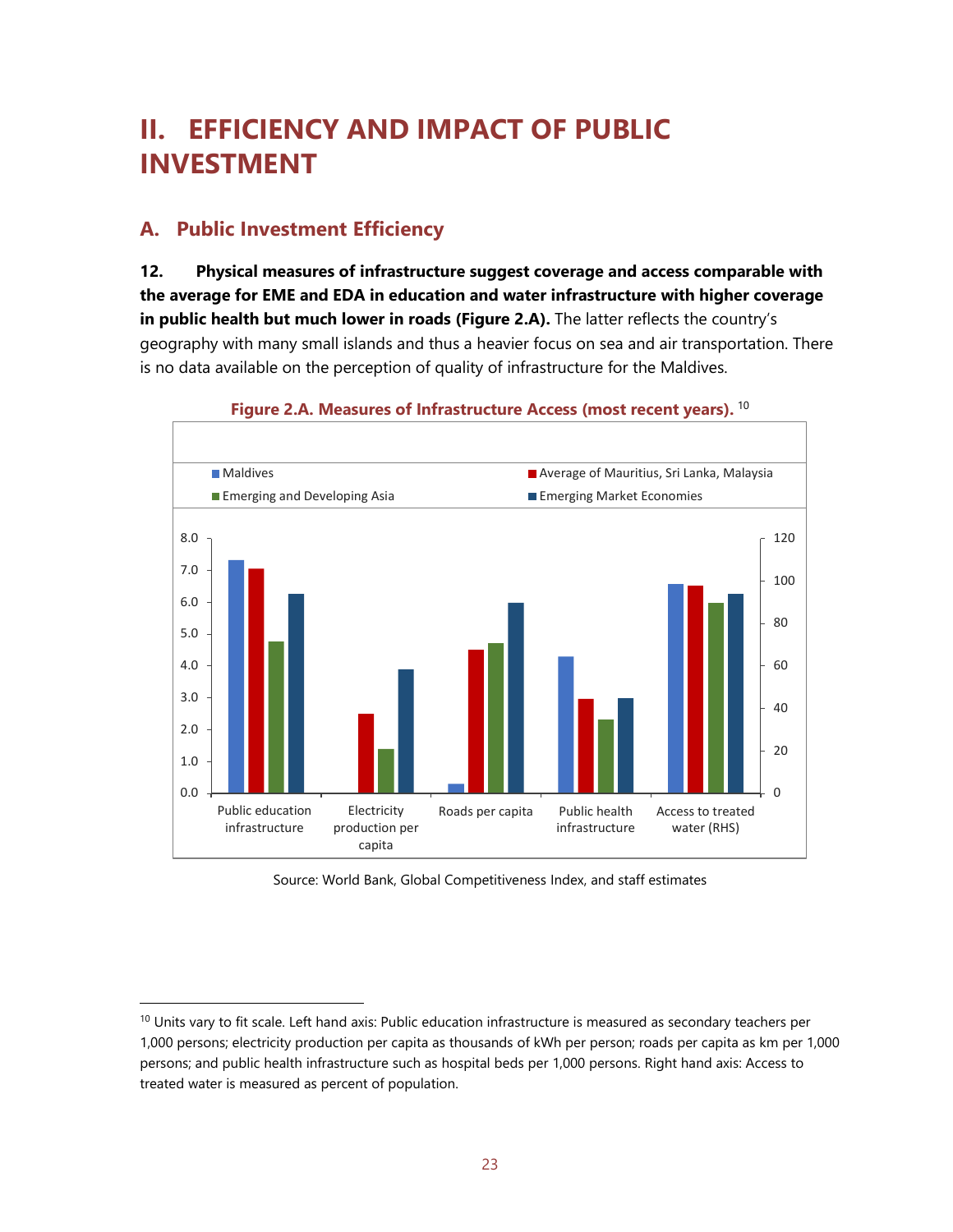**13. Maldives has an important investment efficiency gap, underscoring the need to improve public investment management.** The indicator for physical access to infrastructure indicates relatively low efficiency in public investment (Figure 2.B). The resulting efficiency gap between Maldives and the most efficient countries is 50 percent. The gap is wider than the average gap of EME and for all countries (41 percent), but comparable to the average gap of EDA countries (50 percent, Figure 2.C).

**14. There is substantial scope for the Maldives authorities to ensure an effective management of their planned infrastructure scale up.** As noted in the IMF Board Paper "Making Public Investment More Efficient" (2015) there is a strong link between PIM institutions and public investment efficiency. Addressing the weaknesses and gaps in public investment management identified in the next section of this report would help to increase the efficiency of capital spending in the Maldives.



**Physical Infrastracture** 160.0 Infrastructure index - Physical indicator (Output) **Infrastructure index - Physical indicator (Output)** 140.0 120.0 100.0 80.0 60.0 **Maldives** 40.0 Emerging and 20.0 Developing Asia 0.0 0 10,000 20,000 30,000 40,000 **Public Capital Stock per Capita (Input)**

#### **Figure 2.C. Efficiency Gap, Physical Infrastructure, (2008- 2014)**



Source: Staff estimates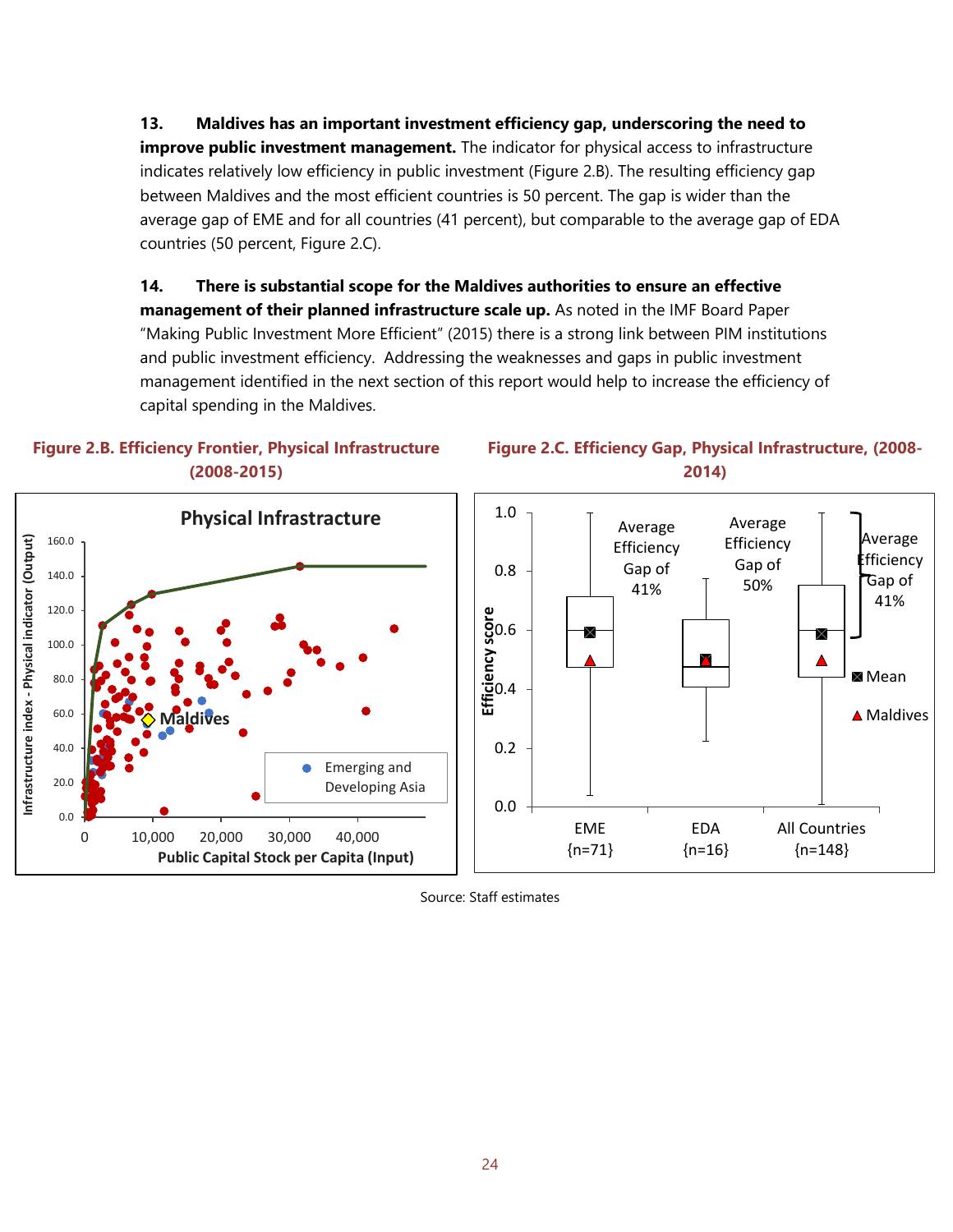## **III. PUBLIC INVESTMENT MANAGEMENT INSTITUTIONS**

### **A. Overall Assessment**

**15. The Maldives public investment institutions, when compared to EME and all countries, have some important design gaps and significant implementation gaps.** Figure 0.A gives an overview of the strength of the Maldives' PIM institutions compared with EMEs and all countries. As summarized in Figure 3.A Table 0.1 and Appendix 1, public investment institutions present weaknesses in all phases of the investment management process: planning, allocation but especially in the implementation and execution stage. There are also areas of relative strength the Maldives has comparable to EMEs in central-local coordination, company regulation, and budget comprehensiveness. All institutions are assessed as medium or low in terms of their effectiveness.





#### **B. Investment Planning**

#### **1. Fiscal Rules (Strength – Medium; Effectiveness –Low)**

**16. The Fiscal Responsibility Law (FRL) which was enacted in 2013, contains fiscal rules for central government debt and total and primary balances.** The debt rule specifies a limit on government debt plus government-guaranteed debt as a share of the previous year's GDP (60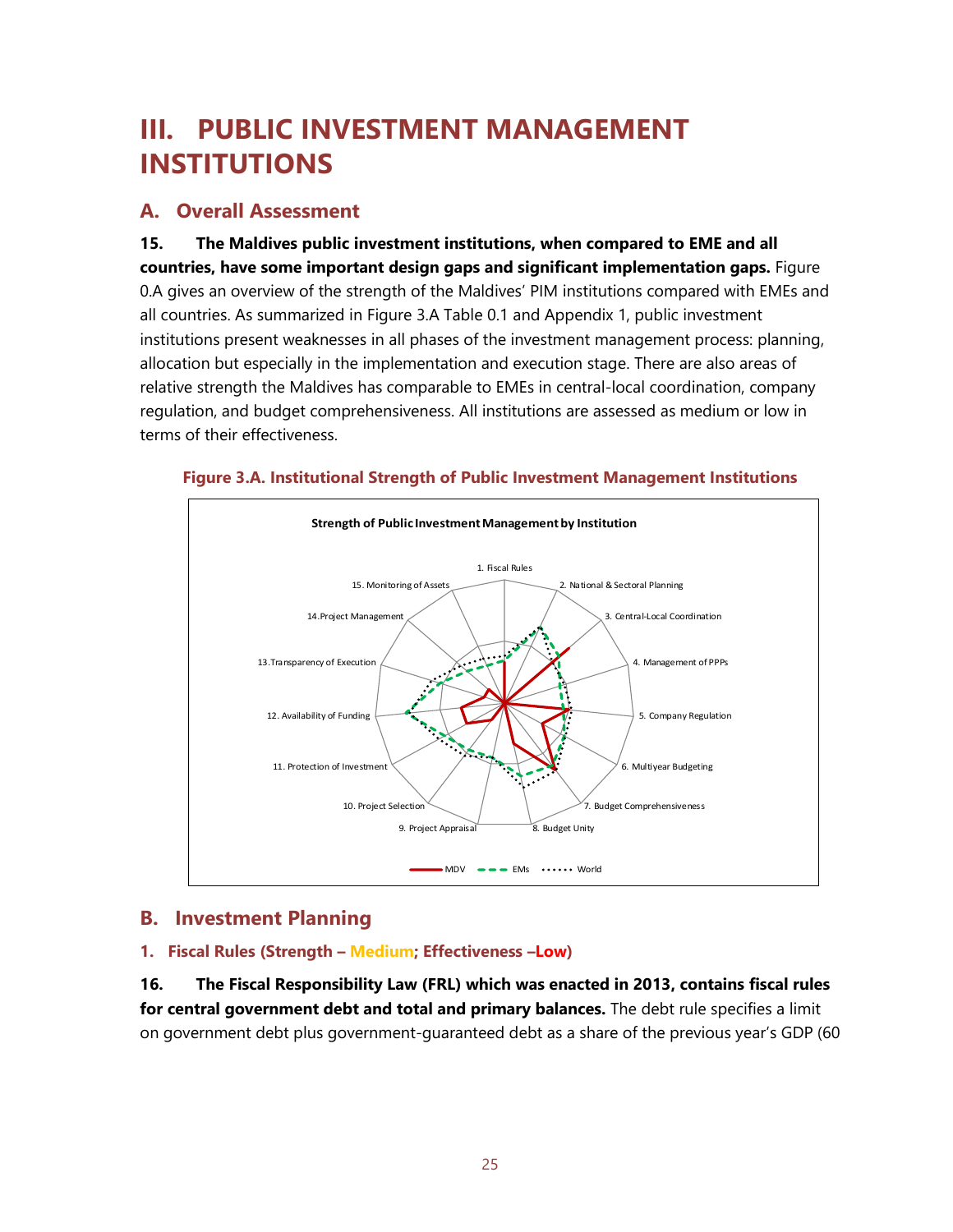percent of GDP), to be achieved by 2017. [11](#page-26-0) The budget balance rule specifies that the total deficit balance should be no higher than 3.5 percent of current year's GDP and the primary surplus should be in surplus by January 2017.

#### **17. The FRL contains numerical target limits for the sum of public and publicly-**

**guaranteed debt and for the total and primary balances.** The 2017 budget shows the planned levels for both total and primary balances are within the stipulated limits, but the revised expected total and primary balance for 2016 are estimated at -7.4% and -4.6%, respectively. The target for the maximum debt limit<sup>12</sup>, at 60% of the previous year's GDP by 2017, is unlikely to be met. Figure 3.B shows the recent evolution of the shares of debt and deficit in GDP. There are no limits on other government liabilities or on net worth.

**18. For the 2017 planned budget, the government indicated that the fiscal rules did appear to guide the direction of planned fiscal policy.** The fiscal parameters in the approved 2017 budget show a government estimated total budget balance of 0.5% of GDP and a primary surplus of 1.7%, based on government GDP figures, both within the specified FRL limits. Compared to its original budget ceilings for 2017, the government reduced planned current spending in the final budget by about 12 percent. This was also to protect PSIP expenditure.



**Figure 3.B. Evolution of Debt and Deficit (2011-2016 per GDP)**

**19. However, the actual pace of debt and deficit reduction in recent years suggests that achieving the objective of a sustainable level of debt will be challenging**. Public debt (excluding publicly-guaranteed debt) is estimated by the government to be around 64 percent of

<span id="page-26-0"></span><sup>&</sup>lt;sup>11</sup> In accordance with a provision in the Law, the President suspended the implementation of a number of sections including those for the fiscal rules for 12 months (until 6 May 2014), but it is assumed that this suspension did not affect the target date for achieving the debt limit.

<span id="page-26-1"></span><sup>&</sup>lt;sup>12</sup> Including publicly-guaranteed debt.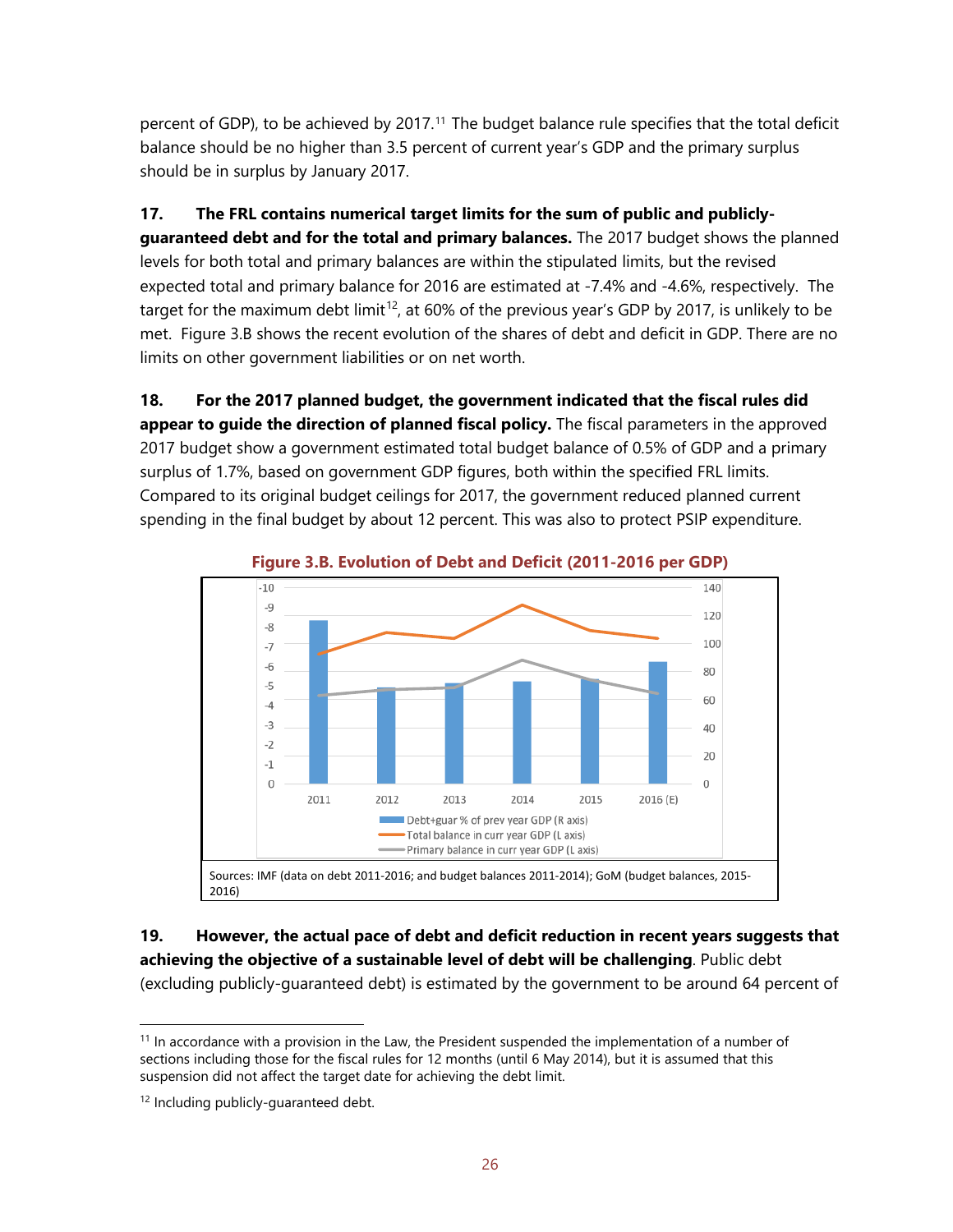GDP at the end of 2016; including publicly-guaranteed debt this figure increases to an estimated 83 percent.

**20. MOFT prepares a Fiscal Policy Statement annually and is developing a Medium Term Fiscal Framework (MTFF), covering a three-year period, to improve the analytical basis for setting fiscal policy.** However, the fact that the FR is not presented to Parliament before the beginning of the budget process nor published limits its effectiveness at providing strategic guidance for the budget. The government has recognized the importance of a robust set of fiscal rules that are realistic and provide a balance of fiscal control and appropriate flexibility to take account of fiscal and political realities. Discussions on preparing an amendment to the FRL are currently ongoing.

**21. The law includes a provision allowing rules to be suspended in exceptional circumstances, including natural disasters and economic downturns.** The criteria for determining exceptional circumstances are set out in the law. In these cases, the suspension needs to be approved by the legislature. Suspension of the rules has not taken place since the law's promulgation.

**22. The FRL does not include explicit rules on capital expenditures.** The limits on aggregate and primary fiscal balances include both current and capital expenditures. A clause requires the government to borrow only for national development projects and to facilitate improved productivity, but this is not necessarily restricted to capital expenditures.<sup>[13](#page-27-0)</sup> In the Maldivian context, setting out a specific minimum level for public investment expenditure, for example, would be unlikely to facilitate achievement of the desired result because of systemic weaknesses in public investment planning and implementation.

#### **2. National and Sectoral Planning (Strength – Low; Effectiveness – Low)**

**23. The government does not currently have a national strategic plan for public investment, nor does it have a national planning process in place.** Government's investment plans are broadly based on its Manifesto pledges, set out in its 2013-2017 platform document.<sup>[14](#page-27-1)</sup> The Manifesto is a high-level document containing broad policy objectives, and is not considered a comprehensive national development strategy for guiding public investment planning. While some of the pledges in the Manifesto include intended expenditure allocation amounts, the document does not contain costing information for any of the policies or activities. The manifesto also includes some of the "Mega projects" that are under way (See Box 3.1).

<span id="page-27-0"></span><sup>&</sup>lt;sup>13</sup> This clause applies from 1 January 2016.

<span id="page-27-1"></span><sup>&</sup>lt;sup>14</sup> Manifesto of the Progressive Party of the Maldives (2013-2017), Working Document (Unofficial English Translation).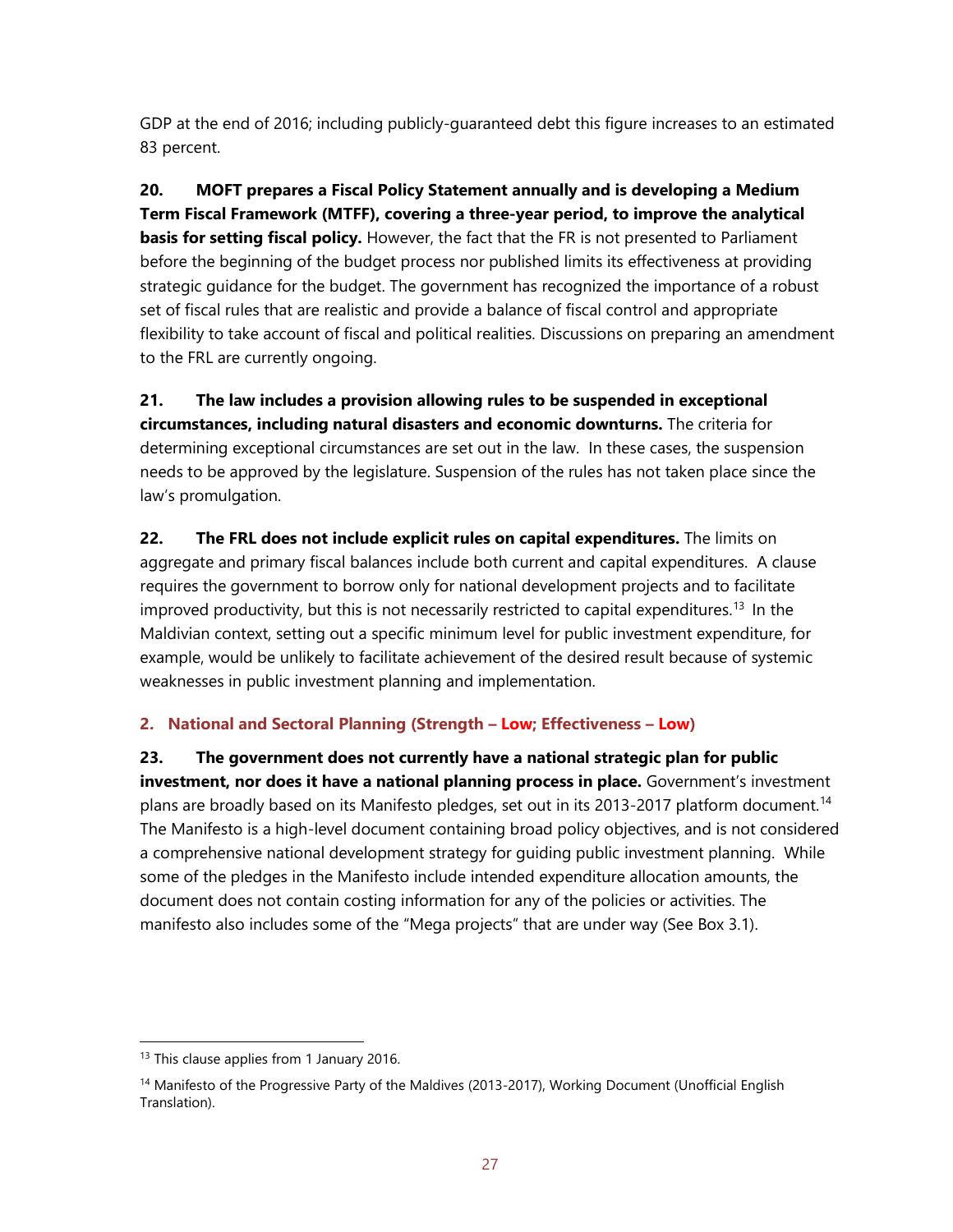**24. Some sectors (e.g., health, tourism, education) have prepared master plans[15](#page-28-0) but plans are not systematically prepared by all sector ministries nor do they include costing information.** The current publicly-available plans are health and tourism. [16](#page-28-1) Some of these plans are longer-term in nature (e.g., the health plan covers a ten-year period from 2016-2025), while others, such as the Tourism Master Plan, cover the medium term (e.g., four years).<sup>[17](#page-28-2)</sup> A review of the documents and discussions with stakeholders suggest that the plans are not necessarily explicitly and comprehensively centered on the Manifesto pledges, nor were they systematically updated following its publication. In practice, relatively few sectors currently have such plans in place, and none of the plans contains information on the costs of the measures.

**25. The sector plans do not include measurable targets for the outputs and outcomes** 

**of investment projects.** The tourism sector master plan contains a desired outcome for each activity or objective but, in most cases, there are no indicators set out, nor baselines established, to measure progress towards the achievement of the desired outcome. The health master plan contains a monitoring and evaluation framework, with specific performance indicators for each outcome in the plan, but without any baseline figures or targets for the medium term.

#### **Box 3.1. Mega-Projects in the Maldives**

As part of its emphasis on expanding infrastructure to support economic growth, the government is planning to scale up spending on mega-projects. Those currently planned or under way include the development of Ibrahim Nasir International Airport (cost estimate: USD 731.10 million), a road bridge connecting the airport to the capital (cost estimate: USD 181.31 million), continued investment in new housing developments along with the relocation and expansion of the port. Of these mega-projects, the authorities have signed an agreement for US\$373 million with China's Exim Bank (runway and fuel farm) and have also received commitments for some of the other costs related to the airport development (signed loans with KFAED, SFD and OFID for USD 198.94 million), including US\$40 million from the Abu Dhabi Fund and US\$25 million from the OPEC Fund. An implementation agreement with China's Exim Bank for the road bridge project has also been signed. In addition, the authorities signed three other external loans in 2015 – US\$80 million with Saudi Fund (housing development), US\$6 million with the Abu Dhabi Fund (waste management) and US\$50 million with OPEC Fund (water and sewerage project).

Source: IMF staff

#### **3. Central-Local Co-ordination (Strength – Good; Effectiveness – Good)**

#### **26. There are limits on the total and individual borrowing of sub-national governments, but in practice local governments have not borrowed to date**. The FRL enables the Minister of Finance to set the aggregate total debt of local councils annually based

<span id="page-28-0"></span> $15$  The plan for education is a high-level strategic document, listing key strategies in the sector, rather than a master plan.

<span id="page-28-1"></span><sup>&</sup>lt;sup>16</sup> The largest spending ministries for public investment are the Ministry of Housing and Infrastructure and the Ministry of the Environment and Energy.

<span id="page-28-2"></span> $17$  The time period covered by the education plan was not clear in the draft provided to the mission team.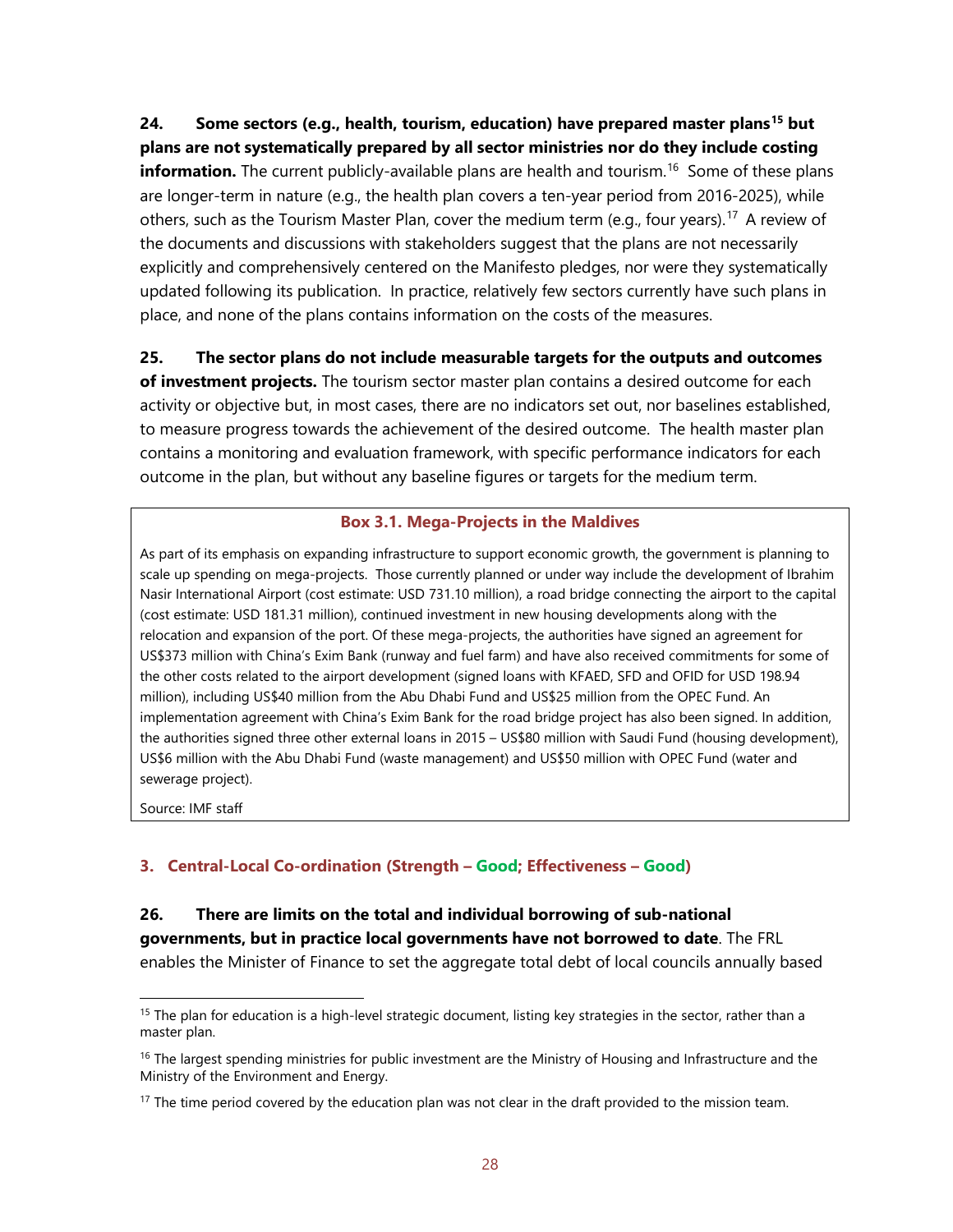on national debt. The Minister of Finance has set the current limit at zero, and, in practice, local councils do not appear to be incurring debt. The Decentralization Act includes a clause permitting borrowing by local councils up to specified limits "stipulated in the Act" but no limits are included in the Act.

#### **27. The FRL includes a limit for borrowing by individual sub-national governments**.

Individual local councils (comprising city councils, island councils, and atoll councils) may borrow, obtain a government guarantee or seek financing (e.g., from PPPs), including for development projects, in an amount up to a total of one-third of the council's income of the previous financial year. However, in practice, no council has been approved to borrow.<sup>[18](#page-29-0)</sup>

#### **28. Local councils' capital spending plans are coordinated with those of central**

**government spending agencies.** The Decentralization Act specifies the expenditure responsibilities assigned to local governments (e.g., municipal services), and the budget process to be followed by local councils. In practice, given the limited resources of local councils, the financing of public investment at the local level is provided from the central government's budget. The central government agency responsible for liaising with local councils is the Local Government Authority (LGA). The projects put forward for financing through the central government in service areas for which local councils have delegated expenditure responsibility are determined jointly by the local council and the LGA.

**29. Local councils prepare their public investment project proposals based on their five-year development plans, which reflect the needs of the local population.** The project proposals are submitted to the LGA, which reviews the proposals of all local councils, particularly for consistency with the relevant council's development plan. In a manner similar to other MDAs, LGA forwards the project proposals to the MOFT and from there to the President's Office.

**30.** Capital grants are not provided to local councils. Because of the small size of many islands and the relatively limited capacities of some councils, central government undertakes the implementation of public investment on their behalf through the LGA. Block grants are provided to local councils for recurrent expenditures but the horizontal distribution to local councils is not determined through the use of a formula; the approved grant amounts to individual local councils (for recurrent expenditures) are set out in the budget document.

<span id="page-29-0"></span> $18$  No specific approval process for councils seeking loans is set out in the Decentralization Act, but the provisions of the Public Finance Act on all State borrowing apply.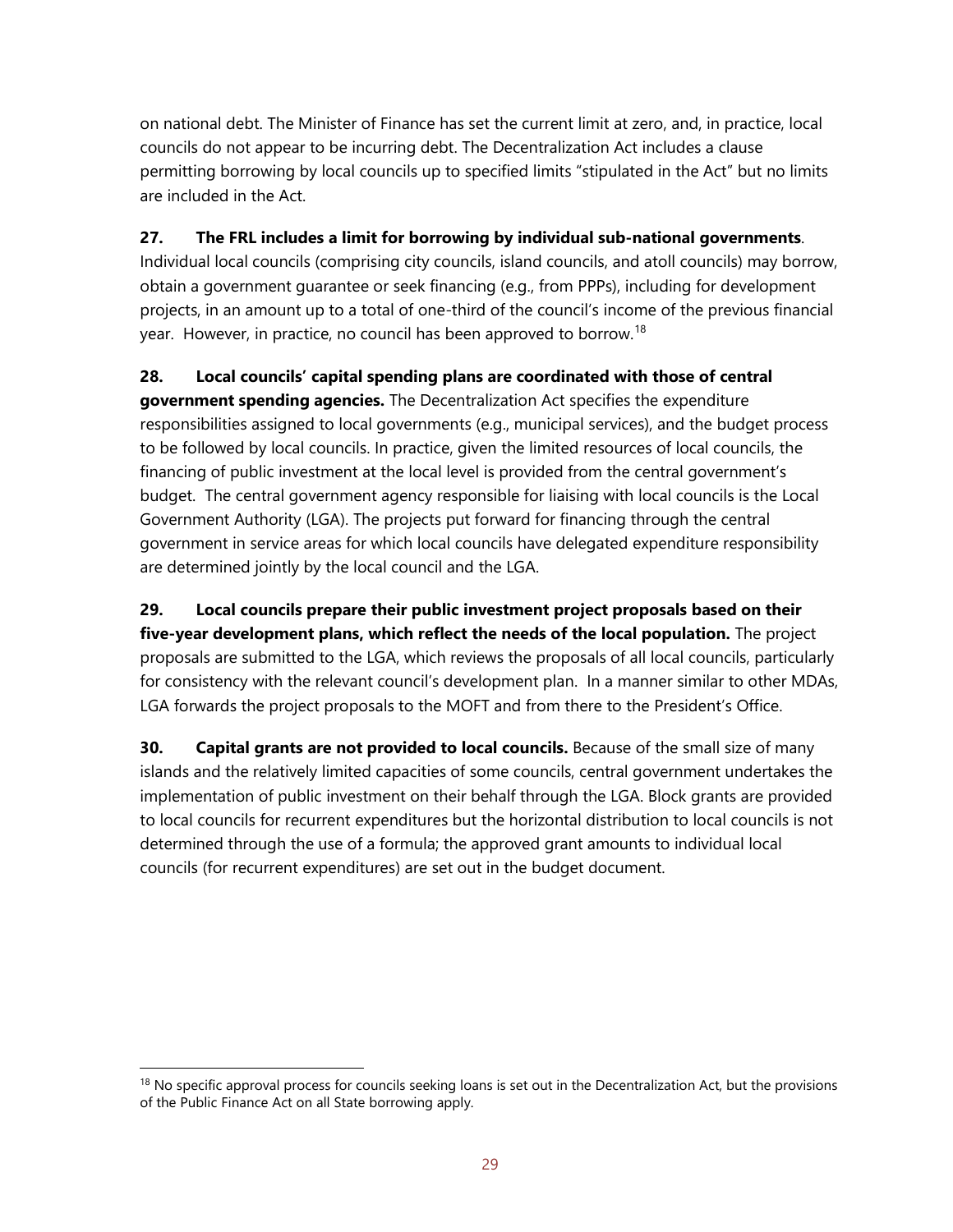#### **4. Public-Private Partnerships (Strength – Low; Effectiveness – Low)**

**31. The central government has entered into a number of contracts in recent years which may be broadly defined as public-private partnerships (PPPs)[19](#page-30-0); however, there is no government strategy for PPPs nor are there any published standard criteria.** Currently, there are PPPs and/or contractor-financed projects in the sectors of health, housing, energy, and tourism, mainly for infrastructure development. However, there is no legislation nor regulations specifically covering PPPs<sup>[20](#page-30-1)</sup>, and there is a lack of clarity about the government's definition of PPPs. The current financial regulations do not include explicit rules setting out the budgeting and accounting practices to be used for PPPs.

**32. Fiscal oversight of, and technical support to, PPPs appears relatively limited**. The Privatization and Corporatization Board (PCB), the government's oversight body that deals with procedures for privatization, corporatization, evaluation and the monitoring of State businesses, does not have an explicit fiscal oversight role, nor does the MOFT.<sup>[21](#page-30-2)</sup> PPP proposals are approved by the Economic and Youth Council, a Cabinet subcommittee, but without an explicit requirement for review by MOFT. Financial and physical monitoring of PPP projects is overseen by the President's Office, *for major projects,* but these reports may not systematically be provided to MOFT.

**33. There is no dedicated PPP unit in the government with relevant legal and technical skills, and value-for-money reviews are not systematically conducted.** While a feasibility study would be expected to be carried out for PPP proposals, they are not systematically subject to value-for-money reviews before approval.

**34. The accumulation of explicit and contingent PPP liabilities is not systematically controlled and recorded, however, some information on PPPs is included in the budget documents.** A list of PPPs is included in an annex to the budget; however, it appears not to be comprehensive of all types of non-traditional financing of projects, such as contractor-financed projects, and the budget document does not provide information on government guarantees.<sup>[22](#page-30-3)</sup> Most PPPs are implemented by SOEs, and for those funded by government-guaranteed SOE

<span id="page-30-0"></span> $<sup>19</sup>$  Including contractor-based financing. PPPs in the Maldives have undergone nomenclature changes according</sup> to administration. The previous administration's PPPs (including small scale projects which appear more like charitable initiatives by the private sector, e.g., the building of mosques) are still being implemented. The present administration has initiated Contractor Financed Projects, which appear akin to PPPs.

<span id="page-30-1"></span> $20$  Stipulations regarding public-private partnerships appear in the Fiscal Responsibility Law only in relation to local councils.

<span id="page-30-2"></span><sup>&</sup>lt;sup>21</sup> It is noted that the PCB Secretariat is based at MOFT.

<span id="page-30-3"></span> $^{22}$  Information is limited to location, status and total project costs for the forthcoming budget year for each PPP. Some PPPs are not included in the budget annex as the MOFT is dependent on MDAs to send in the required information, which is not necessarily the case.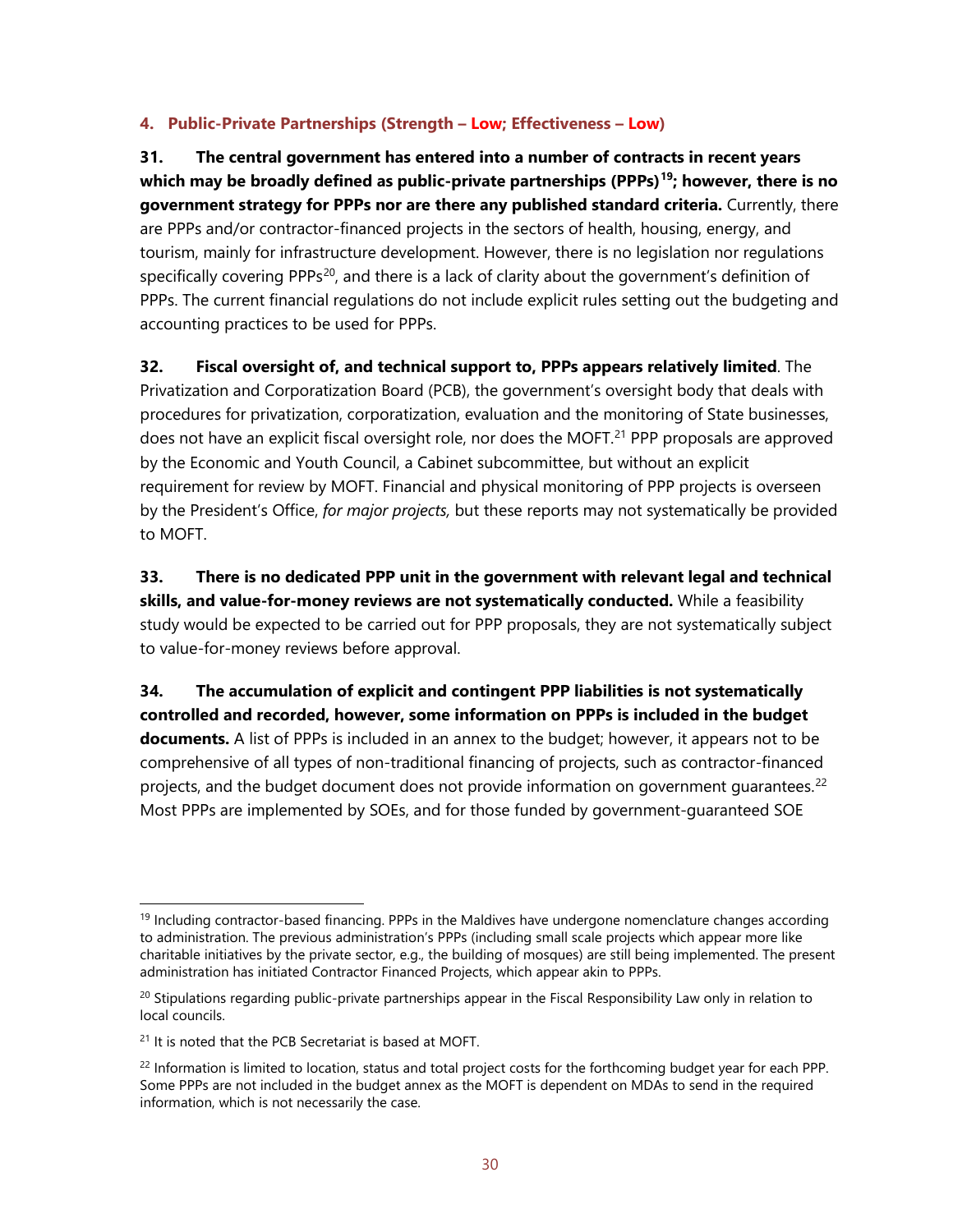loans, the guarantees are recorded by the Resources Mobilization and Debt Management Division (RMDMD) of MOFT<sup>23</sup>; total (including future) PPP liabilities are not recorded by RMDMD.

#### **5. Regulation of Infrastructure Companies (Strength – Medium; Effectiveness – Medium)**

**35. The regulatory frameworks provide for competition in some, but not all, public utility sectors**. The legislative framework for public utility provision comprises broad legislation (e.g., the Public Utilities Act for electricity, water and sanitation), and a limited set of regulations. Regulations for private sector activity in some sectors (e.g., electricity and water) are not in place, though some draft regulations have been prepared. In practice, participation by domestic private operators takes place in the transport and telecommunications sectors,<sup>[24](#page-31-1)</sup> but infrastructure and services in other sectors, specifically electricity, water, and sewerage, are provided by stateowned enterprises.

**36. Prices for the main public utilities are set by semi-autonomous regulators, but they are not set on the basis of objective economic criteria.** The Maldives Energy Authority, covering electricity, and the Environmental Protection Agency, covering water and sanitation, do not have complete institutional or financial independence. Although the agencies are separate institutions, they are institutionally under a Minister, and their budgets are determined using the normal government budget process. Neither is regulated by an Act. There is significant crosssubsidization in the setting of utility prices for consumers.

#### **37. SOEs play a critical role in the economy and in the delivery of public services, through PCB, the government reviews the financial performance of SOEs but does not review or publish a consolidated report on their investment plans or financial**

**performance.** SOEs represent over 50 percent of GDP and 18 percent of the total workforce, there are around 97 SOEs.<sup>[25](#page-31-2)</sup> Their economic impact is concentrated in 17 fully and 8 partially owned SOEs.<sup>[26](#page-31-3)</sup> The MOFT, in conjunction with the President's office, reviews the investment plans for projects requiring budgetary funding or a guarantee only, but does not systematically review the investment plans of SOEs. The government has made progress in recent years on improving oversight of SOEs with the establishment of the PCB, and further reforms are ongoing. A country case study of improving SOEs oversight is presented in Appendix 3 (Seychelles).

<span id="page-31-0"></span><sup>&</sup>lt;sup>23</sup> But not shown in the budget.

<span id="page-31-1"></span><sup>&</sup>lt;sup>24</sup> With the latter operating under the Telecommunications Regulations, 2003.

<span id="page-31-2"></span> $25$  The Government of Maldives defines SOEs as any entity with a state participation of 5 percent or higher.

<span id="page-31-3"></span><sup>&</sup>lt;sup>26</sup> Republic of Maldives, The Governance of State-Owned Enterprises, World Bank, June 2016.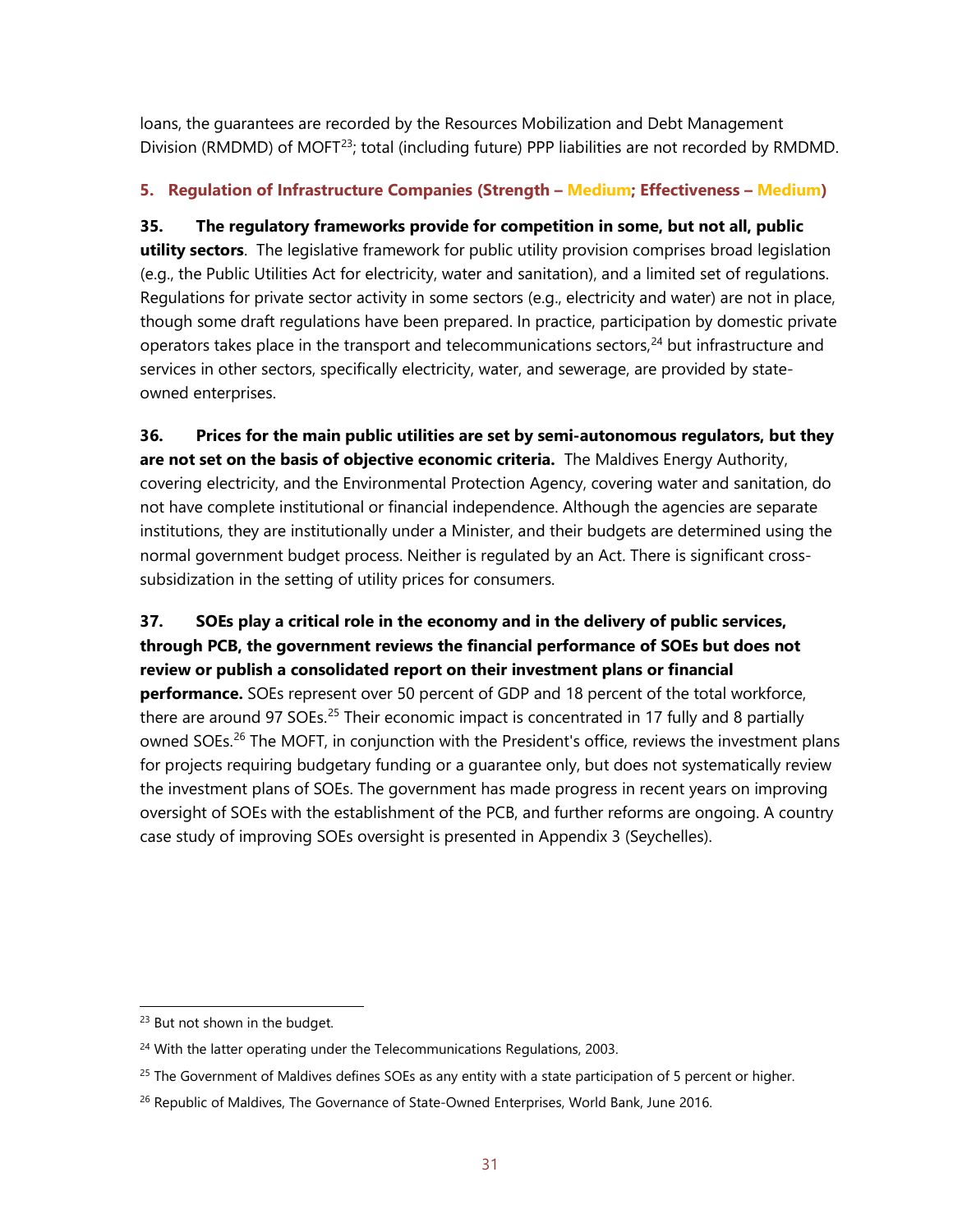## **C. Allocating Public Investment**

#### **6. Multi-Year Budgeting (Institutional Strength—Medium; Effectiveness—Low)**

**38. The annual budget documentation contains multi-year projections of capital spending**. Projections cover a three-year horizon (next fiscal year and two future years) disaggregated by ministry and project.

**39. Despite capital spending projections being published in the budget, there are no multi-year or annual ceilings on capital expenditure, and no ceilings are set during the budget preparation process.** Total expenditure and revenue scenarios over the medium term are laid out in the MOFT. The recurrent ceilings are then transmitted to MDAs in the Budget Call Circular. The lack of capital budget ceilings results in extensive requests from MDAs to MOFT for projects to be included in the capital budget. These are listed in order of priority with ongoing projects taking precedence over startups. This list is then subject to discussions between MOFT and MDAs to improve the quality of submissions, before all or most are passed on to the PO for the final decision to be made regarding inclusion in the budget. For the 2017 budget the initial list consisted of over 3000 projects, and the final list just 679 projects. The approved PSIP budget was MVR 8 billion for both foreign and domestically financed projects. MVR 4.37 billon was allocated for domestically financed projects.

**40. The MOFT establishes current expenditure ceilings for the budget year by spending category and Ministry.** The balance of the resource envelope is assumed to be for ongoing and new capital projects, but this is not allocated by ministry or project nor communicated to the ministries. The lack of a concrete ceiling combined with unconstrained bidding undermines prioritization and leads to a situation where the demand for capital spending exceeds the balance of the resource envelope.

**41. The full capital cost of major projects is published in the budget documentation, however, life cycle costs are not.** The recurrent implications of capital projects are not included, despite these figures being a requirement of the original PSIP forms submitted by MDAs to the MOFT during the budget process.

#### **7. Budget Comprehensiveness (Institutional Strength—Medium; Effectiveness—Medium)**

**42. The budget presents a relatively comprehensive picture of capital investments. While significant capital spending is undertaken by SOEs, most is captured in the budget documentation.** Most capital projects are included in the budget documentation, although some capital projects are initiated during the year with the approval of the PO. In addition, some SOEs initiate projects using their own resources, which are not captured in the documentation. It should also be noted that spending under guarantees is captured but the potential liabilities stemming from government guarantees are not comprehensively recorded (see Appendix 4 for list of selected government guarantees).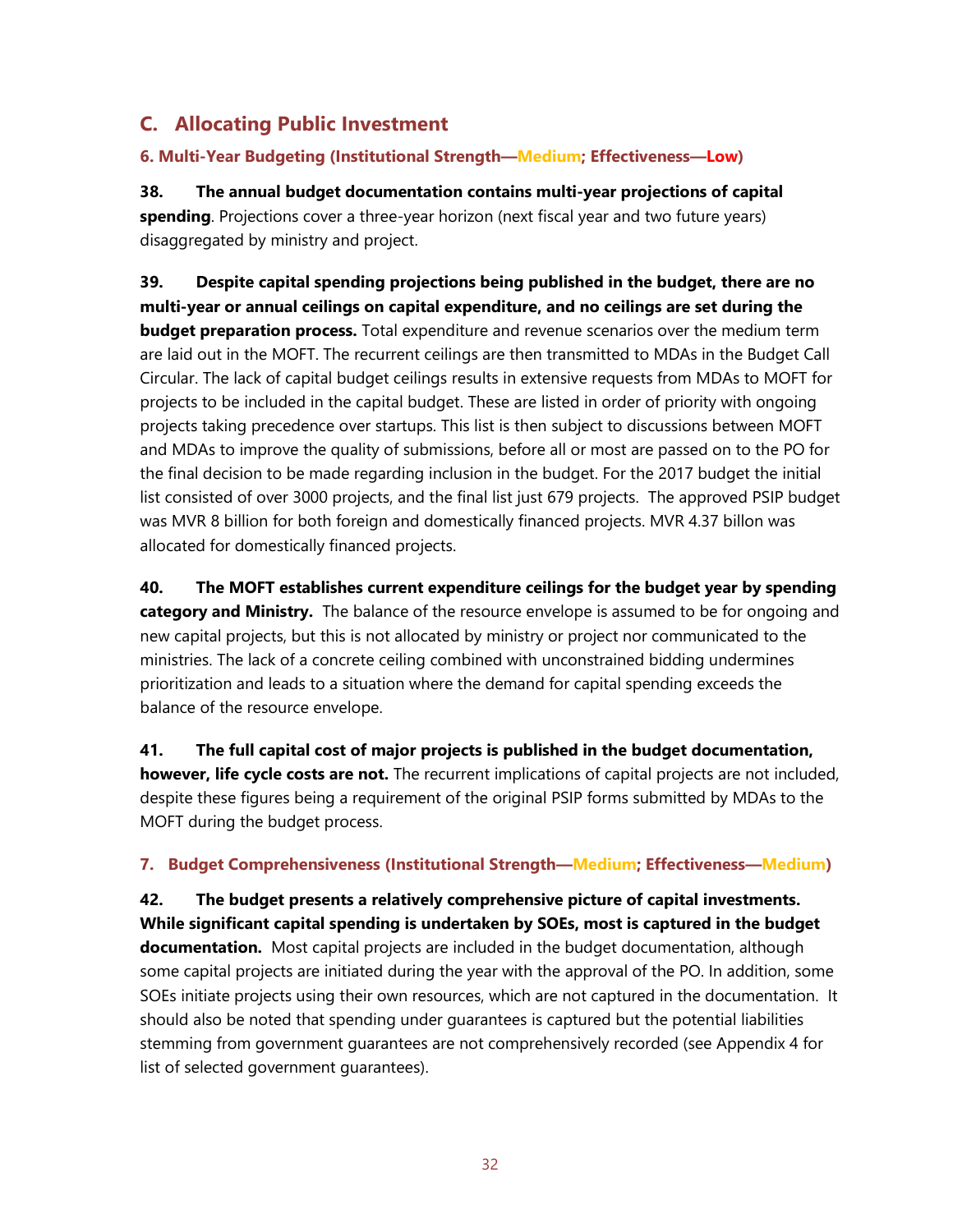**43. The largest SOE by value of PSIP implementation works is the Maldives Transport and Contracting Company (MTCC).** It currently implements works on behalf of the Ministry of Housing and Infrastructure and also by request from other ministries and the PO. It can on occasion be asked to implement projects not budgeted for (making virements from other projects), but in general all its operations are on budget.

#### **44. Externally financed capital projects are included in budget documents and**

**integrated into ministerial budgets.** The budget documents contain information on the projects funded by both external and domestic funders. The information is presented by project and by line ministry. The budget documents also contain information on loan-financed components of projects. However, these are presented separately from government-funded projects making it difficult to identify total costs where there is a blend of financing from both sources. Development partner grants are provided in detail in budget documents, although whether they are fully or partially capital in nature is not easily identifiable. Figure 3.C below shows the PSIP budget divided by domestic and foreign financing, the importance of foreign finance is decreasing in recent years. As discussed in Section D foreign financing has a lower execution rate than domestically financed projects.



#### **Figure 3.C. Budgeted PSIP Expenditures: Domestic and Foreign Financing (MVR million)**

**45. The absence of consolidated information on capital investments weakens fiscal**

**transparency.** The projections of capital spending presented in various budget documents do not include cross-references to funding sources or projects. There is no indication of whether a government-financed project cofinances a loan project or if a loan-financed project is partially government-financed. Similarly, the donor financed projects make no reference to the government's financial participation. Consequently, it is difficult to obtain a full picture of the

Source: MOFT, MTEF 2008 - 2019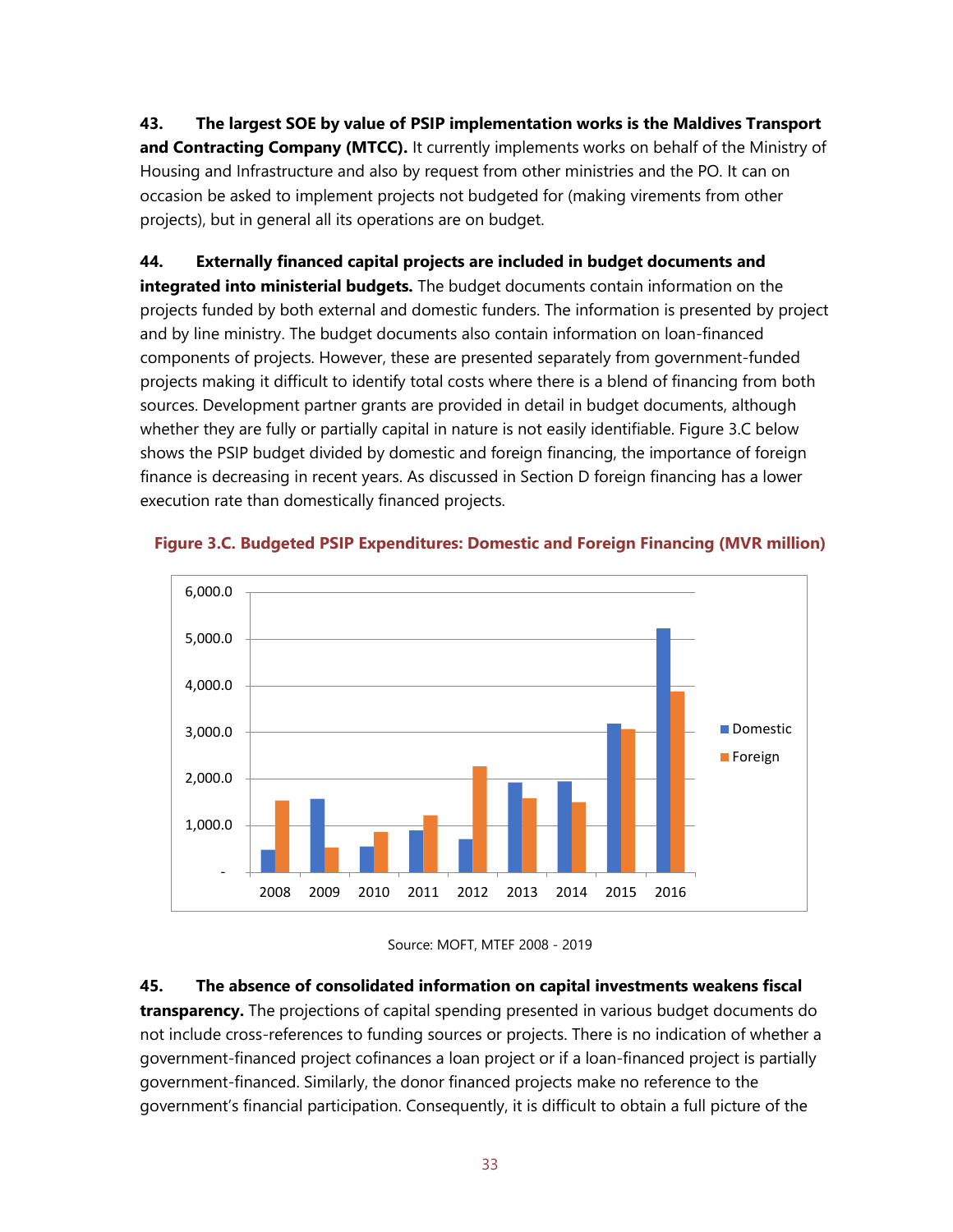capital investments funded by different sources. There is no comprehensive list of projects that have received government guarantees. The lack of a transparent presentation that identifies project funding sources complicates tracking total project costs and can distort overall fiscal analysis.

#### **46. Information on most PPP transactions is integrated into the budget**

**documentation.** PPPs in the Maldivian context represent a mix of PPPs and small-scale projects which appear more like charitable initiatives by the private sector, e.g., the building of mosques. None have been agreed or initiated in the last two years. PPPs, as understood in the international context (shared risk between private and public sectors), are now designated as Contractor Financed Projects. Budget documents contain information on all contractor financed projects, integrated into the domestic capital budget, as they all have to pay an instalment from the domestic budget. Information is limited to location, status and total project costs for the forthcoming budget year for each PPP. Some PPPs are not included in budget documentation as the MOFT is dependent on MDAs to send in the required information, which is not necessarily the case.

#### **8. Budget Unity (Institutional Strength—Medium; Effectiveness—Low)**

#### **47. Capital and current budgets are presented together in the budget, however the budget preparation process is divided between the MOFT and the Office of the**

**President.** Whereas the MOFT is responsible for proposing the overall fiscal envelope and the parliament takes the final decisions regarding budget allocations, the actual preparation of the capital budget is separated from current budget preparation. A general budget circular that outlines the budget submission requirements is sent out by the MOFT, requiring MDAs to submit recurrent estimates according to a ceiling (which they sometimes do not), and also a list of projects for selection into the, as yet, unconstrained capital budget. These projects should complete a project fiche, but there is no guidance for the appraisal or selection of projects. The lists of capital projects are then scrutinized by MOFT, and discussed with MDAs with respect to both technical and financial details. No capital projects are rejected at this stage, and all are forwarded to the PO to undergo the selection process. Appendix 5 provides a description of how the current capital budget process operates.

**48. The PO now handles capital budget preparation in a process that largely combines project appraisal, selection and budgeting in a single step.** The approved list of capital projects is then aggregated to form the de facto capital budget ceiling. The separation of capital and current budget preparation leads to fragmentation, sub-optimization and lack of consistency between different parts of the budget, whereas the failure to separate project appraisal and selection in two different process steps undermines the consistency and integrity of both. Consistency is particularly important when there is a need to recognize the ongoing costs of an asset and its implication on the current budget.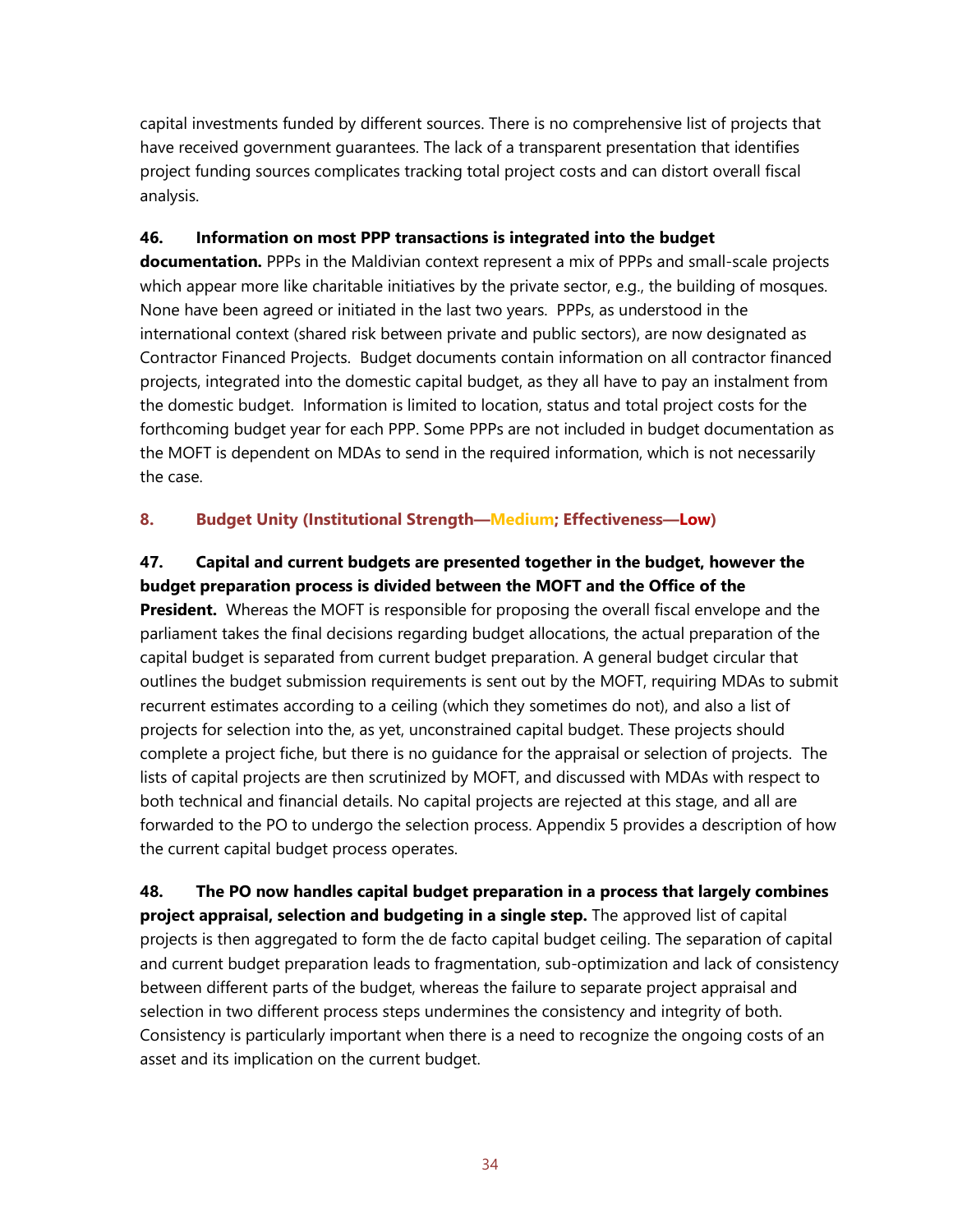#### **49. The budget does not include appropriations for recurrent costs associated with**

**investment projects.** The budget circular for the preparation of budget submissions for capital budgets does require an assessment of future current expenditure associated with the proposed project, though this is not integrated into future budget discussions. It is also unlikely that such figures are costed robustly. This means that the MOFT does not have a detailed understanding of the likely cost implications of capital investment projects. All major capital investments require current expenditure—such as administration or maintenance fees—to deliver the intended results. In some cases, current expenditure may, over time, exceed the capital cost. With the existing separation of capital expenditure from the current budget there is a risk of underestimating the full fiscal impact associated with capital projects.

**50. The operations and maintenance elements of the budget are treated as a residual and are therefore under budgeted in recent years**. In approving and developing specific projects the focus appears to be on implementation, with little regard to the associated future recurrent costs. This is unsurprising as capital investment decisions are made without reference to life cycle costs and management. In addition, cuts made to the capital budget are made to maintain or increase current expenditure. The following table indicates the volatility of maintenance expenditures during a period when the capital stock has been expanding.

| Actual | Actual | Actual | Actual | Projected | Budget | Projected | Projected |
|--------|--------|--------|--------|-----------|--------|-----------|-----------|
| 2012   | 2013   | 2014   | 2015   | 2016      | 2017   | 2018      | 2019      |
| 184.8  | 93.1   | 206.6  | 380.4  | 214.9     | 106.2  | 93.8      | 94.6      |

**Table 3.1. Maintenance Expenditures 2012-19 (MVR Million)**

**51. The budget classification and chart of accounts distinguishes clearly between current and capital expenditure and financing using the IMF's Government Financial Statistics (GFS) 2001 guidelines.** This classification is also followed in the budget documentation. Whilst the weaknesses of the implementation of the classification and chart of accounts is well documented $^{27}$ , the classification does allow for clear distinction between capital and recurrent. The use of the Chart of Accounts, is often compromised by MDAs which enter project costs on one line-item instead of disaggregating them into salaries, operations and maintenance. A new Chart of Accounts is being developed and the government hopes to implement it quickly.

<span id="page-35-0"></span><sup>&</sup>lt;sup>27</sup> Maldives. Designing A New Budget Classification and Chart of Accounts, IMF FAD June 2016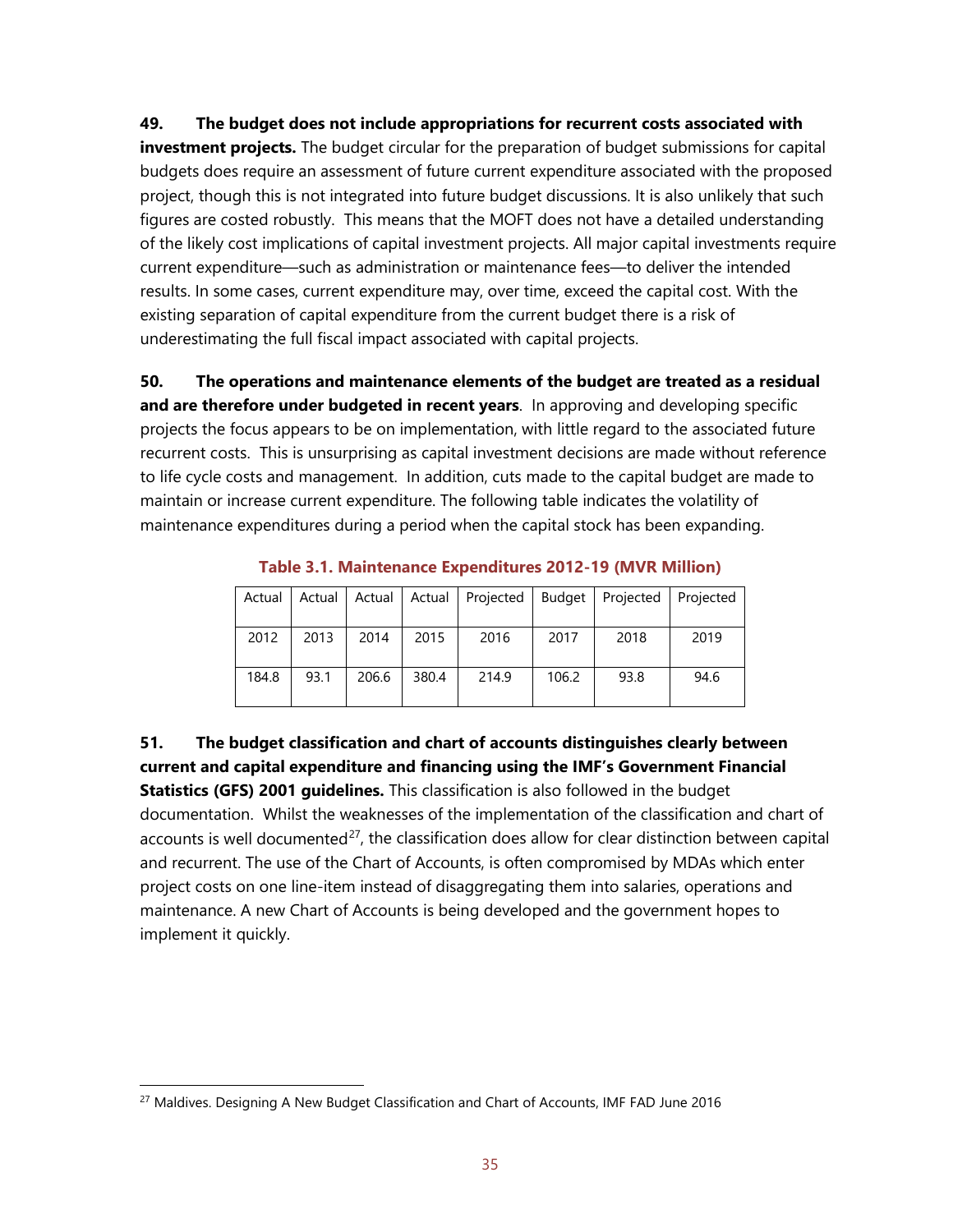#### **9. Project Appraisal (Institutional strength—Low; Effectiveness—Low)[28](#page-36-0)**

**52. With the exception of donor and foreign financed projects, capital projects are not systematically subjected to cost-benefit analyses.** Project appraisal occurs, to some extent at MDA level. There is no independent project appraisal following technical guidelines. Investment projects are submitted during budget preparation in the first instance to MOFT, along with a project form which contains some appraisal information, however it is regularly not completed. MDAs indicate the priority of projects for implementation. These projects are then reviewed by MOFT, but not according to any guidelines. The focus is on discussing costings and also on establishing whether projects are ongoing or new.

**53. There is no standard published methodology or central support for project appraisal, and there is no evidence that risks are systematically assessed as part of project appraisal.** The results of appraisals, as such, are not published, and there is no clear evidence that projects are subject to a rigorous appraisal process. Documents regarding the capital budget contain no references to internal rates of return, impact analyses or sustainability considerations. The MOFT indicated that the review of budget submissions for capital projects by line ministries primarily focuses on readiness for implementation.

#### **10. Project Selection (Institutional strength—Low; Effectiveness—Low)**

**54. There is no independent quality assurance of project appraisals.** There is no PIM framework or project pipeline and, as a result, projects can enter the budget at different stages of the cycle. In addition to submissions under the Budget Call Circular, MDAs together with local councils and MPs can all lobby the PO and parliament for the inclusion of projects even for initiation during the financial year. As mentioned above, MOFT has a mandate to undertake a review of all projects submitted for PSIP consideration. MOFT provides advice to the PO on the merits of investment projects and their overall prioritization. The final selection and prioritization of investment projects is done by the PO.

**55. There are no published, standard criteria for project selection.** Various criteria such as population served and adherence to the manifesto as well as whether island projects have had investments in the recent past are not considered. Also, it is not possible to see which criteria influenced the decisions and what impact these criteria had. Such information would provide valuable guidance to future project submissions.

**56. The Government does not have a project pipeline of approved projects for inclusion in the budget.** Projects that are not selected do not constitute a project pipeline in the normal sense. These projects are simply returned to the MDAs with a high likelihood that that they will be resubmitted in the following FY for consideration. A project pipeline typically comprises projects that have been thoroughly vetted, are fully in line with project requirements and

<span id="page-36-0"></span><sup>&</sup>lt;sup>28</sup> This assessment refers to projects financed by the government. Loan-financed projects are usually subject to rigorous appraisals required by the lender.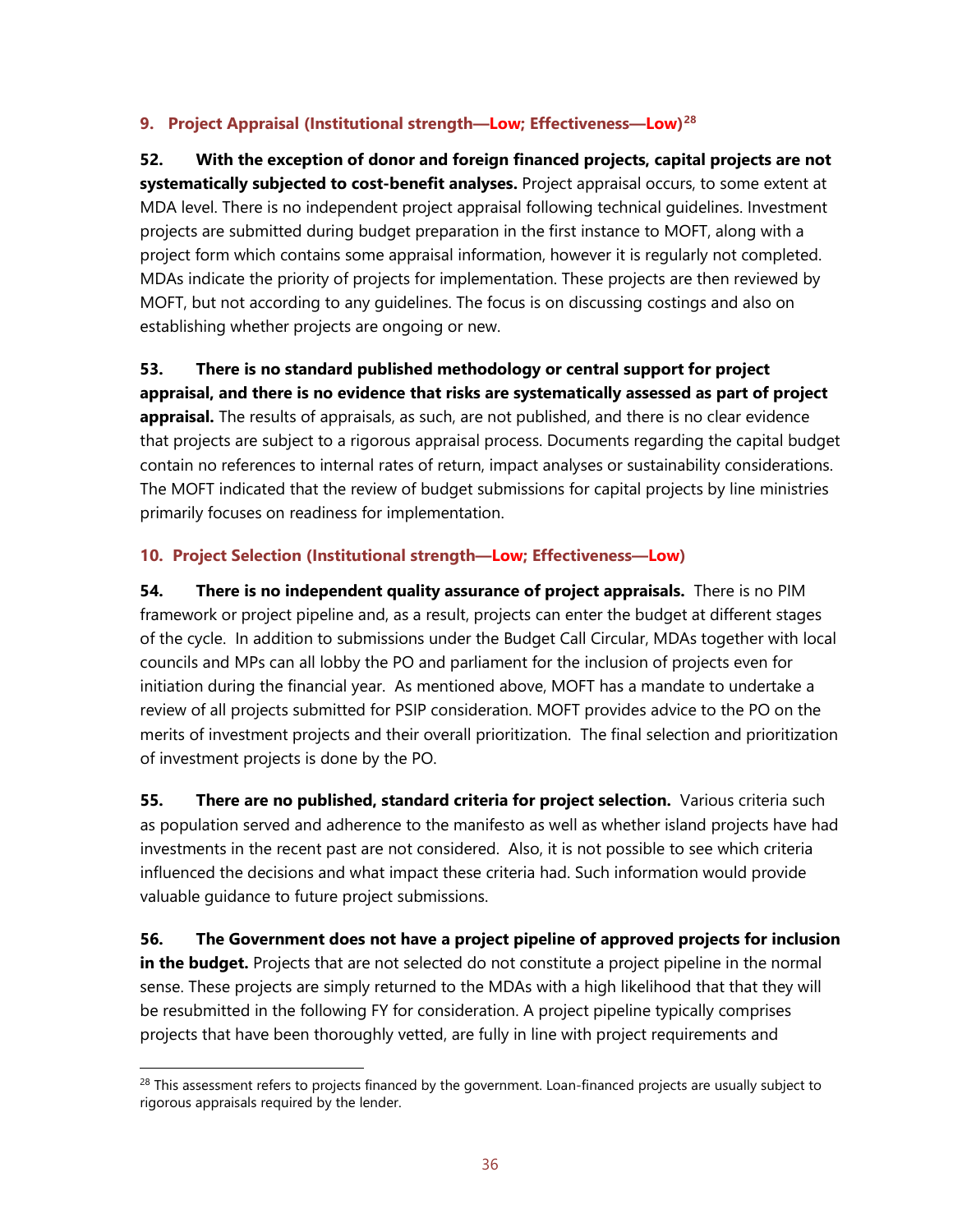government priorities, and have a high likelihood of future approval and funding (See Appendix 5 for an example of a project pipeline). No projects are rejected on the basis of the appraisal process, which reinforces the impression that this process is fairly limited.

## **D. Delivering Productive and Durable Public Assets**

#### **11. Protection of Investment (Strength—Medium; Effectiveness—Low)**

**57. The outlays for public investment projects are provided on an annual basis, however, the budget includes project projections for the current year plus two years ahead and information on the total project construction costs.** The annual budget documentation presents an annex with the PSIP projects listed and the following information for each project: agency responsible; location; status (ongoing, new, tendered, awarded); total construction costs, and estimates for two outer years. The documentation does not disclose the amount already spent on the project, nor the total of any carryovers from previous years.

**58. The annual budget is not currently subject to an appropriation act, and the Parliament ("Majlis") formally approves the overall expenditure envelope.** This means that allocations for public investment are not binding, allowing significant reallocations during the fiscal year that are necessary to execute the budget at the MDAs level.

#### **59. In-year reallocation ("virements") from capital to current spending are not**

**restricted and do not protect capital spending.** The Public Finance Regulation (PFR - Article 4.09) prescribes that the MDAs shall submit their requests for virements to the MOFT for approval. In practice, virements between projects and the redeployments between the administrative sectors during budget implementation, are significant<sup>[29](#page-37-0)</sup>, contributing to a further change in the composition of expenditure during the fiscal year, penalizing investment and limiting the credibility of the budget. Requests for increased expenditure, both capital and current, during the budget year are mostly accommodated as the execution rate of capital expenditure is low resulting in space for reallocations. In addition, MOTF oversees a significant contingency budget (supplemented by "funds" from poorly executed projects) which can accommodate requests. Much of this contingency is used to pay pending bills.

**60. There is currently no rule on whether unspent appropriations for capital spending can be carried over to future years.** Only unspent appropriations for externally financed capital spending may be carried over. The unexpended balance of an appropriation lapses at the end of the financial year for which it is made, and the MDAs must request a new allocation in their appropriations for the forthcoming budget year. Nevertheless, ongoing projects are prioritized for funding during budget preparation.

<span id="page-37-0"></span> $^{29}$  Based on the information provided by the MOFT, more than 2000 virements have been approved in 2016 related to the PSIP budget (around 10% of them concern virements from capital to current expenditures approved by the MOFT Budget Committee).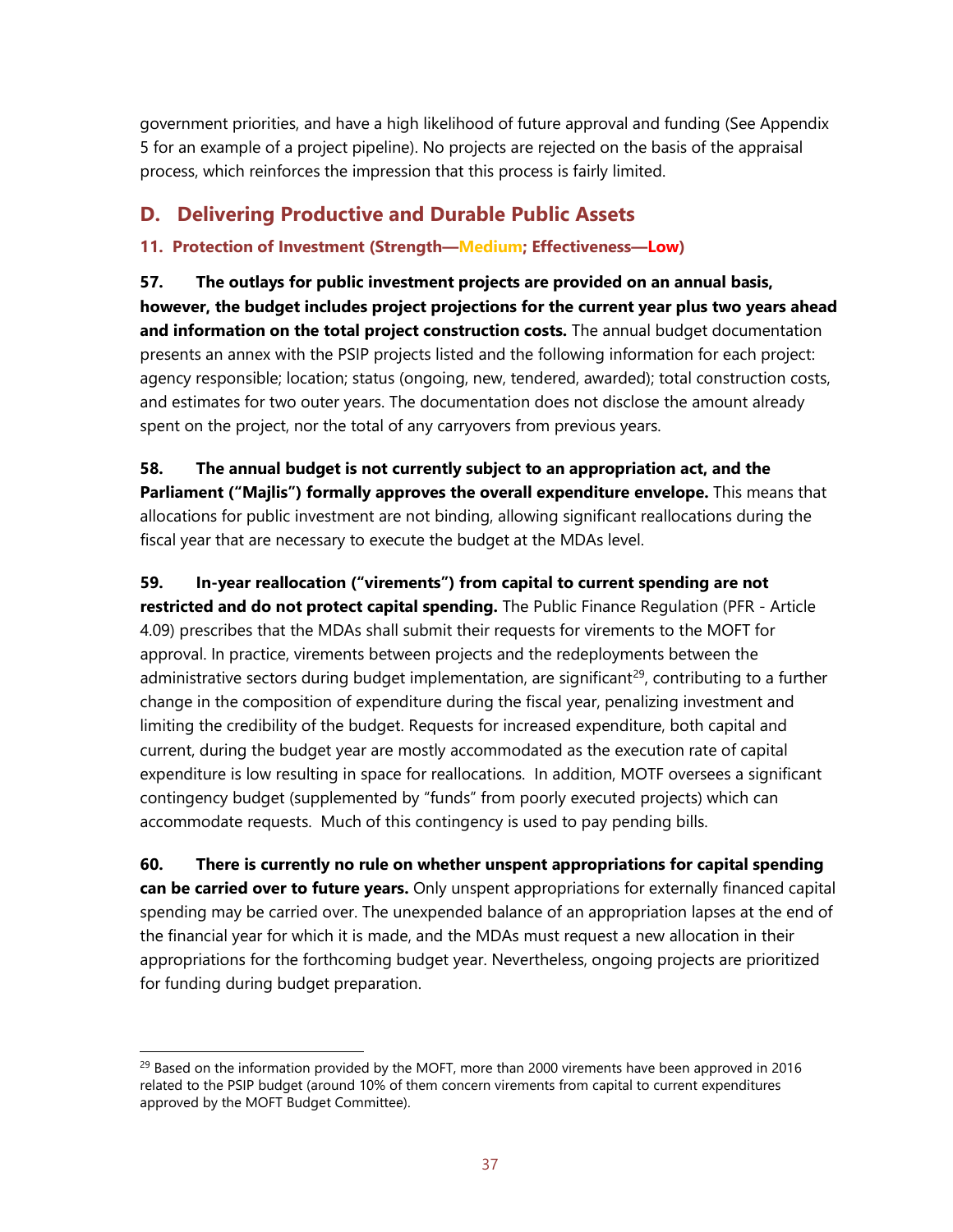**61. In practice, policies and procedures are in place to guarantee that ongoing projects are not delayed to start new projects.** In preparation of the budget, while the legal framework allows ministries to propose new projects to the budget without any restrictions. Both MOFT and the PO give priority in resource allocation to ongoing projects. Priority of funding is also given during the fiscal year to ongoing projects to ensure completion before starting new projects. This priority is so strong that MDAs regularly attempt to initiate new projects within ongoing project budget submissions.

**62. Under-execution of the capital budget has been significant (Figure 3.D).** A large percentage of the PSIP program has not been implemented (54 percent of implementation on average for 2013 – 2015; see Figure 3.E). The foreign PSIP in particular is often under-executed because of optimistic expectations of project progress (16 percent implemented in 2014, and 23 percent in 2015 – see Figure 3.F).



#### **Figure 3.D. PSIP Actual versus Approved (2008 – 2016)**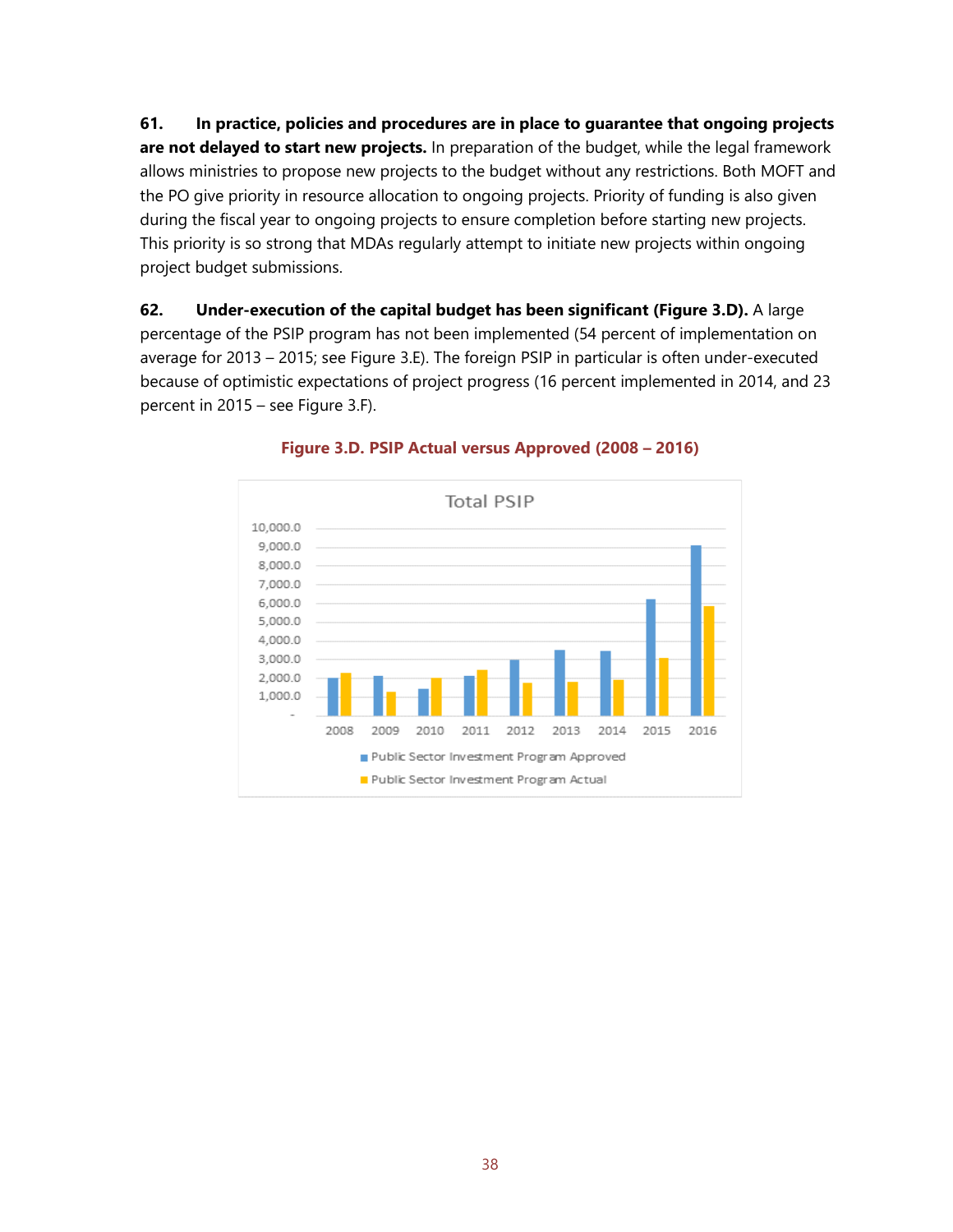

Source: MOFT, MTEF 2008 - 2019

**63. Money is reallocated to under/unbudgeted recurrent expenditure, such as wage, pensions and subsidy increases.** For example, in 2014, wages and pensions were unexpectedly increased. In 2015, subsidies were budgeted below the 2014 actual, but then 2015 actual surpassed 2014 actual (Figure 3.G) The deviation of the domestic budgeted versus actual PSIP has its mirror image in the deviation of budgeted and actual recurrent expenditure (Figure 3.H).





Source: MOFT, MTEF 2008 – 2019

#### **12. Availability of Funding (Strength—Medium; Effectiveness—Low)**

**64. Cash management remains weak, cash flow statements are not prepared and MDAs are not provided with commitment ceilings in a timely manner.** As stated in the 2014 Public Expenditure and Financial Accountability (PEFA) Assessment, and several technical assistance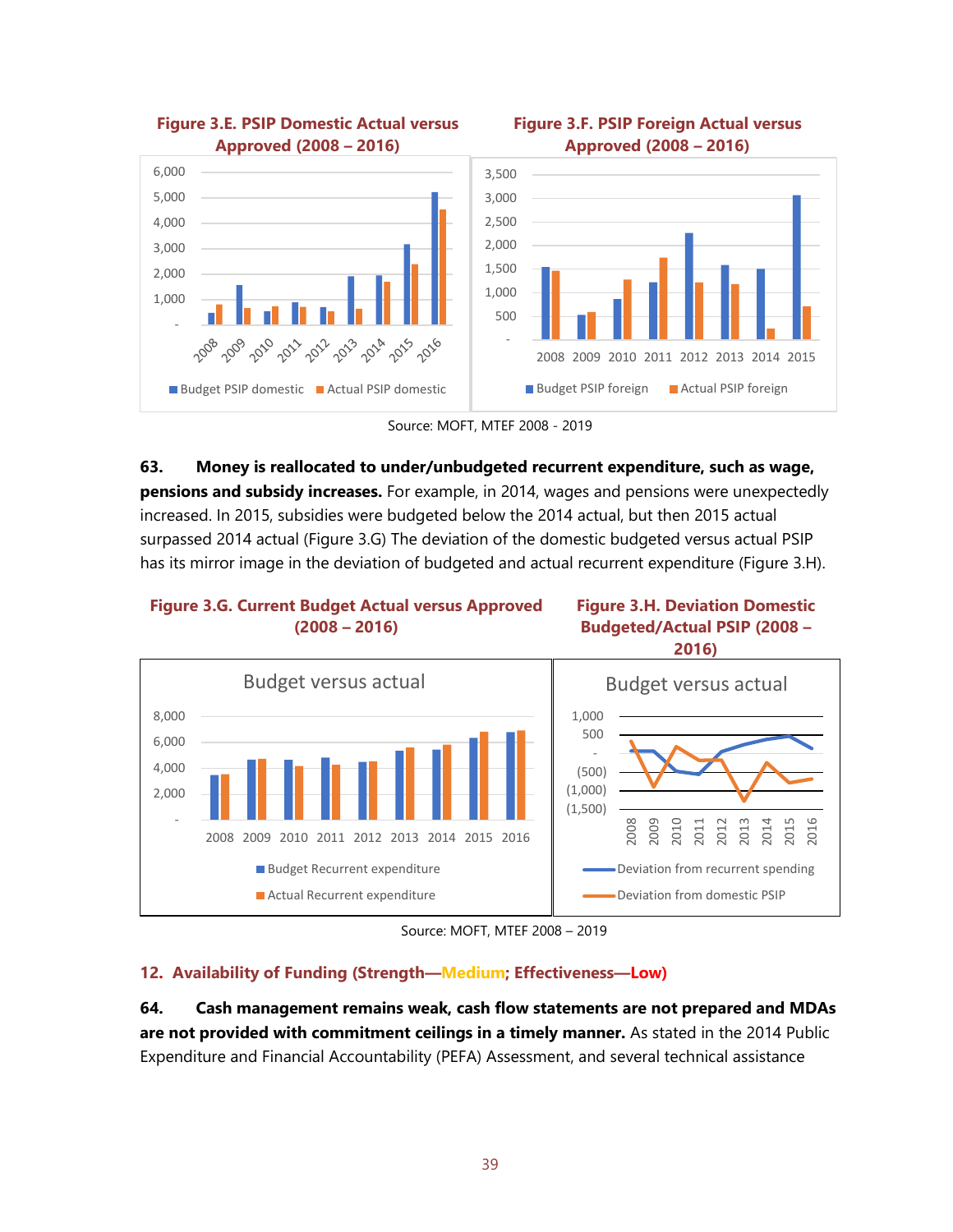reports<sup>[30](#page-40-0)</sup>, revenue forecasting has improved, but overall cash flow forecasting and management remains weak. Spending ministries are not provided with reliable information on the resources available to them for capital expenditure. A few agencies provide cash flow projections. There is no apparent adherence to a formal forecasting calendar, and little evidence of: (1) commitment or procurement plans provided by MDAs and SOEs; (2) review of the forecasts submitted, systematic periodic updating of forecasts, using them in determining quarterly spending authorizations; (3) coordination with the international and domestic borrowing program; or (4) the basis for any form of active cash management. Unrealistic budgets, poor cash forecasting and weak cash management have led to the lack of availability of cash for efficient budget execution, uncoordinated short-term borrowing, and accumulation of arrears.<sup>[31](#page-40-1)</sup>

**65. The financing of project outlays is frequently subject to cash rationing leading to significant delays in project implementation.** Budget releases are made quarterly for recurrent and capital expenditures, but releases for the domestic PSIP expenditures are only made when invoices are received for payment.<sup>[32](#page-40-2)</sup> The efficacy of this system is limited since the information is not based on a forecast of cash resources available for commitments. Daily cash balances are obtained every morning and amounts set aside for essential payments like salaries. The balance is used to make payments based on outstanding invoices and urgent requirements. [33](#page-40-3) As previously mentioned, the Budget Division of MOFT (FAD) delays commitments or projects when cash is not adequate, and use the unspent allocations for recurrent expenditures, resulting in significant delays in capital spending and PSIP project startup.<sup>[34](#page-40-4)</sup>

**66. Most external financing is processed through a Treasury Single Account (TSA), with a few exceptions where funds are held in commercial accounts.**[35](#page-40-5) The Treasury maintains one main account (Public Bank Account – PBA) at the Maldives Monetary Authority (MMA), plus several foreign currency subaccounts. Separate bank accounts are maintained on the Atolls for central government purposes and by some institutions, e.g., Maldives National University as well as local authorities, and a number of project accounts are kept separate from the TSA at the donors' request. The SOEs hold their accounts in commercial banks, and these banks provide information on account balances and transactions to the MMA. External finance is nearly-fully

<span id="page-40-0"></span><sup>&</sup>lt;sup>30</sup> IMF TA Report "Reviewing Commitment Controls and Cash Management", by John Gardner, Benoît Wiest, Suhas Joshi and Ashni Singh; August 2015.

<span id="page-40-1"></span> $31$  According to the authorities, accumulated pending utility bills in particular are significant. However, as there is no definition of arrears, and no monitoring of the domestic public debt, the MOFT has not been in a position to provide the mission with precise information on the nature and stock of pending bills and arrears. Allocations were made in the 2015 and 2016 budgets to clear arrears.

<span id="page-40-2"></span> $32$  This could be one of the reasons the commitment module of the PAS is not used by the MDAs, as appropriations for the PSIP are not releasing at the beginning of the year.

<span id="page-40-3"></span><sup>33</sup> PEFA Assessment report, 2014

<span id="page-40-4"></span><sup>&</sup>lt;sup>34</sup> The MOFT expects more than MVR one billion to be reallocated in 2016 between PSIP budget and recurrent budget.

<span id="page-40-5"></span><sup>&</sup>lt;sup>35</sup> Banking arrangements are covered by Chapter 2 of the Public Finance Law of 2006.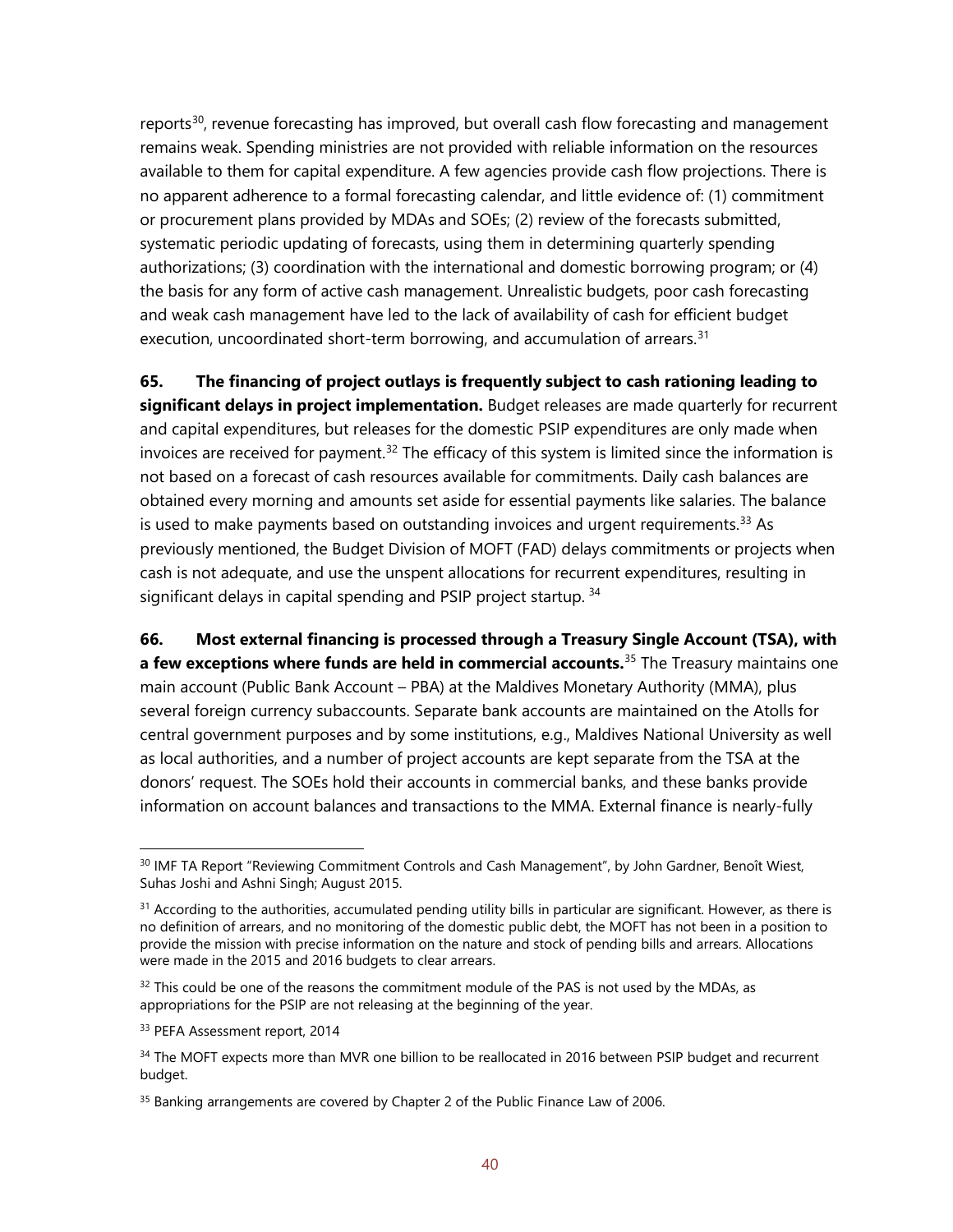reflected in the budget estimates and in the annual financial statements prepared by the Financial Controller.[36](#page-41-0)

**67. Recent developments in cash management have been encouraging.**[37](#page-41-1) A cash management committee (CMC), composed of representatives from the MOFT, MMA, MIRA and Customs, has been constituted and is expected to meet regularly. PAS implementation has made significant progress with nearly 85 percent of Male' based MDAs now equipped with Material Management (MM) and Business Intelligence (BI) modules. The main MDAs have been asked to prepare annual cash flow plans for PSIP expenditures for the implementation of the 2017 budget.<sup>38</sup> This should greatly assist in the process of managing commitments and payable arrears, and to capture as much transaction data as possible through the accounting system. Regulations and guidelines still need to be developed, and capacities strengthened, on cash management and commitment control and the use of SAP modules, both at MOFT and MDA levels.[39](#page-41-3)

#### **13. Transparency of Budget Execution (Strength—Low; Effectiveness—Low)**

**68. A regulatory framework for procurement incorporating competitive procedures is in place, however many major projects are not tendered using these processes, and the public has only limited access to procurement information.** The Public Finance Regulation (PFR) of 2010 (Chapters 15 and 8) sets out the basic provisions on the bidding process.<sup>[40](#page-41-4)</sup> It also establishes: (1) bid committees in each MDA to authorize procurement works between MVR 25,000 to MVR 1.5 million; and (2) a NTB is responsible for approving the award of major contracts (more than MVR 1.5 million). <sup>[41](#page-41-5)</sup> Opportunity to participate in tenders can be restricted to Maldivian parties if the estimated procurement value is not more than MVR 1.5 million. If the estimated procurement value is more than MVR 10 million, then invitations for tender shall be publicized in international media or a website. For donor or externally financed projects the donor's procurement procedures are followed. Only information on bidding opportunities is made available to the public. Information about the government's procurement plans, contract awards, and data on resolution of procurement complaints is not published.

<span id="page-41-0"></span><sup>&</sup>lt;sup>36</sup> The 2014 PEFA Assessment report, stated that income/expenditure in relation to donor-funded projects is reported for 90 percent (value) of donor-funded projects.

<span id="page-41-1"></span><sup>&</sup>lt;sup>37</sup> The Fiscal Affairs Department (FAD) of the IMF has provided technical assistance on commitment control and cash management, including the set-up of the CMC, the development of a cash management manual and a spreadsheet cash flow forecasting model. But these tools are not operational yet. Cash and debt management are also topics covered by the WB PFM systems strengthening project.

<span id="page-41-2"></span><sup>&</sup>lt;sup>38</sup> Chapter 8 of the FRL prescribes only the preparation of an annual cash flow plan by the MOFT.

<span id="page-41-3"></span> $39$  The MOFT informed the mission that only 36 percent of MDAs currently use the MM-SAP module.

<span id="page-41-4"></span> $40$  This regulation is issued in accordance with section 49 of the Law on Public Finance (3/2006).

<span id="page-41-5"></span> $41$  Contract prices that are more than MVR25,000,00 shall be published.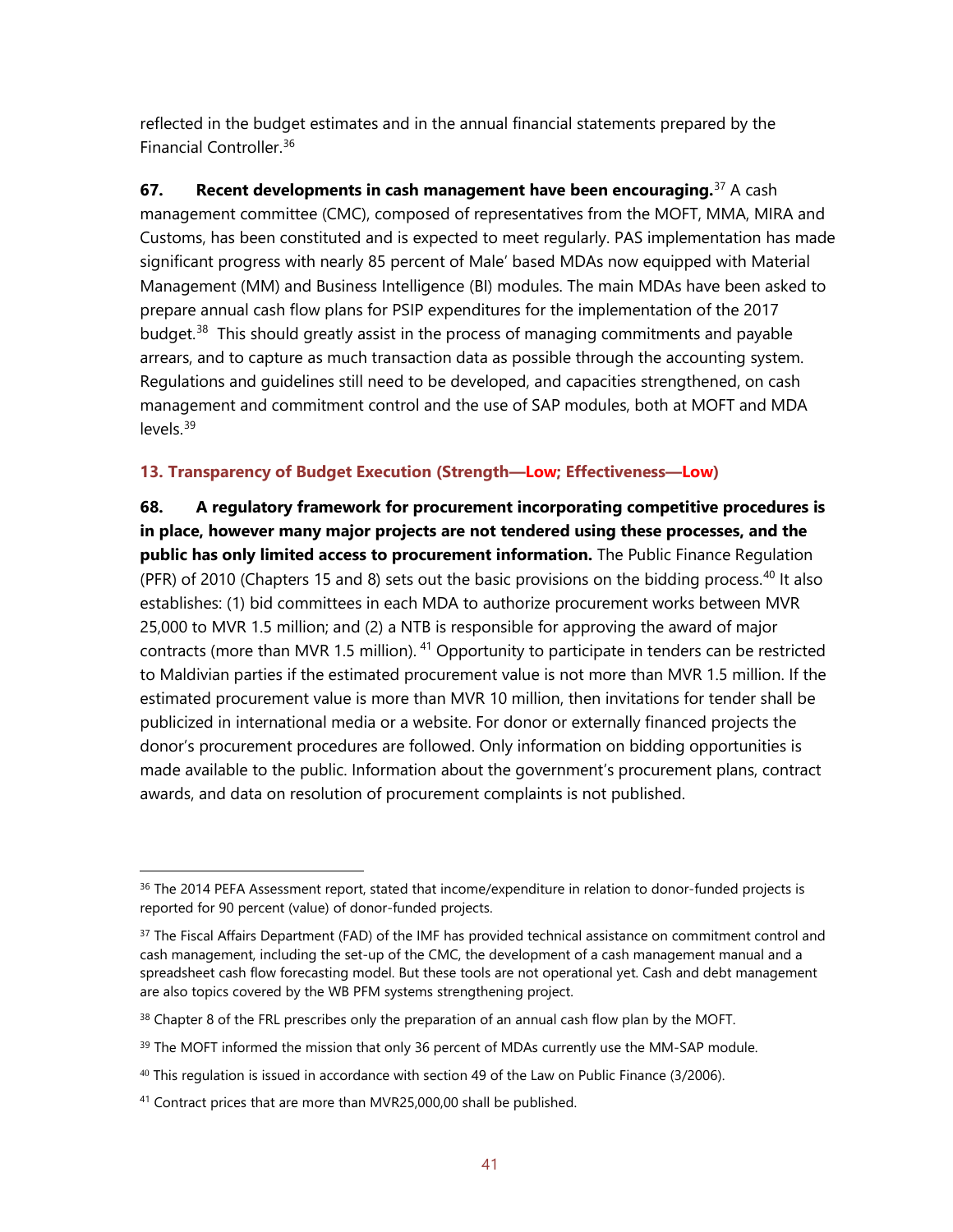#### **69. The regulation is applicable to central government units, but not to extra-**

**budgetary funds, SOEs and some defense activities.** MDAs are also permitted to use restrictive competitive methods under specific circumstances (restricted tendering, single source and emergency)<sup>42</sup>, but there does not appear to be any mechanism for checking whether use of these methods is justified in accordance with the specified conditions.<sup>[43](#page-42-1)</sup>

#### **70. Many major projects, especially those conducted by SOEs are tendered using**

**different processes.** Tender procedures for some major projects are managed by SOEs using their own tendering rules or those of foreign donors.<sup>[44](#page-42-2)</sup> These vary according to individual SOEs. There is also no public tendering for government investment projects where the spending ministries decide to have the SOEs do the project construction and to act as the contractors.<sup>[45](#page-42-3)</sup> This can be explained by the limited number of contractors with the relevant capacities to implement investment projects.

**71. Performance audit reports[46,](#page-42-4) and other audit reports on financial statements, prepared by the Auditor General's Office (AGO), highlight numerous cases of noncompliance with procurement rules.** Shortcomings include: poor procurement planning; entry into contracts without committed funds; splitting of tenders to avoid the open procurement procedure; customization of the tender criteria thus favoring certain operators; and weak in tender evaluations.

**72. Databases or records are not maintained for all investment contracts. There is no comprehensive database with information on what has been procured, the value of procurement, and who has been awarded the contracts.** The data that does exist is not accurate nor complete. There are no reports produced from databases to provide an overall of the procurement situation and thus there are no follow-up actions to improve procurement. These shortcomings, as well as those related to the public access to procurement information, are expected to be partially addressed from 2017 with the finalization of procurement manuals and the establishment of standard operating procedures and bidding documents for harmonizing procurement practices across the government; and the implementation of a procurement module/database in the NTB.[47](#page-42-5)

<span id="page-42-0"></span><sup>42</sup> Articles 10.23 to 10.27 of the PFR.

<span id="page-42-1"></span> $43$  The exact amount or percentage of the total value of contracts awarded by methods other than open competition was not available.

<span id="page-42-2"></span> $44$  For example, the new airport runaway project (\$440 million) has not been awarded through an International tender procedure.

<span id="page-42-3"></span><sup>&</sup>lt;sup>45</sup> For example, more than 75 percent of the Ministry of Housing and Infrastructures' PSIP projects are implemented by the MTCC and Road Development Agency.

<span id="page-42-4"></span><sup>&</sup>lt;sup>46</sup> "Performance Audit Report on Capital Project Management", AGO, March 2016.

<span id="page-42-5"></span> $47$  These developments are undertaken with the assistance of the WB PFM systems strengthening project.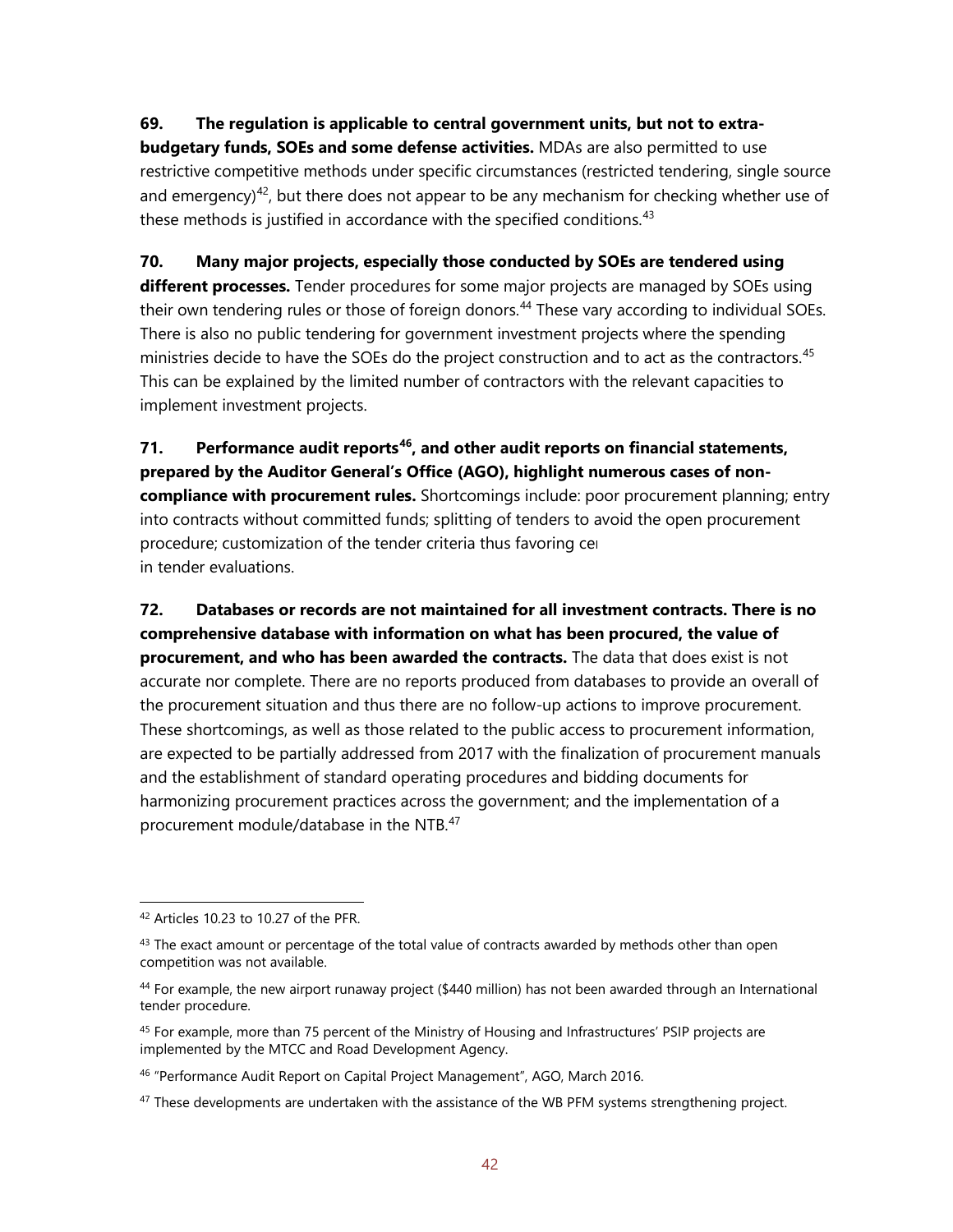**73. The financial, and especially the physical, monitoring of projects varies extensively by minister and sector.** The major ministries such as Housing and Infrastructure (MHI) have monitoring units, while Education adopted a different model and contracted out its monitoring. Most MDAs appear to have limited resources and expertise in this area. The Health Ministry noted the unit had only three staff monitoring 70 projects. In 2014, guidelines on reporting, monitoring and evaluation of capital projects during project implementation, were produced by a former unit of MOFT<sup>[48](#page-43-0)</sup>. These quidelines, however were not widely disseminated and are not being used by the spending ministries, most of whom did not seem to be aware they existed.

**74. There is central financial monitoring of spending ministries and agencies' capital projects however, the comprehensiveness, timeliness, and quality of the information is not adequate and no information is provided on physical implementation.** MDAs and main SOEs are requested by the MOFT to report quarterly on the financial implementation of the domestic and foreign financed capital projects. While the financial monitoring of PSIP expenditures has improved $49$ , the lack of accurate information about the physical progress of investment projects in MOFT (in addition to the lack of commitment control) results in virement decisions and reallocations initiated and approved at a late stage in the budget year. As the use of the capital budget requires preparatory activities (e.g., procurement, contracting, project plan revisions) of several months, the reallocation has to be executed at least by the middle of the fiscal year to assure use of the budget. A mid-year review would provide the necessary information for timely approval of reallocation decisions.

**75. External ex-post audits of capital projects are not routinely undertaken.[50](#page-43-2) Recently the AGO has produced two relevant reports.** One examined capital project management by SOEs and MDAs in road construction<sup>51</sup>, and the other looked at the management of capital projects in general.<sup>[52](#page-43-4)</sup> These audit reports and other work by the AGO highlight numerous cases of poor project management and monitoring resulting in particular cost overruns, payment delays, poor quality of outcomes, and weak efficiency of public investment. These reports are submitted to Parliament, but have not been routinely scrutinized, leading to limited action from the Legislature to address the main weaknesses of the public investment management.

**76. The absence of ex-post audits of projects significantly reduces the opportunity to learn from past project implementation challenges and mistakes.** Ex-post audits should provide useful information on the oversight and management of capital projects, focused on

<span id="page-43-0"></span><sup>&</sup>lt;sup>48</sup> In particular, the "Guidance for project management", "Guidance for Program management", "Guidance for implementing infrastructure projects" and "Guidance for the management of the portfolio office", published in March 2014.

<span id="page-43-1"></span><sup>&</sup>lt;sup>49</sup> The project system module of the PAS consolidates comprehensive data on the investment projects financial transactions for central Government.

<span id="page-43-2"></span> $50$  The AGO hires consultants to audit financial statements of SOEs including capital spending.

<span id="page-43-3"></span><sup>51</sup> "Performance Audit Report on Maldives Road Development"; AGO, June 2016.

<span id="page-43-4"></span><sup>52</sup> "Performance Audit Report on Capital Project Management"; AGO, March 2016.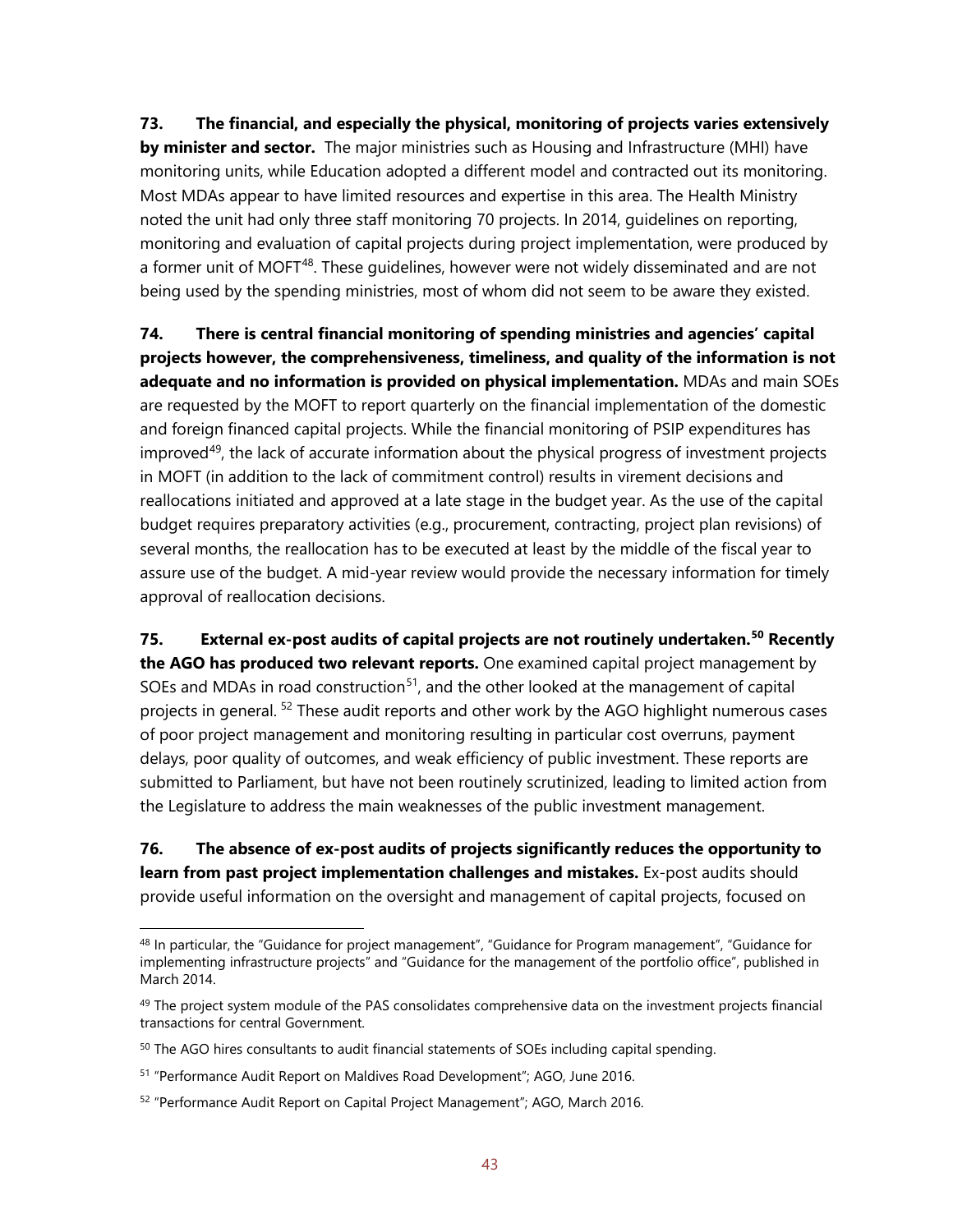both their financial and physical performance during implementation, and on whether economic, efficient, and effective use of resources was achieved. Such information would be invaluable to help improve future project management practices.

#### **14. Management of Project Implementation (Strength—Low; Effectiveness—Low)**

**77. The quality of project management varies considerably both within and across ministries.** Projects financed externally follow donor rules and procedures and most require the establishment of a project management unit. MDAs employ in-house technical staff for monitoring and managing projects<sup>[53](#page-44-0)</sup>, but the capacities are limited, and important indicators such as the quality and time management of PSIP projects are not systematically monitored. The implementation details submitted with the original project prior to budget approval is often not respected because of project delays, virements, and cancellations. Thus, it is difficult to determine when project costs exceed original estimates, and when implementation plans have slipped.

**78. Most of the major and mega-projects are managed by specific SOEs, and do have project management units.** Management of these projects is often provided by external consultants. Since consultants are not public servants, they do not satisfy the condition of a senior official; and their appointment as project leaders tends to shield members of the public service from responsibility for project performance.

#### **79. There are no standardized rules, procedures or guidelines for project adjustments.**

Additionally, there is no formal requirement for, or practice of, reappraising projects in light of proposed adjustments to determine whether their business cases continues to be valid in terms of expected outcomes. This could allow projects that generate a negative return to continue to be executed. Box 3.2 sets out information on project adjustment guidelines used in Kenya.

**80. Ex-post reviews focusing on project costs, deliverables, outputs, and outcomes are not systematically required or conducted.** In practice, given the nature of physical engineering works, ex-post reviews on the completion of construction projects are a contractual requirement for the release of final payment. There are, however, no regular ex-post reviews which focus on the overall project costs, deliverables or outputs or an evaluation of the social or economic outcomes that were originally forecast to justify a project. This denies an important opportunity to hold project managers accountable for achieving planned outcomes or to learn from experiences that could inform future investment decisions. Again, the reason is in part the shortage of staff with the requisite skills.

<span id="page-44-0"></span><sup>&</sup>lt;sup>53</sup> Since 2014, per the new policy, capital projects below the threshold of MVR 5 million should be monitored by the relevant MDA, while projects above this threshold are required to be approved by the PO and these projects are monitored by the MHI. This policy seems not to be followed in practice, MDAs monitoring their own projects even above MVR 5 million.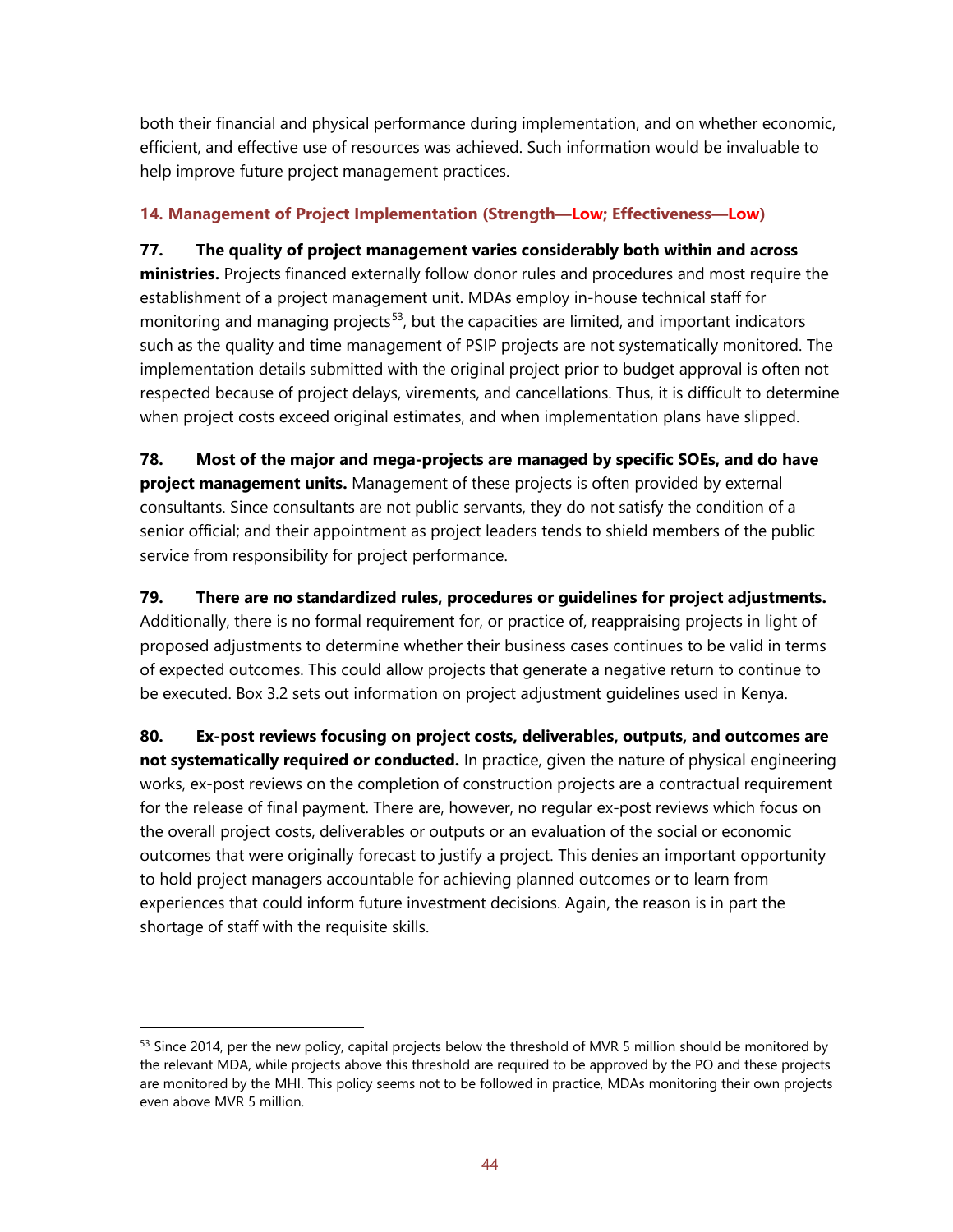#### **Box 3.2. Project Adjustment Guidelines Utilized in Kenya**

Kenya Highways Authority uses effective project adjustment guidelines that are applicable for the following changes in the terms of a contract:

- Price adjustments as a result of changes in the scope of a project;
- Extension of the time period of a project that results in an increase in its cost;
- Additional services supplied by consultants for the supervision of a construction project as a result of the extension of the contract period; and
- Additional services provided by a materials laboratory as a result of the extension of the contract period.

The adjustments summarized above do not trigger another procurement process, but only a financial approval process to confirm that the changes comply with the government's procurement regulations, as well as the relevant clauses of the contract.

Once the additional cost is approved by the National Treasury and the process verified by the Procurement Authority, the addendum to the contract can be approved and implemented.

Source: Kenya Ministry of Finance

#### **15. Monitoring of Public Assets (Strength—Low; Effectiveness—Low)**

### **81. The scope and procedures for the management of non-financial assets are clearly defined in the legal framework, but an updated and substantially complete registry of fixed assets is not available**. Chapter 11 of the PFR prescribes the management of non-financial assets by MDAs, requiring them to maintain a register of assets; document all purchases, sales and movements in assets; and prepare statements of non-financial assets. In practice, comprehensive asset register information pertaining to immoveable assets, is not maintained either at ministry or government level and so is not available for inclusion in the government's financial statements. Only asset registers for moveable assets are maintained by MDAs and consolidated by the MOFT. The absence of comprehensive information on the government's assets prevents the development of an optimal maintenance program or the determination of changes in the nation's patrimony from year to year as a result of investment expenditure. The AGO regularly reports on the lack of comprehensive asset registers.

#### **82. Depreciation of fixed assets is not included in the government's financial**

**statements.** Accounting rules on the recording of assets and depreciation have not yet been implemented in the Maldives. The existence of a centralized inventory of fixed assets within the MOFT would provide a significant "head-start" for any future efforts to begin to record assets, develop a government balance sheet, and make provision for the depreciation of assets.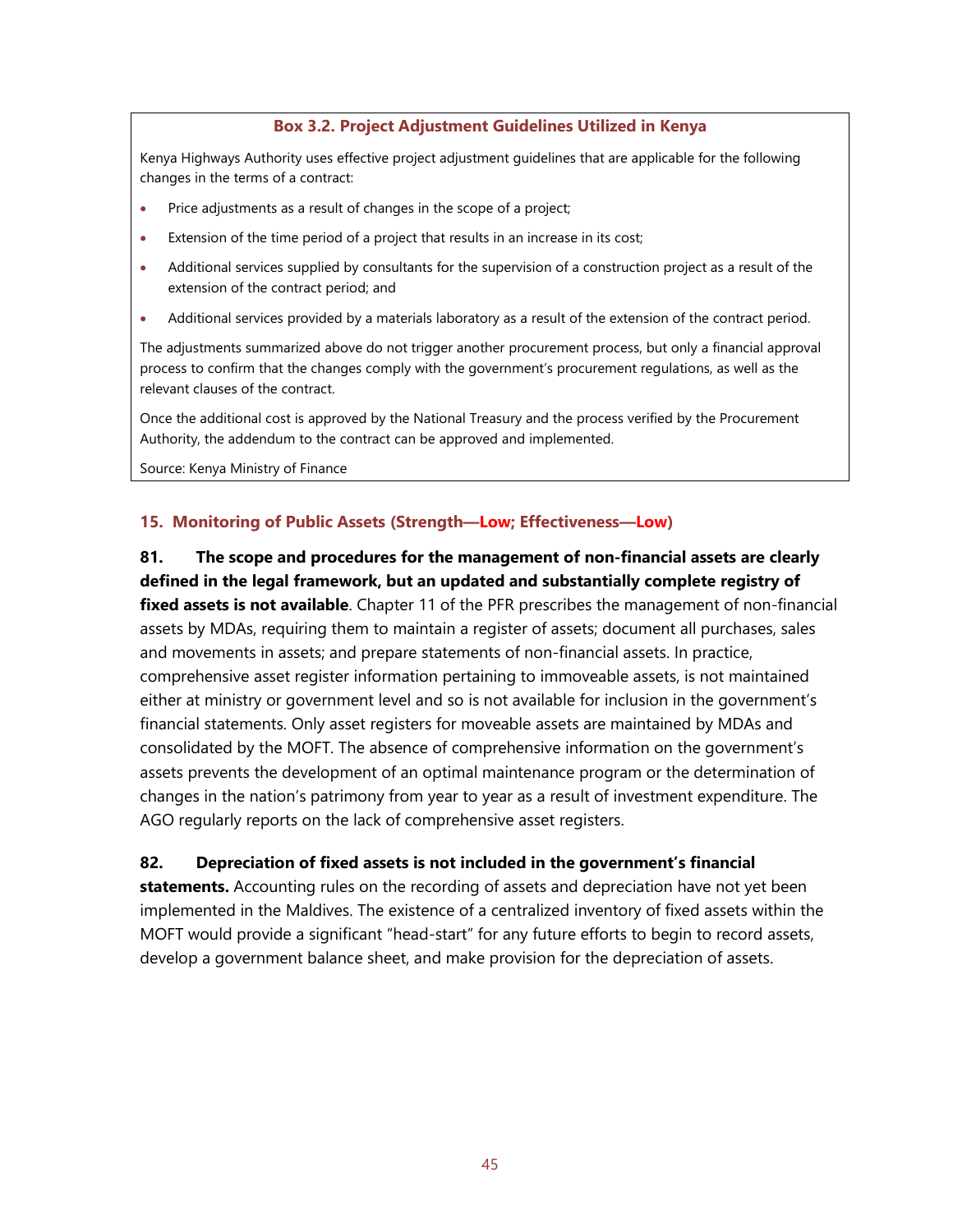## **IV. REFORM PRIORITIES AND RECOMMENDATIONS**

### **A. Investment Planning Institutions**

**Issue:** The effectiveness of fiscal rules in facilitating sustainable levels of public investment is weakened by the lack of a credible budget. Decisions on investment allocations are not systematically based on national, sectoral and intersectoral strategies; and expenditures are not constrained by realistic expenditure ceilings based on the MTFF and relative government priorities.

#### **Recommendation 1:** *Strengthen the strategic guidance for planning and budgeting, particularly for public investment, to ensure that resources are more closely linked to government policies***.**

*Short term:*

- Ensure that the Fiscal Strategy Statement sets out a clear and realistic path to reducing total government debt over the medium-term;
- Revise the budget calendar to prepare and circulate the Fiscal Strategy Statement earlier (e.g., in April) to drive the budget process, set priorities for the PSIP and let these be the basis for approved total ceilings;

#### *Medium term:*

- Prepare a costed medium-term national development strategy focusing on public investment requirements within a realistic overall resource envelope; and
- Following the preparation of a national strategy, sector ministries should prepare or revise sector strategies in line with the national strategy, including the costing of prioritized measures.

**Issue:** The framework for the scrutiny, selection and oversight of PPP and SOE projects is weakened by the lack of an effective legislative/regulatory framework, systematic review by the MOFT of fiscal risk assessments of proposed PPPs, and the transparency of fiscal risk information to the legislature.

#### **Recommendation 2:** *Improve the oversight of public investment and related fiscal risks undertaken by non-budgetary institutions, including SOEs, PPPs and contractor-based financing.*

#### *Short term:*

• Increase the comprehensiveness of fiscal information provided annually in the budget documentation, including information on contingent liabilities and on PPPs, including contractor-financed projects;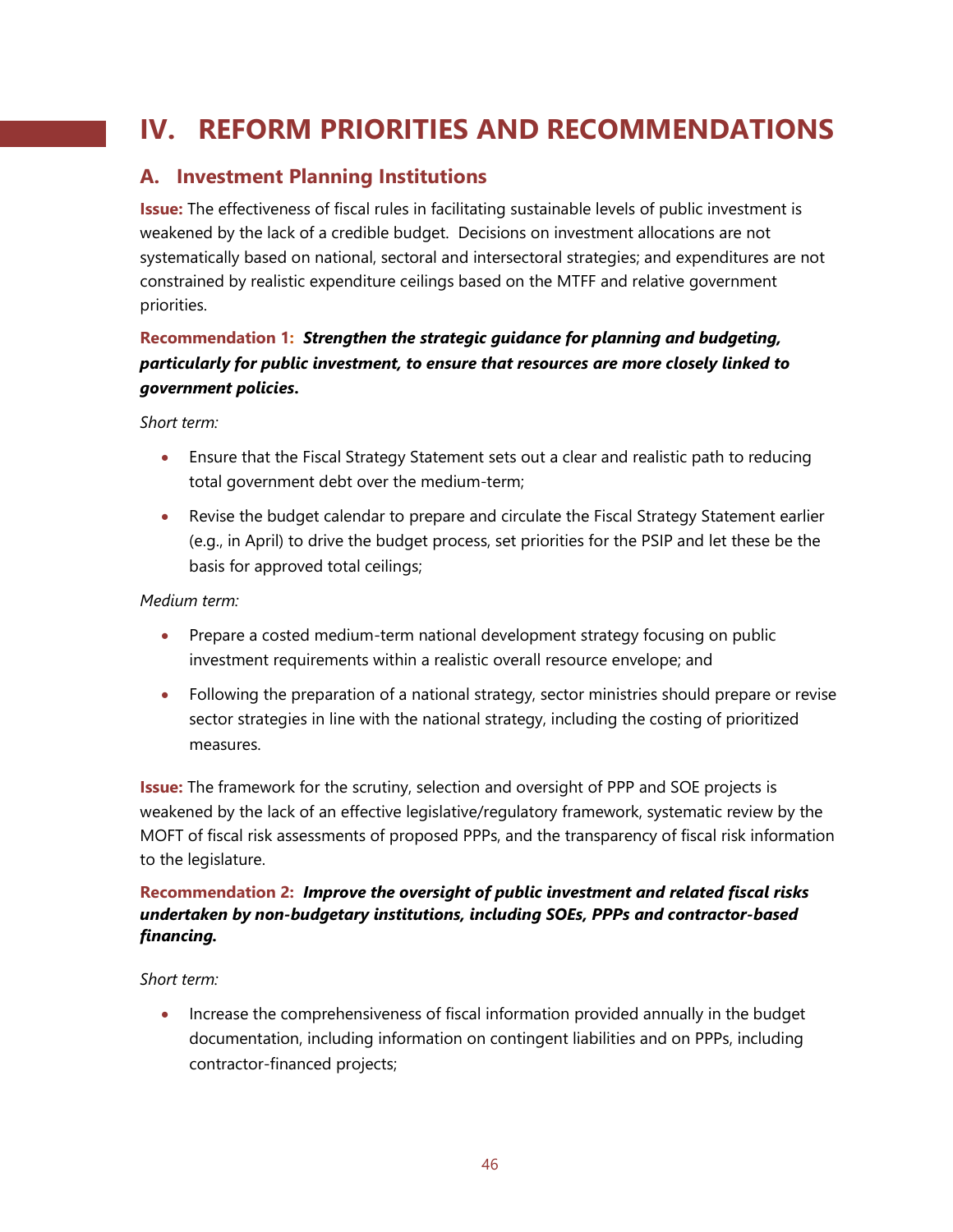• Require MOFT to undertake a review and prepare a detailed review report of the economic and financial analysis of proposed PPPs, including contractor-financed projects, highlighting potential fiscal risks to the government.

#### *Medium term:*

- Draft an umbrella SOE legislation to address key governance issues and provide appropriate government control and oversight to manage fiscal risk; draft a law on PPPs (or include under the SOE law) which sets out a clear definition of all categories of nontraditional financing of public services, and provides appropriate government control and oversight to manage fiscal risk;
- Prepare guidelines for undertaking value-for-money analyses of proposed PPP or other non-traditionally financed projects, to provide a comparison of the proposed project to thee alternative of being traditionally-financed (through the budget);
- Prepare and publish a fiscal risk statement.

### **B. Investment Allocating Institutions**

*Issue:* The lack of capital budget ceilings provided to ministries undermines fiscal discipline and reduces the capacity to properly manage a pipeline of appraised projects.

#### **Recommendation 3:** *Establish a ceiling for the PSIP budget at the start of the budget process, based on a binding resource envelope, and include PSIP ceilings in the budget circular.*

*Short term:*

• Approve realistic aggregate expenditure ceilings (for recurrent and PSIP) at the beginning of the budget process, based on realistic macro-fiscal projections and baseline expenditure projections (for both recurrent and PSIP); based on more realistic aggregate expenditure ceilings and improved recurrent budget ceilings.

#### *Medium term:*

• Determine, and obtain high-level approval on, realistic and credible medium-term ceilings for aggregate public investment and for individual sector ministries, covering both capital acquisition and public sector investment projects. Ceilings should be based on credible macro-fiscal projections and likely expenditure space; and should be broken down into: (i) ongoing projects (baseline); and (ii) a limited amount of additional investment resources for which ministries' projects could compete.

**Issue**: Capital and current budgets are presented together in the budget; however, the institutional framework is fragmented, with parallel systems for the preparation of the current and capital budget.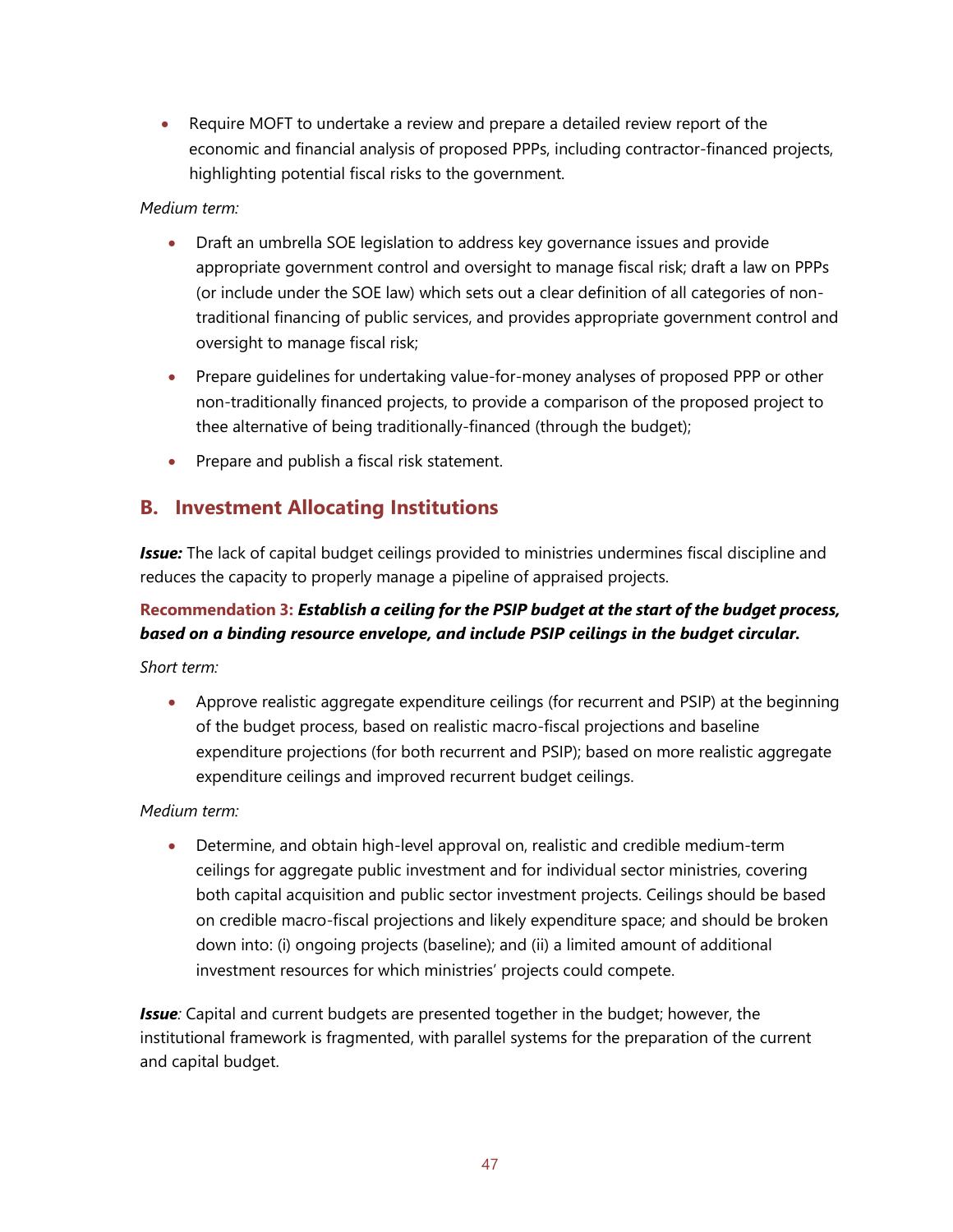### **Recommendation 4:** *Better integrate capital and recurrent budget preparation, including capital project selection*

#### *Medium term;*

• Adopt legislation indicating responsibility for the setting of recurrent and capital ceiling, ensuring the system is fully integrated.

*Issue:* The capital project appraisal process has not been sufficiently robust to eliminate weak project proposals and ensure there is a pipeline of high-priority, high-quality projects for further consideration.

#### **Recommendation 5:** *Strengthen the project appraisal process by developing a standard methodology for project appraisal, publishing this methodology and verifying that it is consistently applied by the line ministries.*

*Short term:*

- Review and simplify the existing project fiche appropriate to existing technical capacity at the MDA level.
- Develop quidelines for project appraisal with increased requirements for larger projects, in line with technical capacity; e.g., cost benefit analysis, compatible with any future national development plan, and requiring social costs and benefits be included in costings. Projects not completing the fiche should not be considered for appraisal.

#### *Medium term:*

• The appraisal process should ensure that any approved project is in line with any future National Development Plan, and positively appraised projects are entered into a project pipeline.

*Issue:* There are no published selection criteria for major projects, and the review process is not formally integrated with the regular budget process.

#### **Recommendation 6:** *Improve the capital project selection process for the budget by developing better targeted selection and prioritization criteria and processes, and by improving the information provided to the decision makers.*

*Short term:*

- Develop and publish criteria for project selection bearing in mind the sophistication of current appraisal.
- Develop a project pipeline to improve the medium-term focus of project identification, appraisal, selection and approval.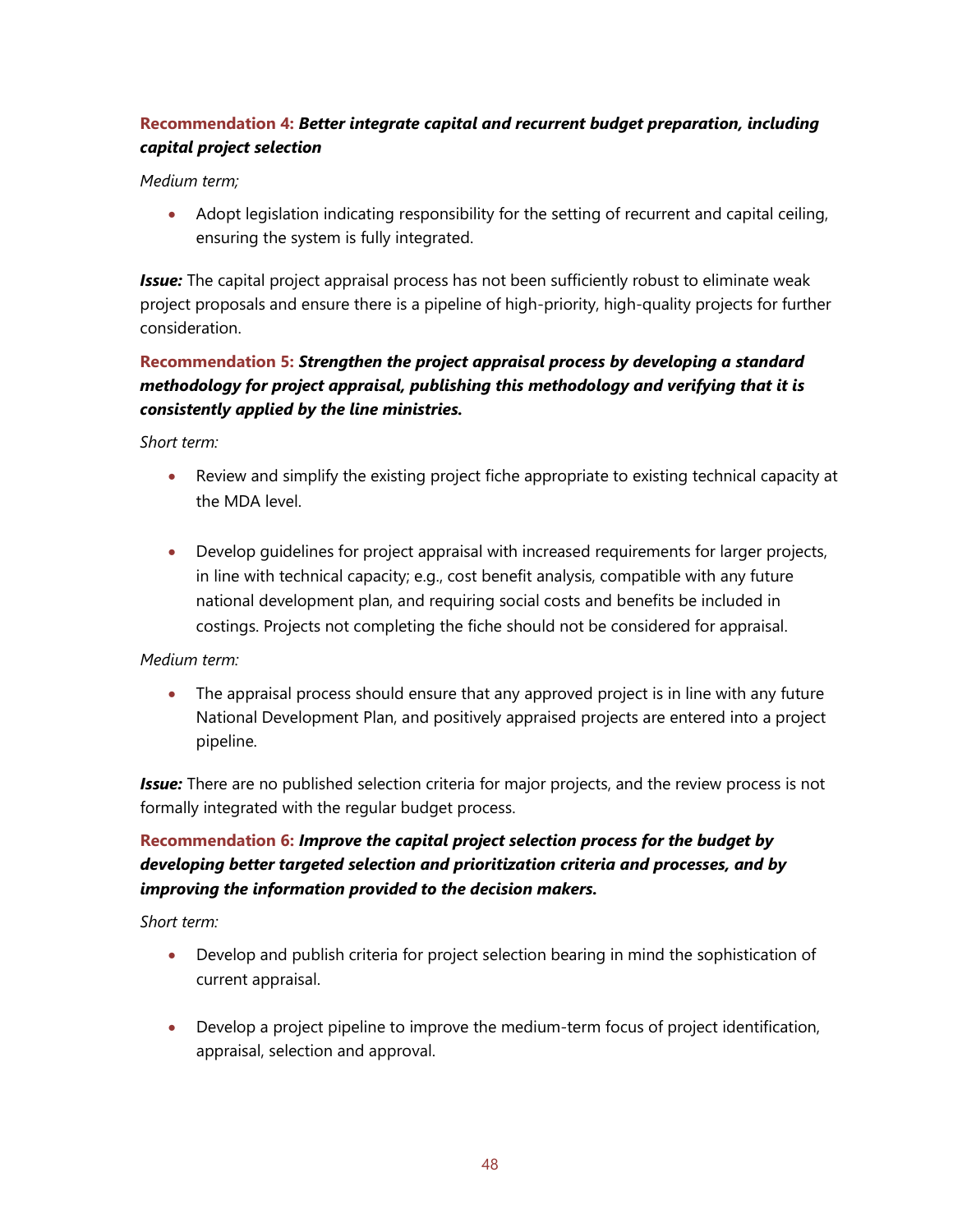#### *Medium term:*

• Refine criteria to include value for money considerations such as cost benefit/cost effectiveness, project life cycle and future recurrent costs, project readiness for implementation and associated risks.

### **C. Implementation Institutions**

**Issue:** Many major projects are not tendered following a standard process, and the public has only limited access to procurement information

#### **Recommendation 7:** *Improve the competitiveness and transparency of the procurement process.*

*Short term:*

- Prescribe that all SOEs use standard NBT procedures.
- Develop the NTB procurement database with reasonably complete data and standard analytical reports on all tenders, including those that are not proceeded through the NTB.
- Improve the public's access to complete, reliable and timely procurement information by publishing on the NTB website all procurement information (bidding, plans, awards, both value and company name, and complaint resolution).

#### *Medium term:*

• Progressively increase the number of tenders using the NTB procedures; and require and approve full justification for non-use of open competition.

**Issue:** Capital projects are subject to substantial delays and cost overruns, resulting from weaknesses in project management, unclear accountability in project implementation, insufficient and untimely monitoring of physical progress, and failure to revise project plans in case of significant changes. The absence of consolidated information on capital investments weakens overall fiscal analysis. It is difficult to obtain a full picture of the capital investments funded by different sources.

#### **Recommendation 8:** *Strengthen the project management and monitoring framework and ensure implementation in all MDAs and SOEs.*

*Short term:*

- Use the Project System Module in SAP to create a comprehensive database of current and planned PI projects including those from SOEs and PPPs including full capital costs and future recurrent costs. Publish the updated SAP Project Module as part of the budget documentation presented to parliament.
- Strengthen the financial and physical monitoring of the PI projects by inserting red-flag systems in the Project System Module to initiate corrective measures, to detect early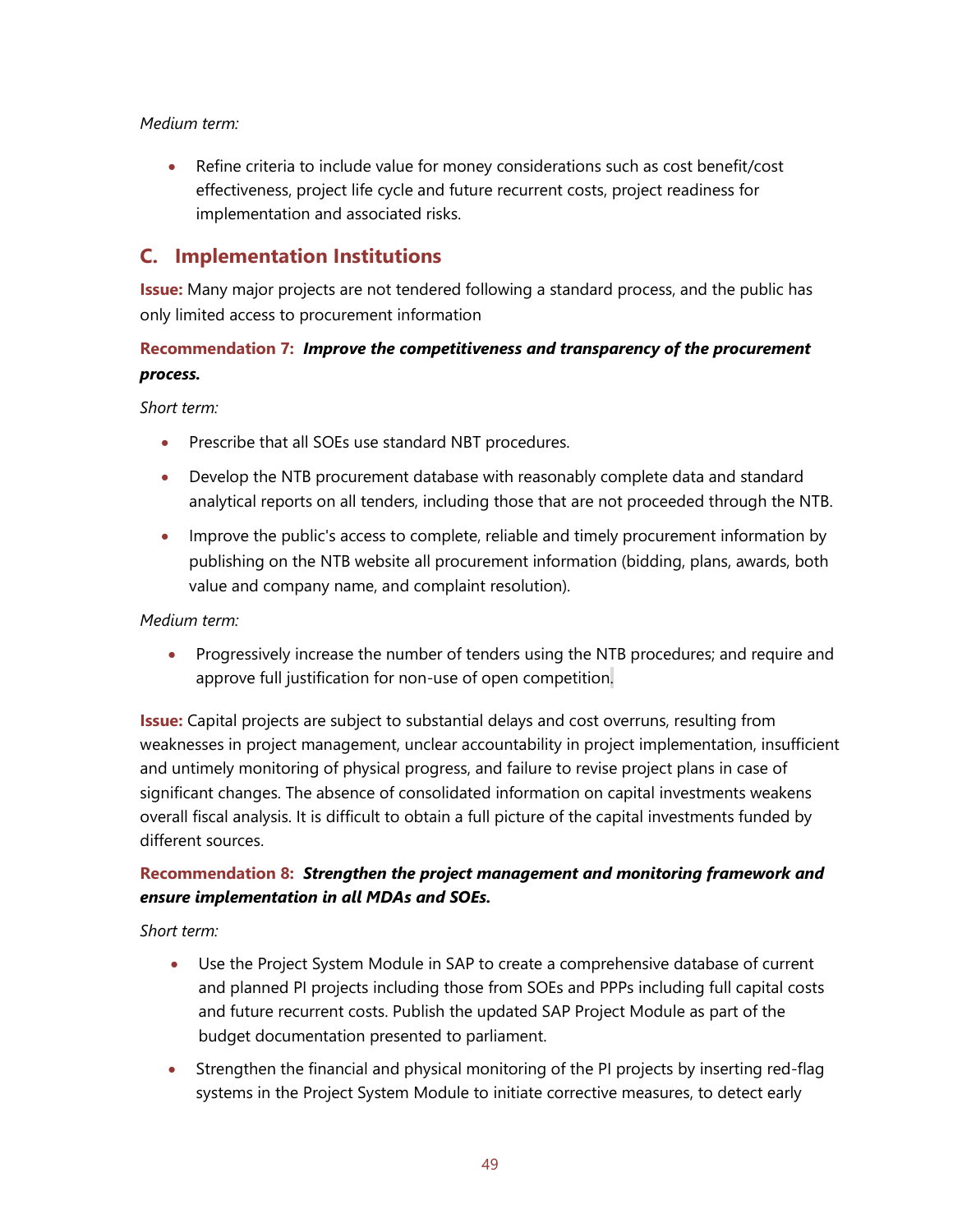underexecution, cost overruns, and delays, and initiate corrective actions; enforce the MDAs and SOEs to provide information on the physical progress of the projects to be integrated in the system; and progressively strengthen the physical monitoring of the projects starting with Male & surrounds.

- Develop the regulatory framework for the management and monitoring of PI projects by reviewing the project management and monitoring guidelines published in March 2014 to be consistent with international good practices; and developing a capacity building plan for MDAs and SOEs that enables them to implement and operate the revised project management guidelines.
- Establish central monitoring unit to monitor projects.

#### *Medium term:*

- Publish a consolidated table in the budget that presents the full cost of each project over the implementation cycle, include proposed maintenance costs and funding from all sources.
- Progressively strengthen the physical monitoring of the projects, continuing with outer atolls.
- Report and publish quarterly major risks on project costs and physical progress.

**Issue:** Good and bad practices of planning and implementing capital projects are not systematically assessed after completion through audit and evaluation reports, and do not result in systemic changes.

#### **Recommendation 9:** *Develop a framework for ex-post evaluations and ensure that lessons learned from past projects are incorporated in revised guidelines and practices.*

*Short term:*

- Develop methodology and guidelines for ex-post evaluations and audits; the first stage would focus on whether the project has complied with the various rules and procedures laid down in legislation, initial costs and time frame; pilot the proposed methodology in a joint exercise by MOFT, key MDAs and AGO, and institutionalize it afterwards.
- Perform ex-post evaluations of sources on the cost overruns and delays (comparison of original and final project costs, and comparison of original and final time frame); analyze AGO audit reports, and address systemic issues and recommendations.

#### *Medium term:*

• As second stage, evaluate the economic and social impact of major public investment projects, the quality of the services and facilities delivered.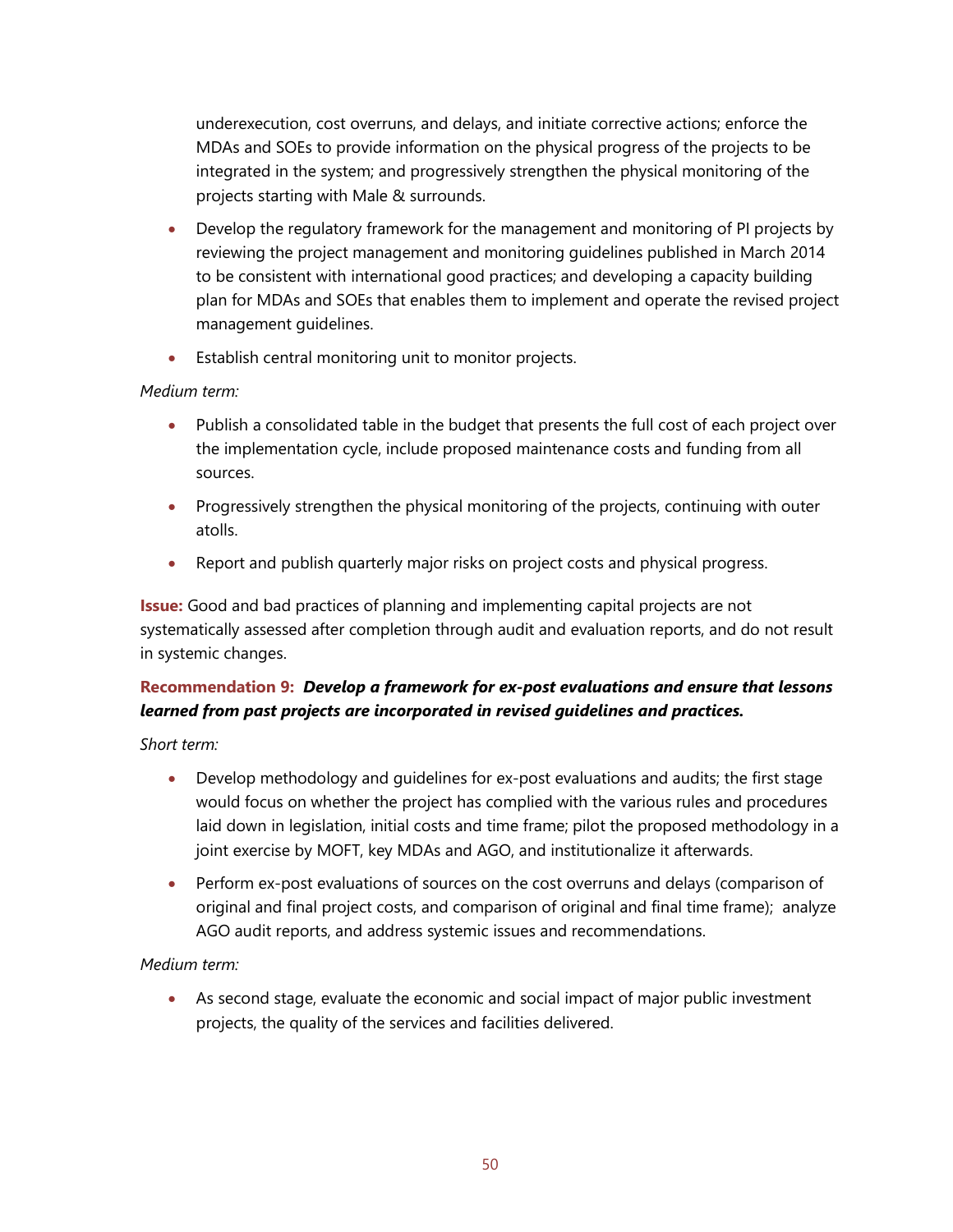**Issue:** Poor commitment control, cash forecasting and cash management have led to the unavailability of cash for efficient budget execution, uncoordinated short-term borrowing, and accumulation of arrears.

#### **Recommendation 10:** *Ensure that cash releases and management for PSIP spending are based on commitment controls, and updated monthly cash flow forecast.*

#### *Short term:*

- Improve commitment control of PSIP spending by releasing the allocation for the purchase after authorization of the MOFT (ongoing projects and new projects) in the MM-PAS module; enforcing commitment and controls, and the purchase orders registering in the MM-PAS module.
- Improve cash management by developing and using standard cash flow forecast templates including PSIP spending; introduce commitment control and cash management regulations in the new PFR; and analyze and monitor virements and reallocations of PSIP spending to progressively limit their occurrence.

#### *Medium term:*

• Progressively implement the cash management regulations, and the manual provided by the IMF FAD 2014 TA mission.

**Issue:** The PIM challenges and recommendations made in previous chapters of this report highlight the need for strengthening of staffing and skills sets in executing agencies (MDAs and SOEs), the MOFT, and the AGO. Increased capacity is specifically required in all aspects of PIM.

#### **Recommendation 11: Strengthen capacity to improve PIM efficiency.**

*Short- and medium-term:*

• Develop and implement a PIM capacity building plan for project managers, supervising officers, operational officers, and MOFT (see Appendix 2).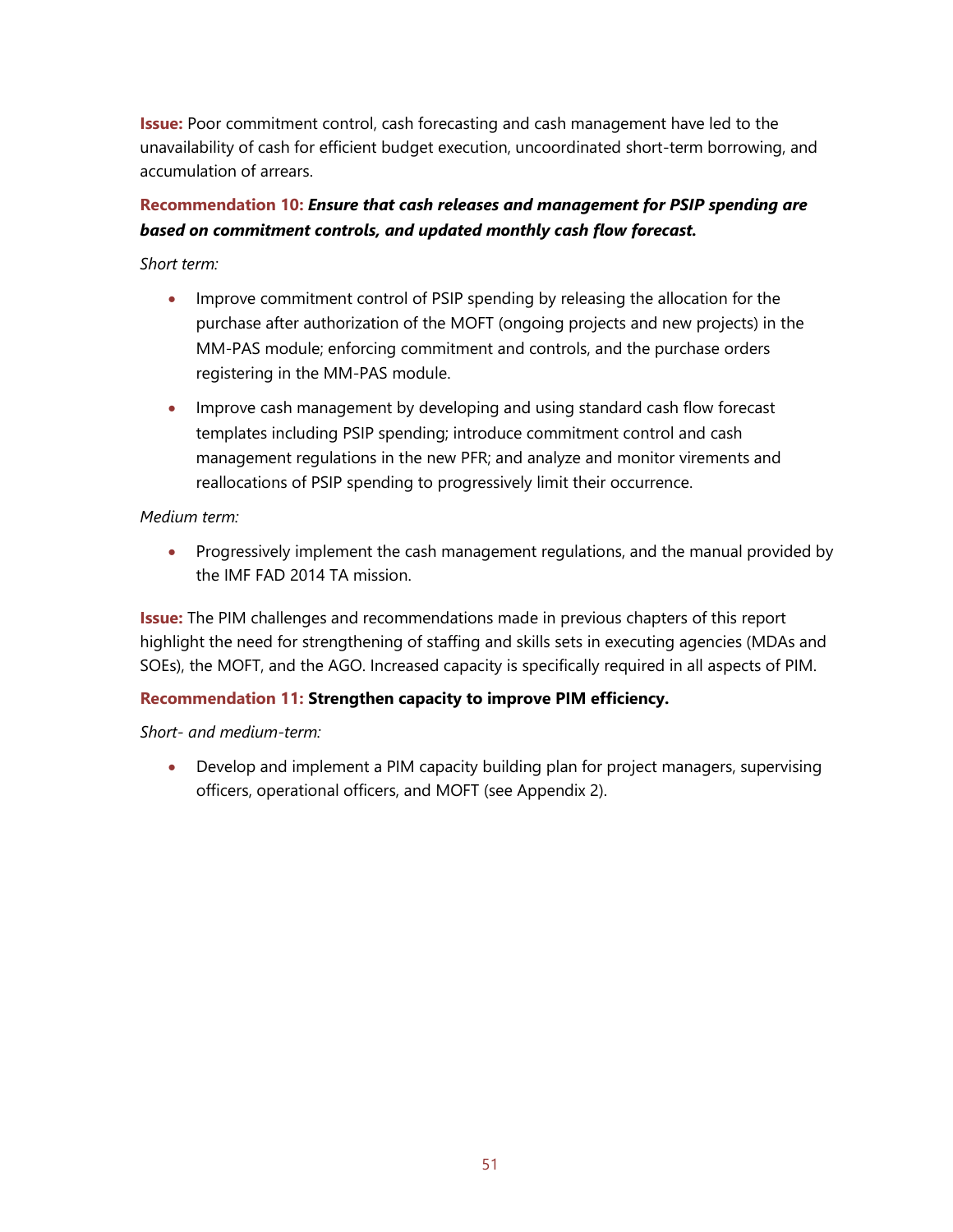## **Appendix 1. Detailed Public Investment Management Questionnaire Scores**

| A              | <b>Ensuring Sustainable Levels of Public Investment</b>                                                                                                                                 | 1.73           |
|----------------|-----------------------------------------------------------------------------------------------------------------------------------------------------------------------------------------|----------------|
| 1              | Fiscal Principles or Rules: Are there explicit fiscal principles or rules, and how do they apply to capital<br>spending?                                                                | 1.67           |
| 1.a.           | Is fiscal policy guided by one or more permanent fiscal principles, or rules?                                                                                                           | 2 <sup>1</sup> |
| 1.b.           | Do fiscal principles or rules constrain capital spending in the near term?                                                                                                              |                |
|                |                                                                                                                                                                                         | $\overline{2}$ |
| 1.c.<br>2      | Are there targets or limits for government liabilities, debt, or net worth?<br>National and Sectoral Planning: Are investment allocation decisions based on sectoral and inter-sectoral |                |
|                | strategies?                                                                                                                                                                             | 1.00           |
| 2.a.           | Does the government publish national and sectoral strategies for public investment?                                                                                                     |                |
| 2.b.           | Are the government's national and sectoral strategies or plans for public investment costed?                                                                                            |                |
| 3.c.           | Do sector strategies include measurable targets for the outputs and outcomes of                                                                                                         |                |
|                | investment projects?                                                                                                                                                                    |                |
| $\overline{3}$ | Central-Local Coordination: Is there effective coordination of central and sub-national governments'                                                                                    |                |
|                | investment plans?                                                                                                                                                                       | 3.00           |
| 3.a.           | Are there limits on sub-national governments' borrowing?                                                                                                                                | $\mathbf{3}$   |
| 3.b.           | Is capital spending by Sub National Governments coordinated with central government?                                                                                                    | $\overline{3}$ |
| 3.c.           | Does central government have a transparent, rule-based system for making capital transfers to SNGs, and for                                                                             | <b>NR</b>      |
|                | providing timely information on such transfers?                                                                                                                                         |                |
| 4              | Public-Private Partnerships: Is there a transparent framework for the scrutiny, selection, and oversight of PPP<br>projects?                                                            | 1.00           |
| 4.a.           | Has the government published a strategy for PPPs and issued standard criteria for entering into PPP                                                                                     |                |
|                | arrangements?                                                                                                                                                                           |                |
| 4.b.           | Are PPPs subject to value for money review by a dedicated PPP unit before approval?                                                                                                     | $\mathbf{1}$   |
| 4.c.           | Is the accumulation of explicit and/or contingent PPP liabilities systematically recorded and controlled?                                                                               |                |
| 5              | Regulation of Infrastructure Companies: Is there a favorable climate for the private sector and SOEs to                                                                                 |                |
|                | participate in infrastructure provision?                                                                                                                                                | 2.00           |
| 5.a.           | Does the regulatory framework support competition in contestable markets for economic infrastructure (e.g.,                                                                             |                |
|                | power, water, telecoms, and transport)?                                                                                                                                                 | 2 <sup>1</sup> |
| 5.b.           | Are there independent regulators who set the prices of economic infrastructure services based on objective<br>economic criteria?                                                        | $\overline{2}$ |
| 5.c.           | Does the government oversee the investment plans of infrastructure SOEs and monitor their financial                                                                                     |                |
|                | performance?                                                                                                                                                                            | 2 <sup>1</sup> |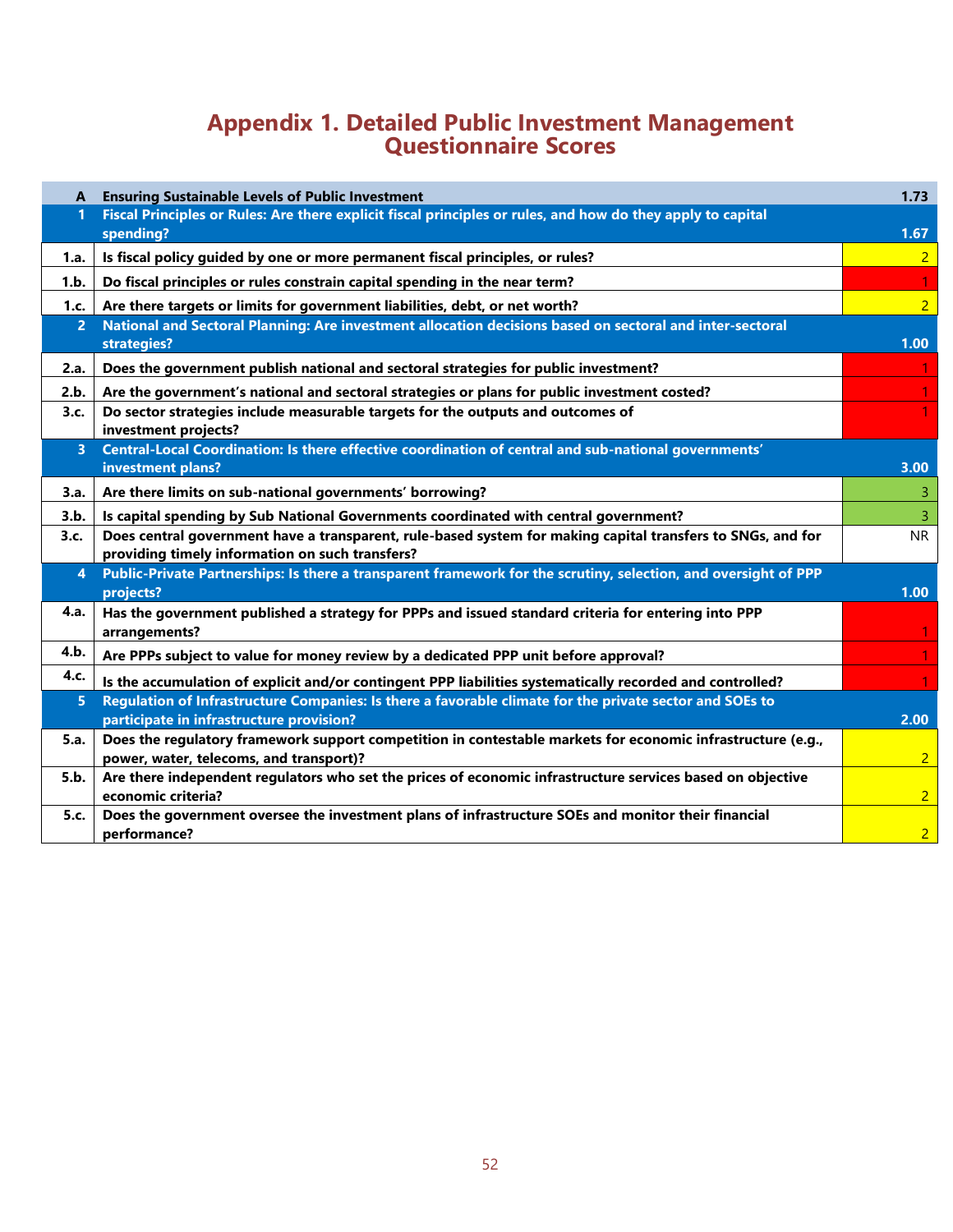| B           | Ensuring Public Investment is Allocated to the Right Sectors and Projects                                                                                                                                                   | 1.60           |
|-------------|-----------------------------------------------------------------------------------------------------------------------------------------------------------------------------------------------------------------------------|----------------|
| 6           | Multi-Year Budgeting: Does the government prepare medium-term projections of capital spending on a full cost basis?                                                                                                         | 1.67           |
| 6.a.        | Is capital spending by ministry forecasted over a multi-year horizon?                                                                                                                                                       | $\overline{3}$ |
| 6.b.        | Are there multi-year ceilings on capital expenditure by ministry or program?                                                                                                                                                | $\mathbf{1}$   |
| 6.c.        | Are projections of the full cost of major capital projects over their life cycle published?                                                                                                                                 | $\mathbf{1}$   |
| 7           | Budget Comprehensiveness: To what extent is capital spending undertaken through the budget?                                                                                                                                 | 2.33           |
| 7.a.        | Is capital spending mostly undertaken through the budget?                                                                                                                                                                   | 2 <sup>1</sup> |
| 7.b.        | Are externally funded capital projects included in the budget documentation?                                                                                                                                                | 3              |
| 7.c.        | Is information on PPP transactions included in the budget documentation?                                                                                                                                                    | $\overline{2}$ |
| 8           | Budget Unity: Is there a unified budget process for capital and current spending?                                                                                                                                           | 1.67           |
| 8.a.        | Are capital and recurrent budgets prepared and presented together?                                                                                                                                                          | $\mathbf{1}$   |
| 8.b.        | Does the budget include appropriations of the recurrent costs associated with capital investment projects?                                                                                                                  |                |
| 8.c.        | Does the budget classification and chart of accounts distinguish clearly between recurrent and capital expenditure, in line<br>with international standards?                                                                | 3              |
| 9           | Project Appraisal: Are project proposals subject to systematic project appraisal?                                                                                                                                           | 1.00           |
| 9.a.        | Are capital projects subject to standardized cost-benefit analysis whose results are published?                                                                                                                             |                |
| 9.b.        | Is there a standard methodology and central support for the appraisal of projects?                                                                                                                                          | $\mathbf{1}$   |
| 9.c.        | Are risks taken into account in project appraisal?                                                                                                                                                                          | $\mathbf{1}$   |
|             |                                                                                                                                                                                                                             |                |
| 10<br>10.a. | Project Selection: Are there criteria and institutions in place to guide project selection?<br>Does the government undertake a central review of major project appraisals before decisions are taken to include projects in | 1.33           |
|             | the budget?                                                                                                                                                                                                                 | $\overline{2}$ |
| 10.b.       | Does the government publish and adhere to standard criteria for project selection?                                                                                                                                          | $\mathbf{1}$   |
| 10.c.       | Does the government maintain a pipeline of approved investment projects for including in the annual budget?                                                                                                                 |                |

|           | <b>Delivering Productive and Durable Public Assets</b>                                                                                      | 1.40           |
|-----------|---------------------------------------------------------------------------------------------------------------------------------------------|----------------|
| -11       | Protection of Investment: Are investment projects protected during budget implementation?                                                   | 1.67           |
| 11.a.     | Are total project outlays appropriated by Parliament at the time of commencement of a project?                                              |                |
| 11.b.     | Are in-year transfers of appropriations (virement) from capital to current spending prevented?                                              | $\overline{2}$ |
| 11.c.     | Can unspent appropriations for capital spending be carried over to future years?                                                            |                |
| <b>12</b> | Availability of Funding: Is financing for capital spending made available in a timely manner?                                               | 1.67           |
| 12.a.     | Are ministries/agencies able to plan and commit expenditure on capital projects in advance on the basis of reliable cash flow<br>forecasts? |                |
| 12.b.     | Is cash for project outlays released in a timely manner?                                                                                    |                |
| 12.c.     | Is external (donor) financing of capital projects integrated into cash management and the Treasury Single Account?                          |                |
| 13        | Transparency of Budget Execution: Are major investment projects executed transparently and subject to audit?                                | 1.33           |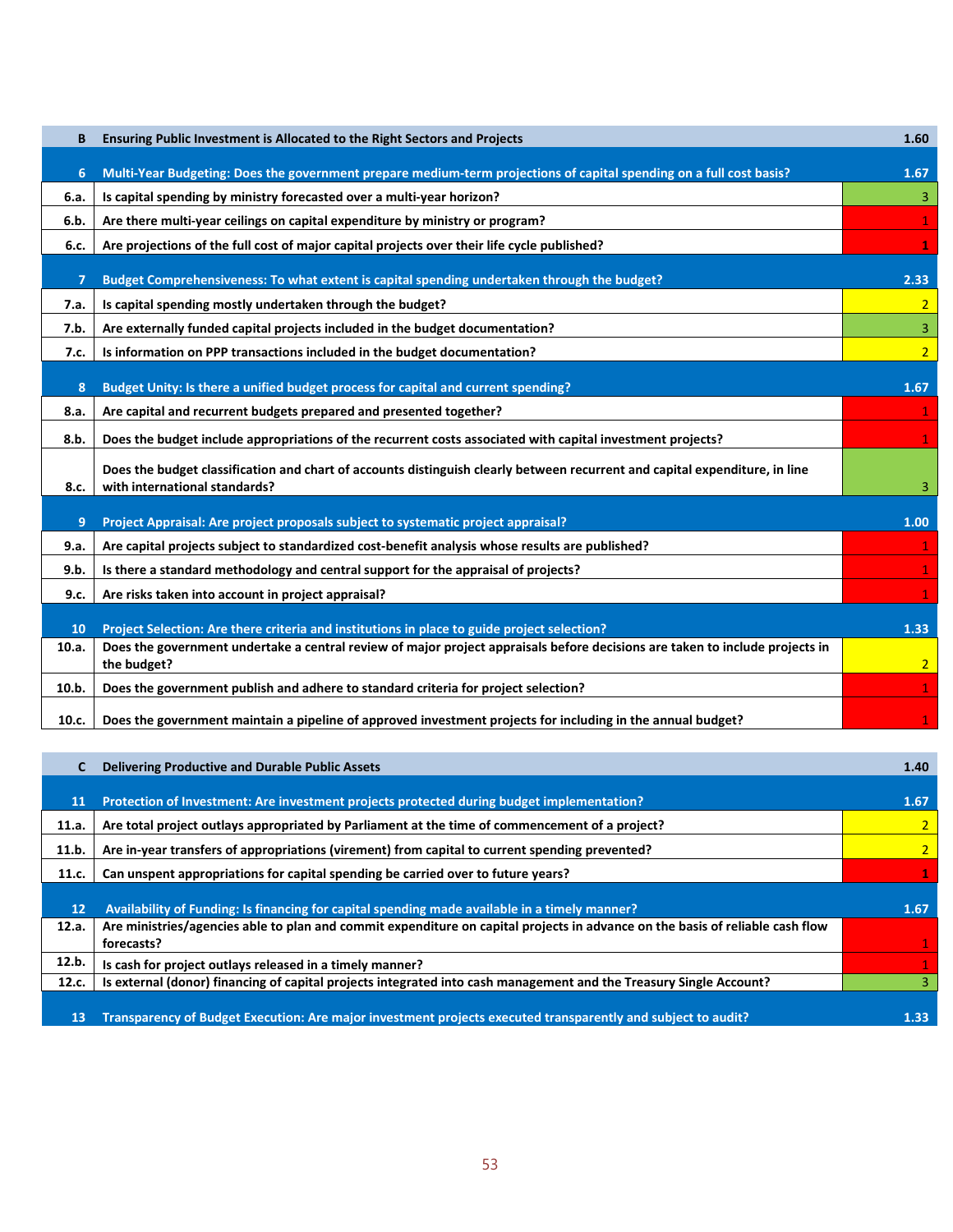| 13.a. | Is the procurement process for major capital projects open and transparent?                                                   |                   |
|-------|-------------------------------------------------------------------------------------------------------------------------------|-------------------|
| 13.b. | Are major capital projects subject to monitoring during project implementation?                                               |                   |
| 13.c. | Are ex-post audits of capital projects routinely undertaken?                                                                  | $\overline{2}$    |
|       |                                                                                                                               |                   |
| 14    | Management of Project Implementation: Are capital projects well managed and controlled during the execution stage?            | 1.33 <sub>1</sub> |
| 14.a. | Do ministries have effective project management arrangements in place?                                                        | $\overline{2}$    |
| 14.b. | Has the government issued rules, procedures and guidelines for project adjustments that are applied systematically across all |                   |
|       | major projects?                                                                                                               |                   |
| 14.c. | Does the government systematically conduct an ex-post review and evaluation of projects that have completed their             |                   |
|       | construction phase?                                                                                                           |                   |
|       |                                                                                                                               |                   |
| 15    | Monitoring of Public Assets: Is the value of assets properly accounted for and reported in financial statements?              | 1.00              |
|       |                                                                                                                               |                   |
| 15.a. | Are surveys of the stock, value and condition of public assets regularly conducted?                                           |                   |
|       |                                                                                                                               |                   |
| 15.b. | Are non-financial asset values recorded in the government balance sheets?                                                     |                   |
|       |                                                                                                                               |                   |
| 15.c. | Is depreciation of fixed assets captured in government operating statements?                                                  |                   |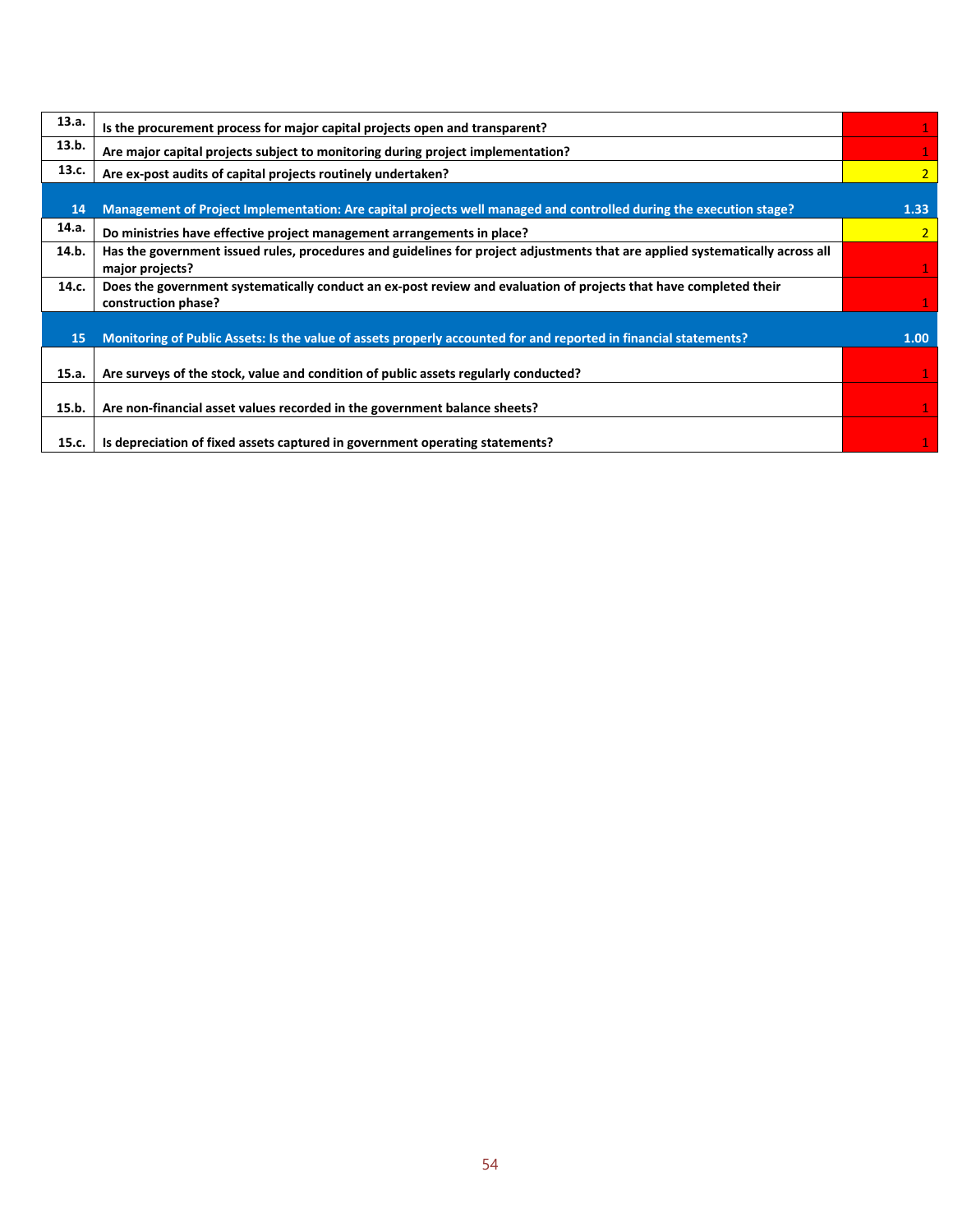## **Appendix 2. Cross-Cutting Issues**

**83. The purpose of this annex is to cover public investment management (PIM) related topics which are cross cutting issues.** These issues are partly covered in the specific PIMA institutions and dimensions but, without highlighting them as a separate evaluation dimension, they might not get sufficient attention or are discussed in a systematic manner. These cross-cutting dimensions include issues that support the implementation of PIM institutions or create implementation barriers.

#### **Legal Framework**

**84. The legal framework guides decisions on public investment in all stages of the project, assigns clear roles in planning and implementing projects, and define processes and tools to be followed.** This should ensure better quality for planning and delivery of public investment, consistency throughout the different projects, and enhance transparency within the government and for external stakeholders.

**85. Progress has been made by the Government of Maldives (GoM) in modernizing public financial management (PFM) legislation, although the approach has been piecemeal.** There is an ongoing project with the World Bank in this area. The new Constitution of the Maldives (2008) provides overarching stipulations on submission and approval of the annual budget and incurrence of expenditure, and responsibilities of the Auditor General. The main other pillars of the legislative framework for PFM are the 2006 Public Finance Act (PFA) covering the principles and procedures for control and management of the public finances and property of the state; the 2008 Audit Act setting out the roles and responsibilities of the external auditor and the requirement for the audit of all government institutions, accounts and government trading bodies; the 2013 Fiscal Responsibilities Law (FRL) on the principles and manner in which the PFM processes such as budget formulation, expenditure control, debt management, cash management, and fiscal reporting are to be implemented and accounted for; while the Decentralization Act (2010) and the Privatization, Corporatization, Monitoring and Evaluation of State Owned Enterprises (SOEs) Act (2013), are also relevant as it relates to fiscal relations between central and local government, and SOEs. A Public Financial Regulation (PFR) was issued in 2002 and revised in 2009 and 2010 by the MOFT. These regulations cover the governments' financial processes. As a result of changes to business processes brought about by the automation of the accounting system, the MOFT has issued a number of new instructions in the form of Treasury Circulars.

**86. However, the legal basis for planning, budgeting, and implementing capital projects is not comprehensive and consistent.** Numerous gaps and inconsistencies have been identified in the PIM legal and regulatory framework, in previous TA reports and during the PIMA mission. The lack of implementing guidelines of new legislations, clarity on accountabilities, roles, and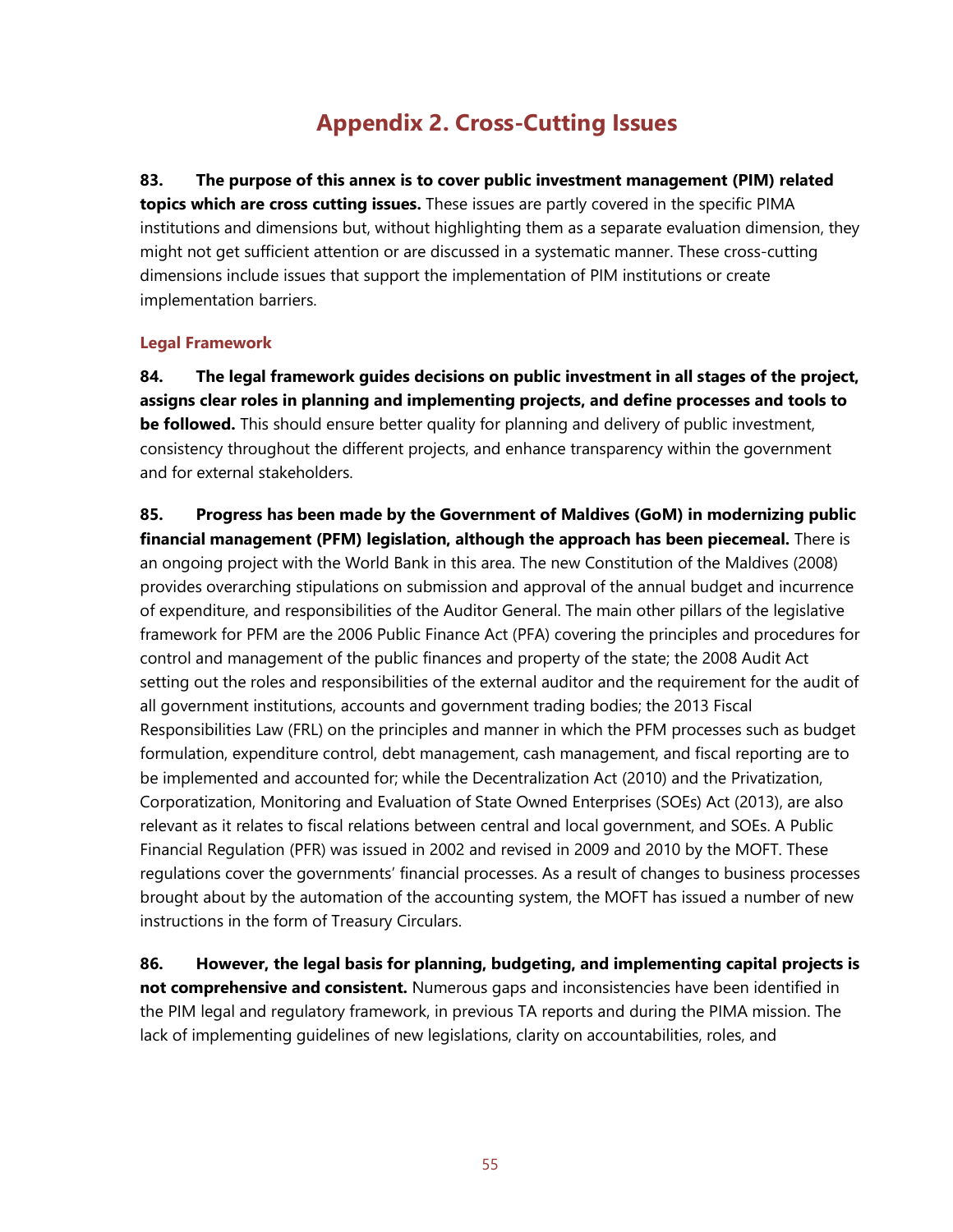responsibilities, and inadequate coordination, have also led to reduce the effectiveness of the PIM processes. Table 1 lists the key legislation issues arising from the PIMA exercise<sup>[54](#page-56-0)</sup>.

| Table A2.1 Summary of Legislative Issues by Institution Arising from the PIMA |                                                                                                                                                                                                                                                                                                                                                                                                                                                                                                                                                                                                                                                                                                                                                                                                                                                                                                                                                                                                                                                           |  |  |
|-------------------------------------------------------------------------------|-----------------------------------------------------------------------------------------------------------------------------------------------------------------------------------------------------------------------------------------------------------------------------------------------------------------------------------------------------------------------------------------------------------------------------------------------------------------------------------------------------------------------------------------------------------------------------------------------------------------------------------------------------------------------------------------------------------------------------------------------------------------------------------------------------------------------------------------------------------------------------------------------------------------------------------------------------------------------------------------------------------------------------------------------------------|--|--|
| Institution                                                                   | <b>Key Public Investment Legal Issues</b>                                                                                                                                                                                                                                                                                                                                                                                                                                                                                                                                                                                                                                                                                                                                                                                                                                                                                                                                                                                                                 |  |  |
| 1. Fiscal Rules                                                               | The legal framework should include explicit rules on capital expenditures. The Fiscal<br>Responsibility Law (FRL) which was enacted in 2013 contains fiscal rules for central government debt<br>and total and primary balances, but does not include explicit rules on capital expenditures.                                                                                                                                                                                                                                                                                                                                                                                                                                                                                                                                                                                                                                                                                                                                                             |  |  |
| 4. PPP and SOEs                                                               | There is no legislation nor regulations specifically covering PPPs and/or SOEs. There is a lack of<br>clarity about the government's definition of PPPs. The current Financial Regulations do not include<br>explicit rules setting out the budgeting and accounting practices to be used for PPPs. There is no<br>umbrella SOE legislation which addresses key governance issues and provides for appropriate<br>government control and oversight in order to manage fiscal risk.                                                                                                                                                                                                                                                                                                                                                                                                                                                                                                                                                                        |  |  |
| 5. Regulations of<br><b>Infrastructure Companies</b>                          | The regulatory frameworks provide for competition in some, but not all, public utility sectors.<br>In particular, regulations for private sector activity in some sectors (e.g., electricity and water) are not<br>in place.                                                                                                                                                                                                                                                                                                                                                                                                                                                                                                                                                                                                                                                                                                                                                                                                                              |  |  |
| 9. and 10. Appraisal and<br><b>Selection of Projects</b>                      | There is no standard published methodology or central support for project, costing appraisal and<br>selection.                                                                                                                                                                                                                                                                                                                                                                                                                                                                                                                                                                                                                                                                                                                                                                                                                                                                                                                                            |  |  |
| 11. Protection of Investment                                                  | The annual budget should be subject to an appropriation act. The Parliament approves only the<br>overall expenditure envelope. This means that allocations for public investment are not binding,<br>allowing significant reallocations during the fiscal year.                                                                                                                                                                                                                                                                                                                                                                                                                                                                                                                                                                                                                                                                                                                                                                                           |  |  |
|                                                                               | There is currently no rule on whether unspent appropriations for capital spending can be<br>carried over to future years. The unexpended balance of an appropriation lapses at the end of the<br>financial year for which it is made, and the MDAs must request a new allocation in their appropriations<br>for the forthcoming budget year.                                                                                                                                                                                                                                                                                                                                                                                                                                                                                                                                                                                                                                                                                                              |  |  |
| 12. Availability of Funds                                                     | Financial regulations should include clear reference to commitment controls. Currently, the<br>Public Finance Law has a provision on payment and expenditure of public moneys: "no liability for any<br>expenditure of public moneys shall be incurred by any person except in the following circumstances:<br>(1) public moneys to meet the liability are lawfully available; and (2) the incurring of the liability has<br>been authorized in accordance with the Public Finance Regulations". As a clear reference to Financial<br>Regulations is made in the PFL 2006, they need to specifically include a clear definition of<br>commitments; who has the authority to commit expenses and in which circumstances; the<br>arrangements to ensure that commitments being made by any public entity are authorized and within<br>the approved budget; the recording and maintenance of commitment reports and the internal control<br>framework designed to ensure that all commitments and expenditures comply with the<br>commitment control system. |  |  |
|                                                                               | Cash management regulations should also be introduced in the new PFR, to enforce the new<br>institutional framework for cash management (Cash Management Committee, Cash Management Unit<br>manual, etc.).                                                                                                                                                                                                                                                                                                                                                                                                                                                                                                                                                                                                                                                                                                                                                                                                                                                |  |  |

<span id="page-56-0"></span><sup>&</sup>lt;sup>54</sup> These issues and recommendations are not exhaustive, and would need a deeper analysis.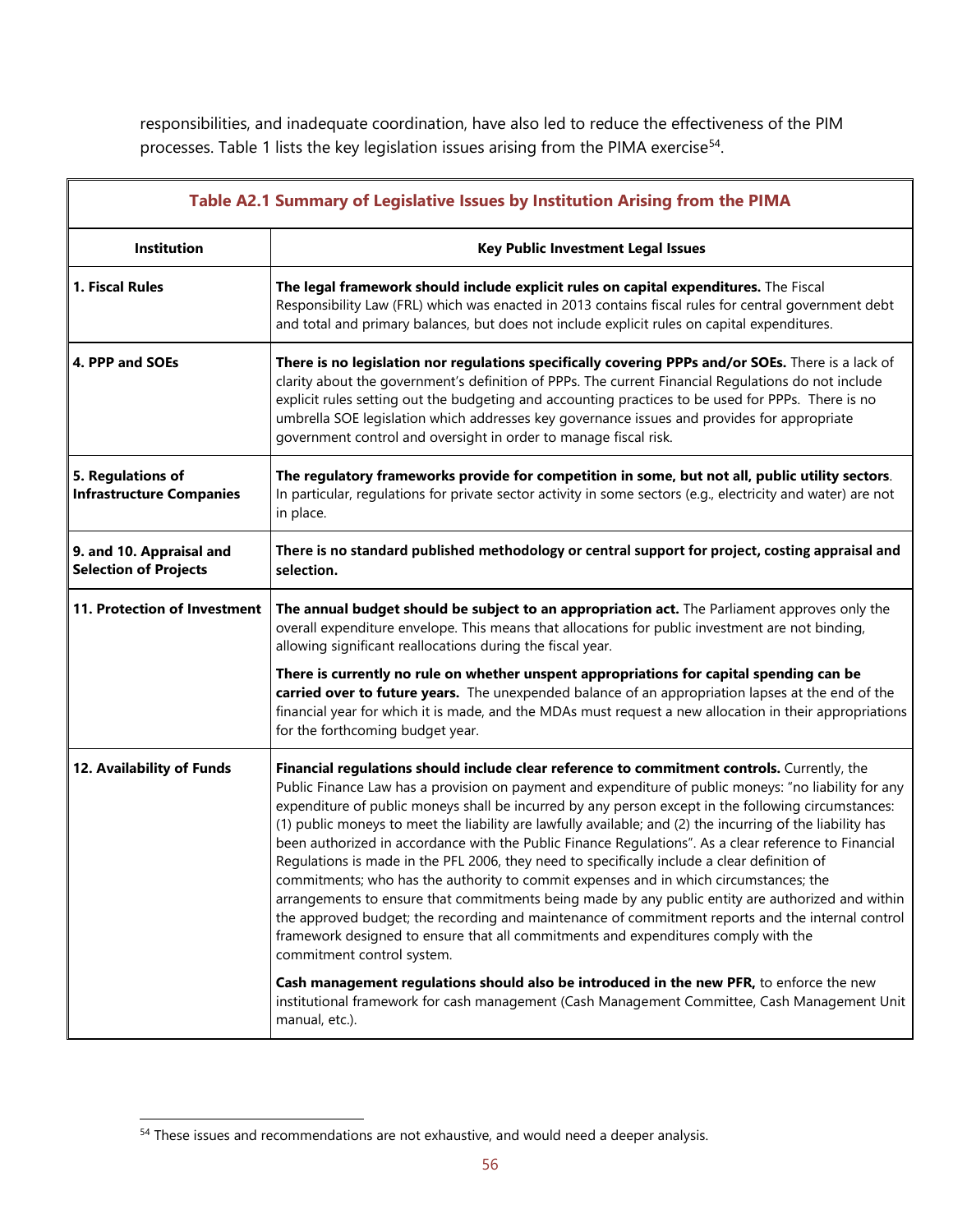| 13. Transparency    | All SOEs should use standard NTB procedures. For the moment, the SOEs follow their own<br>procedures for procurement which are not fully transparent and consistent with good International<br>practices.                                                                                                                           |
|---------------------|-------------------------------------------------------------------------------------------------------------------------------------------------------------------------------------------------------------------------------------------------------------------------------------------------------------------------------------|
|                     | The project management and monitoring guidance should be reviewed to be consistent with<br>international good practices ("Guidance for project management", "Guidance for Program<br>management", "Guidance for implementing infrastructure projects" and "Guidance for the<br>management of the portfolio office" in particular).  |
|                     | Standardized rules, procedures or guidelines for project adjustments should be developed.<br>Additionally, formal requirement for, or practice of, should be defined for reappraising projects in light<br>of proposed adjustments to determine whether their business cases continue to be valid in terms of<br>expected outcomes. |
| 14. Ex-post reviews | Methodology and guidelines for ex-post evaluations and audits should be developed; the<br>proposed methodology should be piloted in a joint exercise by MOFT, key MDAs and AGO, and<br>institutionalize afterwards.                                                                                                                 |

**87. A committee comprising finance ministry and other government officials is currently reviewing, revising and consolidating the various regulations and circulars.** A more comprehensive and updated set of regulations, including a new PFR, should be issued in the near future. This new set of regulations, as well as the development or review of corresponding guidelines, needs to be given priority in the short-term.

#### **Information System Support (IT)**

**88. A central information management system for public investment projects (supported by an IT-system) provides a systematic data basis for the management of public investment.** In a database which is IT-system based project information is registered systematically throughout all the phases of public investment management from planning, budgeting, to approval and selection, to implementation and monitoring. IT-systems support managerial activities by providing data for managerial decisions.

**89. The implementation of the PAS accounting system has made significant progress.**  With implementation starting in 2009, the PAS has been rolled out both centrally, in the MOFT, and in in each Male-based MDAs. It is currently composed of separate modules, in particular:

- *The Materials Management (MM) module* is used for the purchasing process: each MDAs can enter a purchase order (PO): each PO is entered on a specific budget line item and an automated control embedded in the system checks whether the total amount of the PO can be charged toward the available budget credit available on the line item;
- *The Accounts Payable (AP)* module where SAs enter invoices once the purchased good/service is received for processing the payment which is then performed centrally at the MOFT;
- *The Business Intelligence module (BI)* allowing for the design of standard reports which can be easily accessed and configured by end-users;
- *The Project System module* allows a financial monitoring of PSIP projects;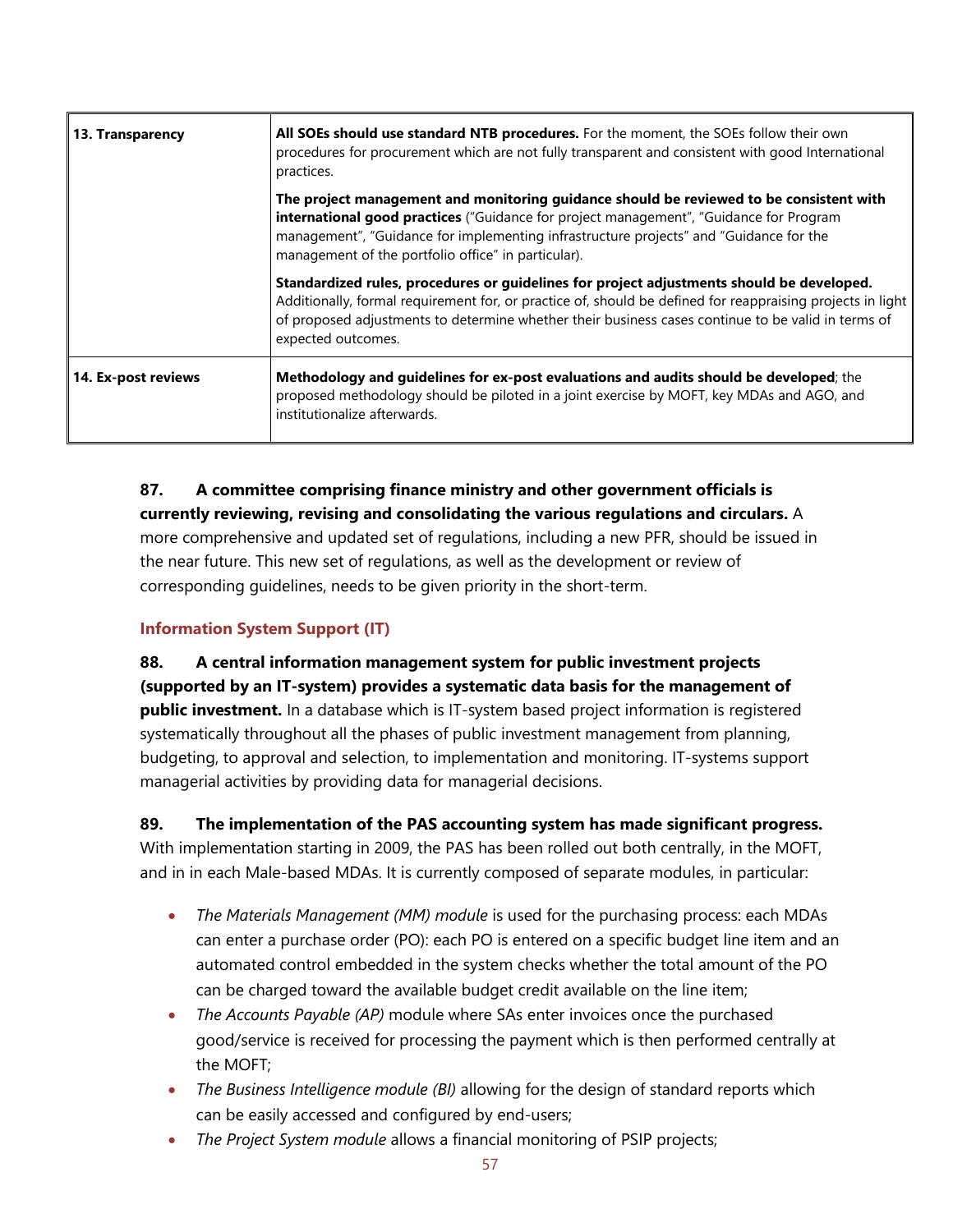• *The budget module* will be implemented for the preparation of the budget.

**90. However, the PAS system is not used appropriately in many MDAs.** While nearly 85 percent of Male based MDAs are now equipped with Material Management (MM) and Business Intelligence (BI) modules, only a minority (36 percent) uses them. Practically, all MDAs which have access to the MM module to enter purchase orders can also enter invoices directly in the AP module: the automated control checking whether there is a preceding PO for each invoice entered in AP is not enforced yet. Many MDAs enter directly their invoices in the AP module once the purchased good or service is received, bypassing the control at the commitment stage. As a result, controlling expenditures at the commitment stage remains limited. Regulation and guidelines still need to be developed, and capacities strengthened, on cash management and commitment control and the use of SAP modules, both at MOFT and MDA levels. Furthermore, the Project System Module is not comprehensive, and not use for monitoring and assessing the implementation of the PSIP projects.

**91. The short term/medium term objectives would be to enforce the input of expenditures at the commitment stage in the PAS, and to build on the Project System module to create a comprehensive database of current and planned PI projects including those from SOEs and PPPs.** Such expenditure controls would have many advantages, both in terms of PSIP execution and monitoring, and cash and treasury management. For budget execution, a control on budget at the commitment level is more efficient than cash rationing (once the invoice has been received) as the latter can lead to a build-up of expenditure arrears. Strengthening budget expenditure control at the commitment stage allows a more predictable budget execution and better, more proactive decision making. Central monitoring and reporting of major project would mitigate the project risk. For cash and treasury management, the information entered at the commitment stage enables a forecast of cash needs in advance. Expenditure control at the commitment level would also allow more tailored quarterly budget releases. Overall, all reports that will be issued from the PAS need a strong input from key functional users in their design and implementation. The current implementation of the BI module is also a strong opportunity to foster this, its user-friendly interface should eventually allow key users to design, to a certain extent, their own reports.

#### **Institutional Capacity**

**92. The implementation of all PIM institutions depends heavily on the capacity within the public sector.** Both, the number of staff as well as their skills and education matter how the institutions can be implemented and handled.

**93. The authorities recognized in the need for strengthening public investment capacity.** The PIM challenges and recommendations made in previous chapters of this report highlight the need for strengthening of staffing and skills sets in executing agencies (MDAs and SOEs), the MOFT, and the AGO. Increased capacity is specifically required in all aspects of PIM (see Table 2).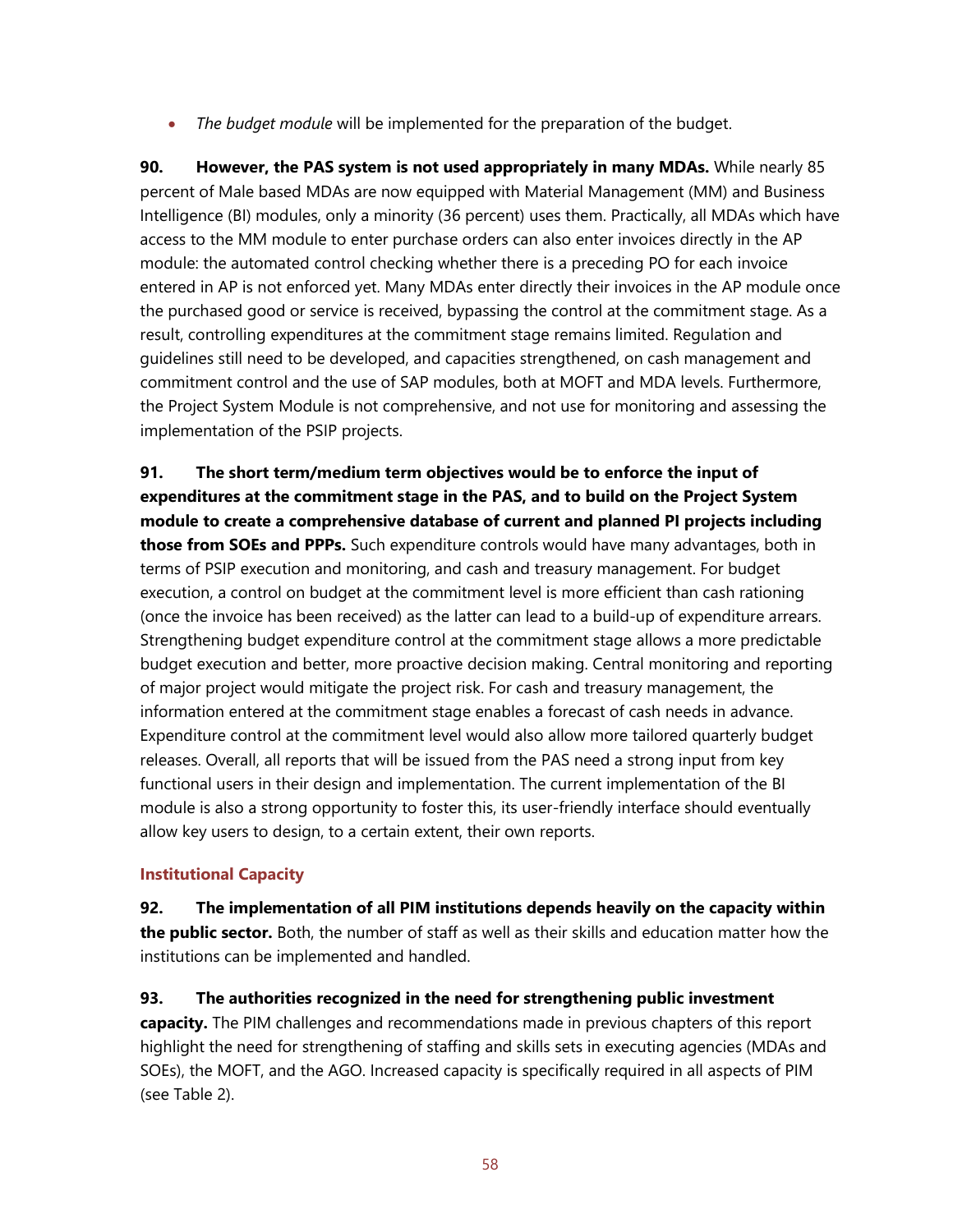| Table A2.2 Summary of the Key PIM Areas Where Increased Capacity and Training is Required |                                                                                                                                                                                                                                                                                                                              |  |  |
|-------------------------------------------------------------------------------------------|------------------------------------------------------------------------------------------------------------------------------------------------------------------------------------------------------------------------------------------------------------------------------------------------------------------------------|--|--|
| <b>Institution</b>                                                                        | <b>Key Topics for Capacity Building</b>                                                                                                                                                                                                                                                                                      |  |  |
| <b>Project Planning and</b><br><b>Allocation</b> (institutions 1                          | Develop strategies that link national and sectoral development objectives to specific public<br>investment projects;                                                                                                                                                                                                         |  |  |
| to 10)                                                                                    | Support preparation of more comprehensive and credible project proposals, in accordance with<br>improved MOFT guidelines. This will entail improving capacity to use project preparation<br>methodologies and techniques (e.g., needs analysis, project costing, cost benefit analysis,<br>prioritization, risk analysis);   |  |  |
|                                                                                           | Undertake more thorough project appraisals, particularly in the case of large, complex projects<br>where specialist knowledge is needed or innovative financing methods, are proposed;<br>Oversee experts/consultants contracted to provide technical support for feasibility, project design<br>and appraisal studies; and, |  |  |
|                                                                                           | Secure effective programming and prioritization of projects within overall constraints (sector<br>strategies, resources, financing, etc.).                                                                                                                                                                                   |  |  |
| <b>Project implementation</b>                                                             | Secure more effective project management including oversight of experts/consultants, monitoring                                                                                                                                                                                                                              |  |  |
| (institutions 11 to 15)                                                                   | of project progress, problem resolution, reporting, quality assurance and ex-post evaluation;<br>Improve the transparency of the procurement process;<br>$\bullet$                                                                                                                                                           |  |  |
|                                                                                           | Strengthen monitoring, analysis and reporting of public investment projects;                                                                                                                                                                                                                                                 |  |  |
|                                                                                           | Develop incentives for optimizing the pace of implementation and costs;                                                                                                                                                                                                                                                      |  |  |
|                                                                                           | Improve commitment control and cash management for the PSIP budget;                                                                                                                                                                                                                                                          |  |  |
|                                                                                           | Improve audit and ex-post evaluation of project outputs and outcomes;<br>Maximize the use of SAP for the PSIP budget.                                                                                                                                                                                                        |  |  |

### **94. Executing agency project managers and senior management are ultimately responsible and accountable for achieving expected project outputs.** Typically, project management in executing agencies is undertaken by professional/technical staff who may have limited experience or formal training in project management. Core project management training is required to build the capacity of these technical staff to manage project planning and design and secure efficiency and control during execution. This will include an understanding of government specific project management regulatory requirements and guidelines; the processes/tools used to schedule and monitor project activities and the use of project resources including the management of diverse human resources, including experts and technical consultants.

**95. Proposed project implementation units (PIUs) in executing agencies will need the technical capacity to support responsible project managers.** This will include a high level of competence to support project managers in their oversight responsibilities and the technical and procedural requirements across executing agency departments. Staffing levels for PIUs will depend on the nature and volume of public investment projects in the sector covered. Internal audit units within the MDAs and SOEs will also need to be strengthened to assess the performance of their institution's investment projects.

#### **96. Further enhancing appraisal, coordination and monitoring capacity will require:**

• A review of MOFT organizational structure (and specialist units) for fiscal risks management, and oversight of investment planning, allocation and implementation processes; and,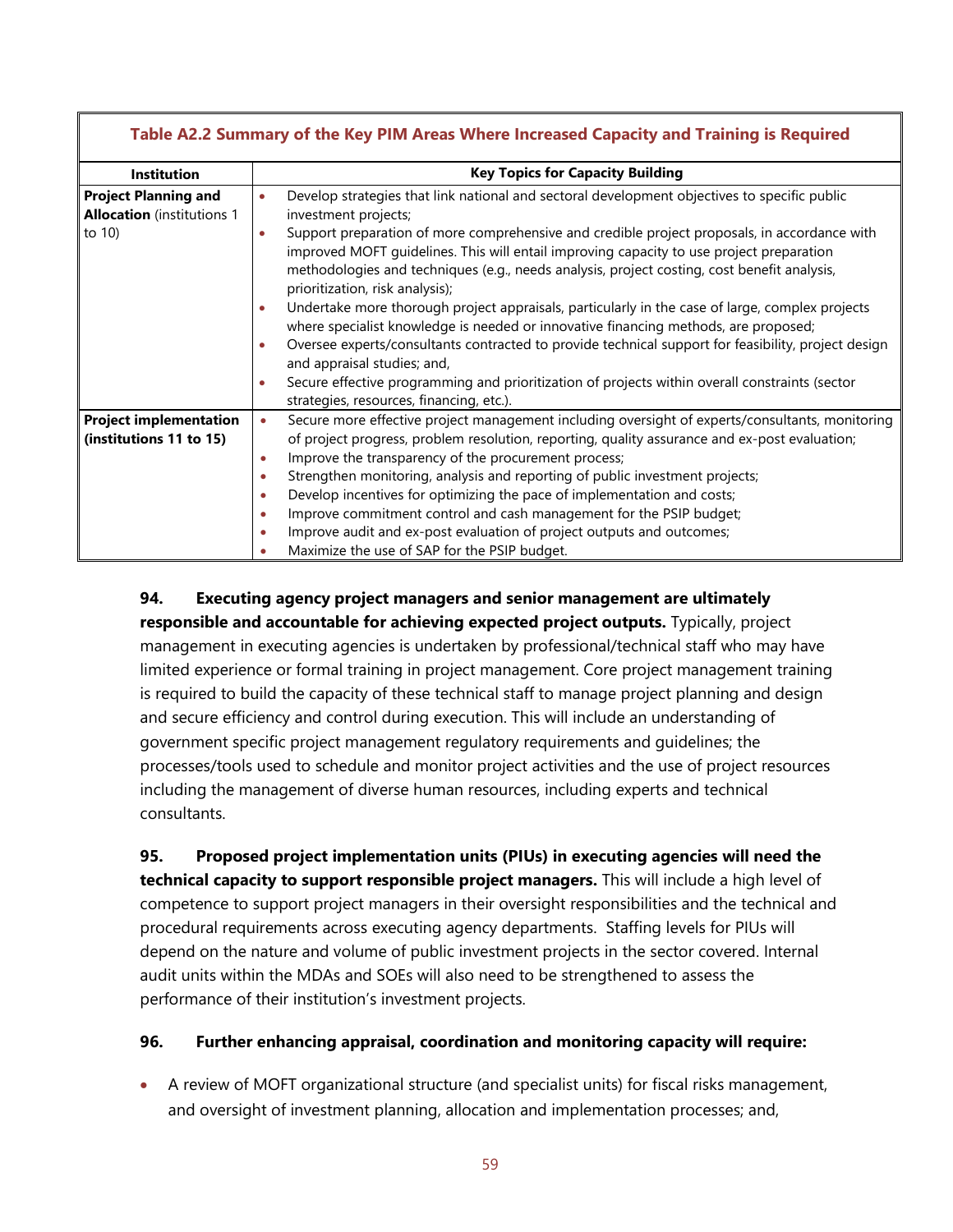• Further skills development for sector specialists in specific project appraisal, project monitoring, and ex-post review techniques.

**97. There is also an identified need for the AGO to enhance the office's capacity to assess the performance of the overall investment portfolio.** Individual projects should be subject to audit as part of the normal audit program of the AGO. These audits will provide useful information on project performance, but the value of such information would be enhanced if a cross cutting analysis was provided highlighting general project management issues that impact the efficiency and performance of the PSIP. Such independent analysis would assist both the executive and the parliamentary accounts committees to implement more effective control and risk management measures.

**98. The GoM should develop a capacity building plan for project managers, supervising officers, operational officers, and MOFT that enables them to improve PIM efficiency, and to implement and operate the revised PFR sections and project management guidelines related to PIM, and the use of SAP.** An emphasis could also be given in the medium term to performance management, using simple and realistic key results targets designed to improve performance.

**99. A variety of specific training interventions would be needed for increasing public investment capacity.** Table 3 below outlines a summary program of training that would meet the training requirements, this will need to be further developed based on a more detailed training needs analysis<sup>55</sup>. The proposed training program takes a modular approach with initial foundation modules to provide core project management skills to all staff involved in project management tasks. This foundation would then be built on through a series of more advanced modules for staff in PIUs who are expected to provide more detailed technical advice to project managers on all aspects of project management including overseeing consultants and experts. Further specialist modules are proposed for specific techniques needed for more advanced aspects of project design and appraisal.

<span id="page-60-0"></span><sup>&</sup>lt;sup>55</sup> This example of a training program for PIM was developed in the context of the PIMA exercise for Mauritius.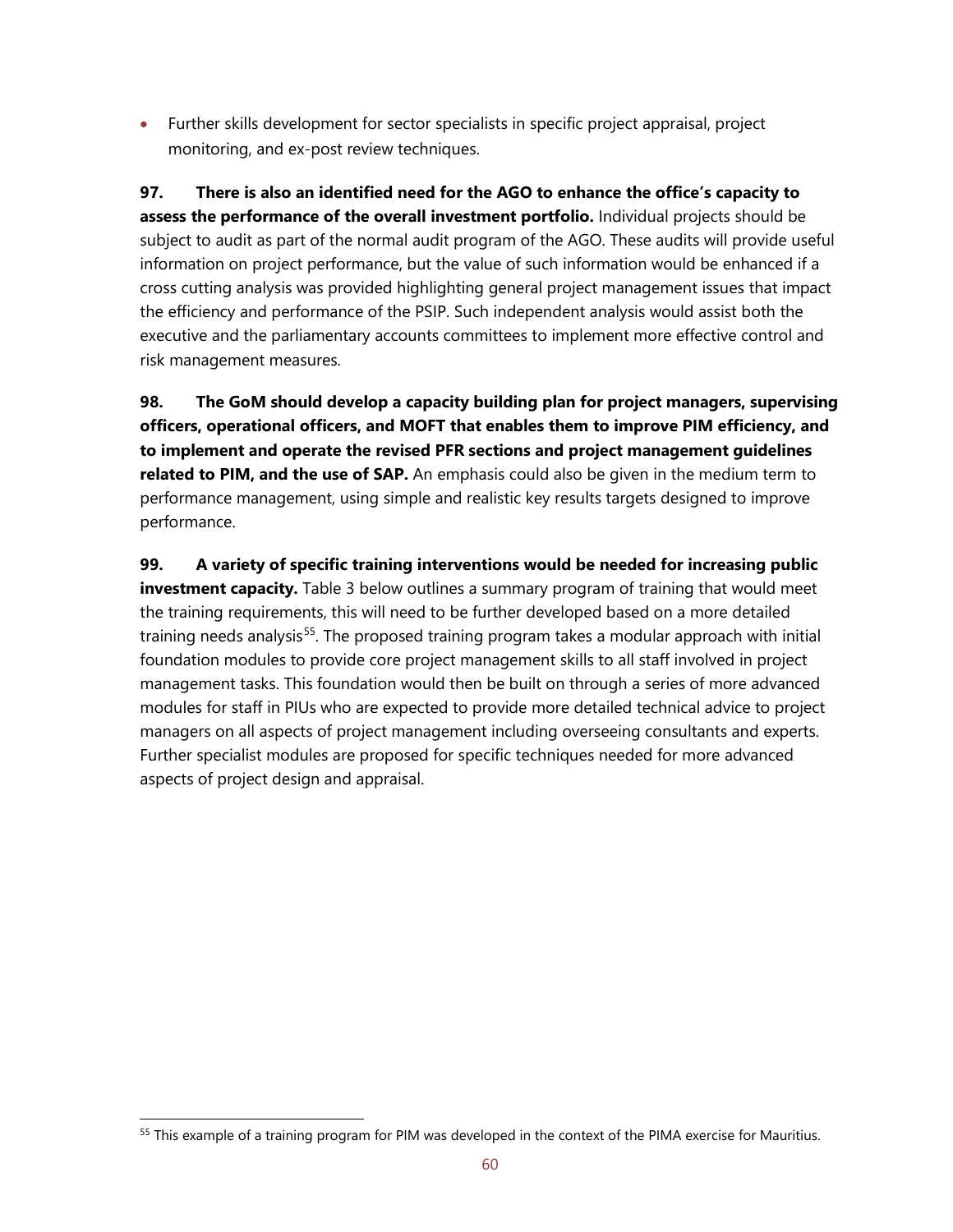| <b>Table AL.3 MOUGLAT Dased FTOJECt Management Framing FTOGram</b> |                                                                                                                                                      |                                                       |                                                                                                                                                                                                           |                                                                        |  |
|--------------------------------------------------------------------|------------------------------------------------------------------------------------------------------------------------------------------------------|-------------------------------------------------------|-----------------------------------------------------------------------------------------------------------------------------------------------------------------------------------------------------------|------------------------------------------------------------------------|--|
| <b>Target Group(s)</b>                                             | <b>Training Needs</b>                                                                                                                                |                                                       | <b>Core Subjects</b>                                                                                                                                                                                      | <b>Training Methodology</b>                                            |  |
| Project Managers in<br>MDAs and other<br>Stakeholders              | Core Aspects of Investment<br>Project Management                                                                                                     | $\bullet$<br>$\bullet$<br>$\bullet$<br>$\bullet$      | Project Cycle - Planning, identification<br>and appraisal, submission, approval,<br>implementation<br>Legal and institutional framework<br>Key processes and procedures<br>Coordination and Communication | Module 1-4 Online Training<br>Courses                                  |  |
| PIU Staff<br><b>MOFT Staff</b>                                     | Specific processes<br>Sector Planning<br>Identification<br>$\bullet$<br>Appraisal<br>٠<br>Allocation<br>٠<br>Implementation<br>Monitoring, etc.<br>۰ | $\bullet$<br>$\bullet$                                | More detailed training on core processes<br>Managing a portfolio of projects                                                                                                                              | Modules 5-n Online Training<br>Courses                                 |  |
| PIU Staff<br><b>MOFT Staff</b><br><b>Audit Staff</b>               | Specific Project Management<br>Methodologies and<br>Techniques                                                                                       | $\bullet$<br>$\bullet$<br>$\bullet$<br>۰<br>$\bullet$ | Sector Planning<br>Project Appraisal<br><b>Project Costing</b><br>Needs and Cost Benefit Analysis<br>Risk Analysis<br>Ex Post Evaluation and Audit                                                        | Advanced Modules, Online<br>Training Courses and<br>Specific Workshops |  |

## **Table A2.3 Modular Based Project Management Training Program**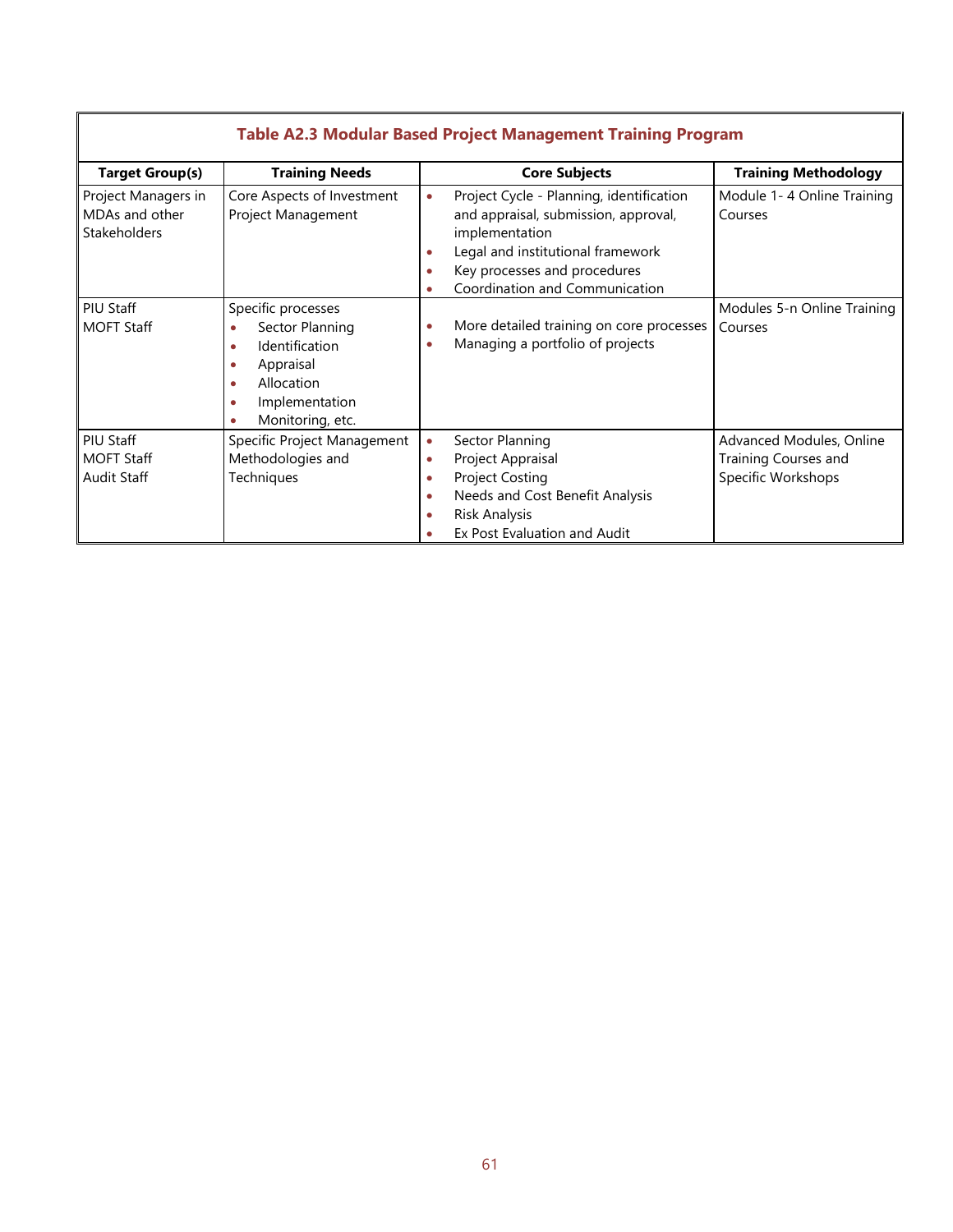## **Appendix 3. Country Case Study – Oversight of SOEs: Lessons from the Seychelles[56](#page-62-0)**

**Country context:** Seychelles shares a number of similarities with the Maldives. Both are high- or upper-middle income small island states, with highly-open economies focused on tourism, fishing and services. Both have tried to diversify their economies in order to reduce their dependence on single sectors, and both have had challenges in controlling the SOE sector and managing the resulting fiscal risk.

**Situation pre-reform:** Debt levels were high, amidst a mushrooming fiscal deficit, exacerbated by the macroeconomic shock as a result of the global financial crisis. The large public enterprise sector was a substantial drag on public spending and posed a significant medium-term fiscal risk. Budgetary transfers to public sector entities, including SOEs, totaled just under 2 percent of GDP in 2008. Although there were 44 SOEs, the sector was dominated by four enterprises, which accounted for an estimated 82 percent of total assets and 85 percent of turnover of SOEs.

**Reform measures carried out:** Beginning in 2009, the government undertook a reform of the SOE sector in control and manage fiscal risk more effectively. The key reforms included: (i) introducing an umbrella SOE Act, which formalized the ownership framework for SOEs, clarified the roles and responsibilities of the government agencies involved, and created an oversight body (Public Enterprise Monitoring Commission [PEMC]) in the Ministry of Finance; (ii) undertaking a series of strategic reviews of the existing portfolio, with a view to streamlining and divesting unnecessary and poorly-performing SOEs; (iii) giving an explicit additional oversight role to the Parliamentary Public Affairs Committee; and (iv) professionalizing SOE boards.

**Results following the reforms:** Over the past 5 years, the reforms have succeeded in strengthening governance and oversight of SOEs, and thereby better management of fiscal risk. These include

- Improved legislative framework, including the promulgation of the SOE law (PEMC Act);
- Part-privatization of some SOEs, including Air Seychelles, which reduced the fiscal burden on the government;
- Improved profitability and cash flow of SOEs; nonetheless, budgetary support for SOEs has increased over the last 5 years;
- Improved governance through the establishment of the Public Enterprise Monitoring Commission to oversee the governance of SOEs;
- Introduced good practices for benchmarking the performance of SOEs;
- Improvements in the capacities of SOE boards.

<span id="page-62-0"></span> <sup>56</sup> Sources: PEMC Act; IMF (2013): Addressing Macro-Fiscal Risks from SOE Reforms, Victoria; World Bank (2009), Public Expenditure Review, Volume 2, and Staff.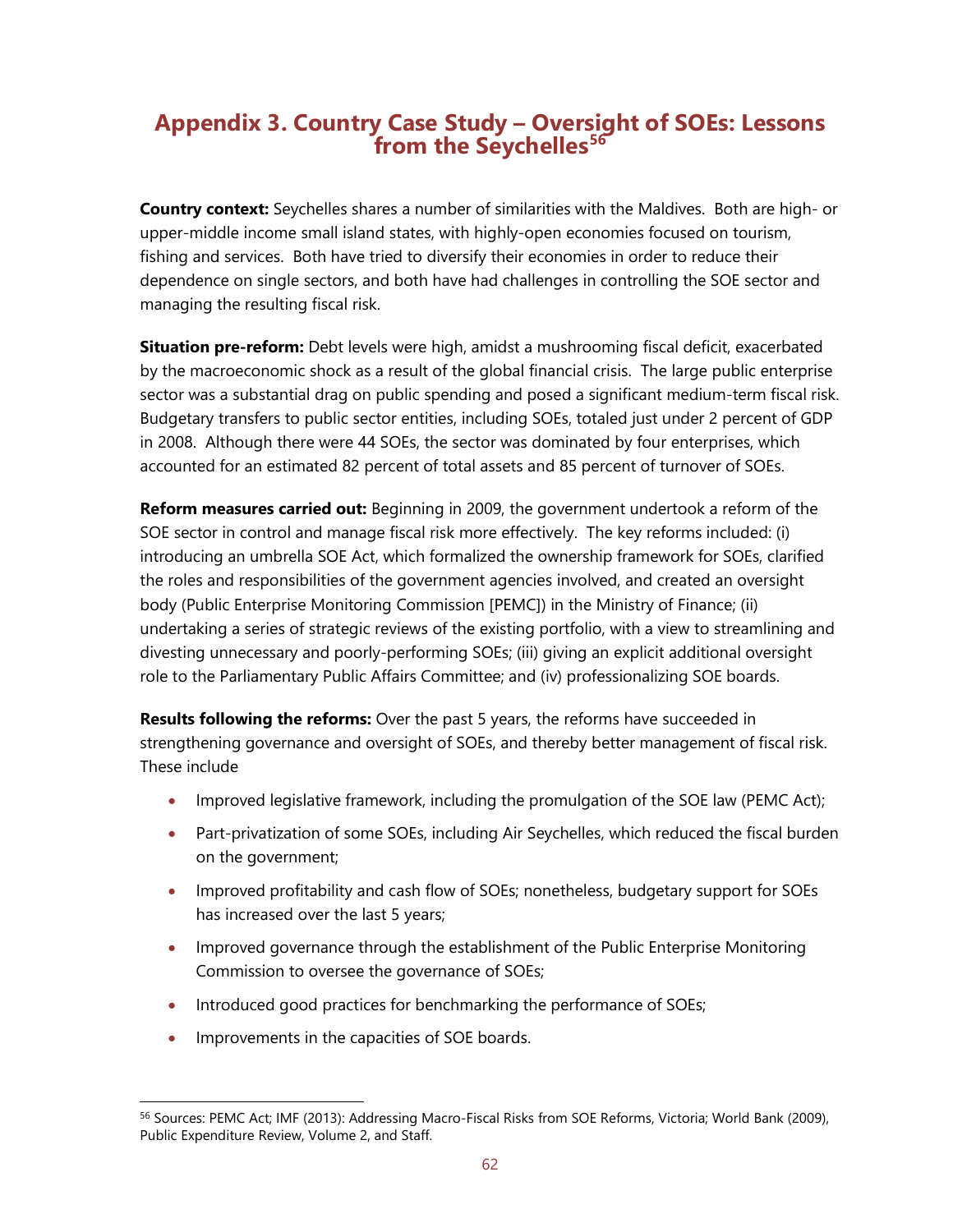**Lessons for Maldives:** A key lesson for the Maldives from the Seychelles' experience is that the PEMC Act on SOEs stipulates the comprehensive oversight of SOEs by the Minister of Finance. This includes the requirement to receive regular (quarterly) reports on SOE activities and financial reports. It also sets out clear roles and responsibilities for the PEMC, including the requirement for it to inform the Minister of Finance of specific financial risk from SOEs and weaknesses or shortcomings of any SOE Board. The act also sets out the reporting requirements for SOEs, including specifically reporting to the Minister of Finance, as well as to the PEMC and the SOE's relevant Minister.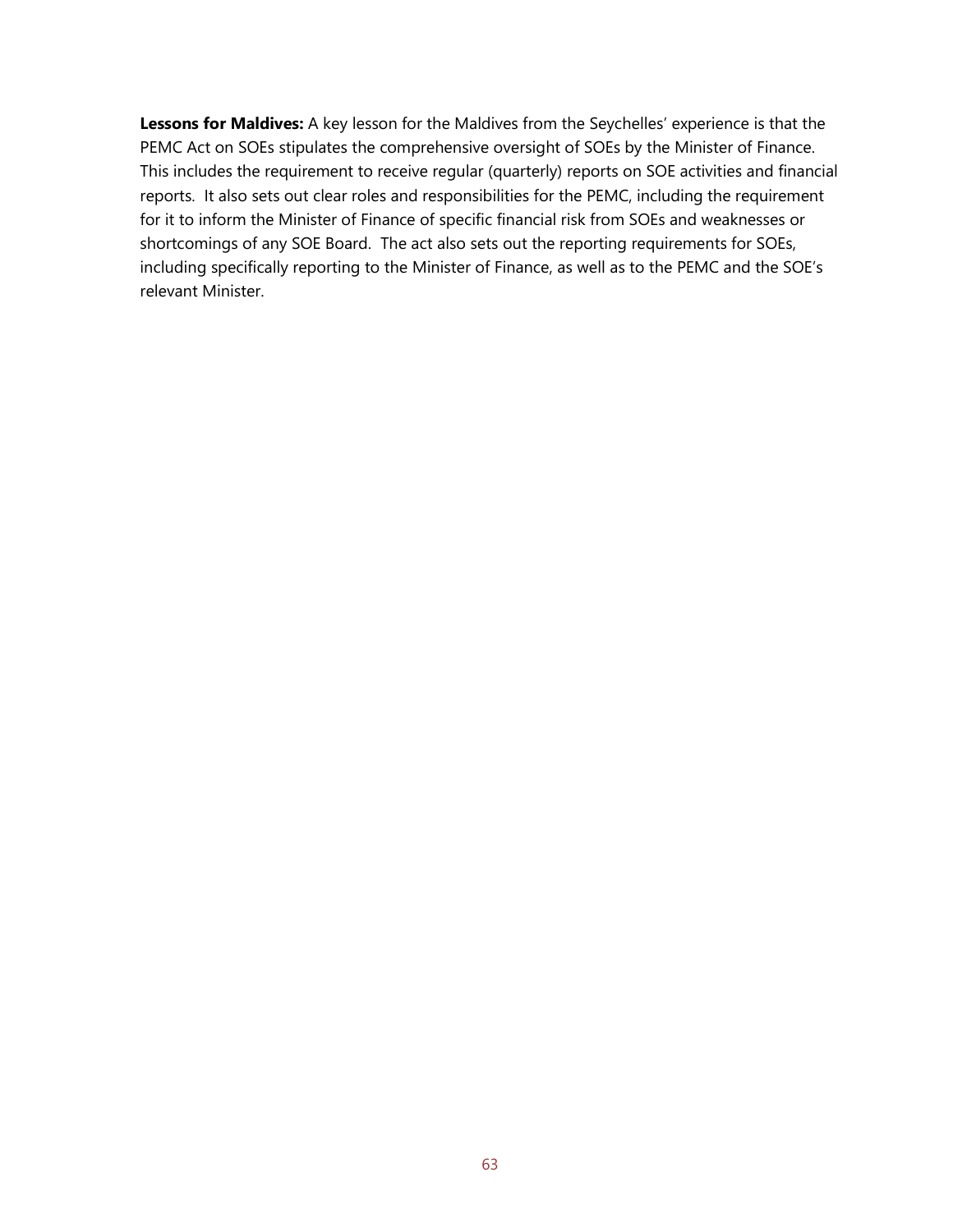## **Appendix 4. Selection of Guarantees Issued by the Maldives Government**

| New Issuances<br>2016 |                                            |                                  |                     |
|-----------------------|--------------------------------------------|----------------------------------|---------------------|
| <b>Beneficiary</b>    | <b>Financier</b>                           | Project                          | <b>Amount (USD)</b> |
| Ozturk Holdings       | EP Holdings                                | 5000 Housing units               | 327,799,969         |
| G with Nature         | Rashmi Plaza                               | 1000 Housing units               | 65,182,000          |
| <b>HDC</b>            | Export Import Bank of India                | Road development                 | 34,330,000          |
|                       |                                            |                                  |                     |
| <b>Pipeline</b>       |                                            |                                  |                     |
| <b>Beneficiary</b>    | <b>Financier</b>                           | Project                          | <b>Amount (USD)</b> |
| <b>STELCO</b>         | Export Import Bank of China                | 5th Power Development<br>Project | 77,000,000          |
| <b>HDC</b>            | Industrial and Commercial Bank of<br>China | 7000 Housing units               | 368,900,000         |
| <b>HDC</b>            | <b>Hatton National Bank</b>                | 7000 Housing units               | 65,100,000          |
| Joonghan              | China Commercial Bank                      | 1000 Housing units               | 52,000,000          |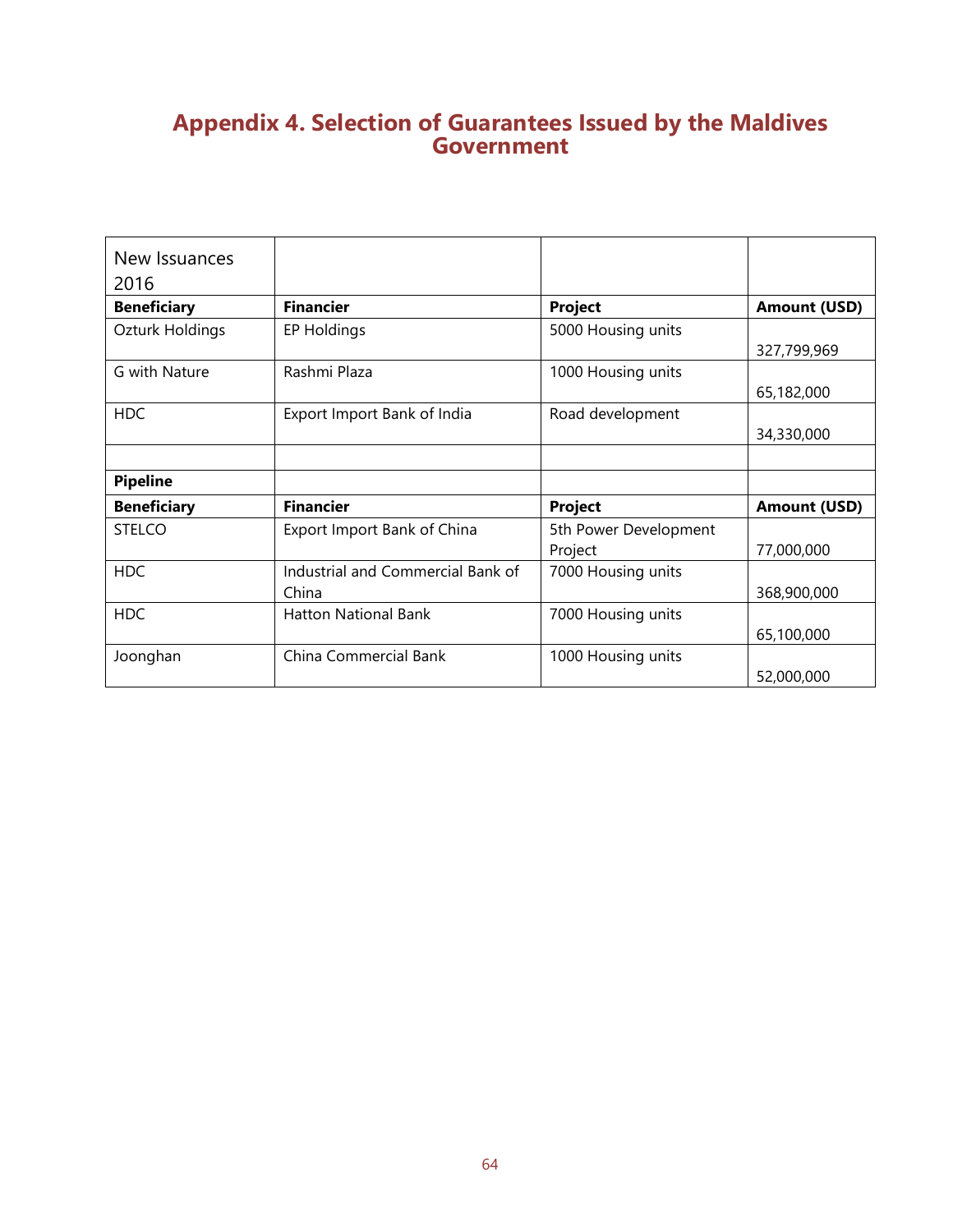## <span id="page-65-0"></span>**Appendix 5. Existing and Initial Proposed Structure for PIM**

**A5.2. Existing and Proposed Structures**



**Existing Structure Proposed Structure** 

Source: Staff.

#### **The annual budget preparation process can be described as follows:**

- MOFT's Fiscal Affairs Division (FAD) sends a circular to each of the MDAs containing ceilings for recurrent expenditures and guidelines to elaborate the budget.
- Each MDA prepares a list of desired projects to include in the following year's PSIP and submits it for review by the MOFT.
- The projects list (none having been rejected at this stage) is then sent to the President's Office for review, selection and approval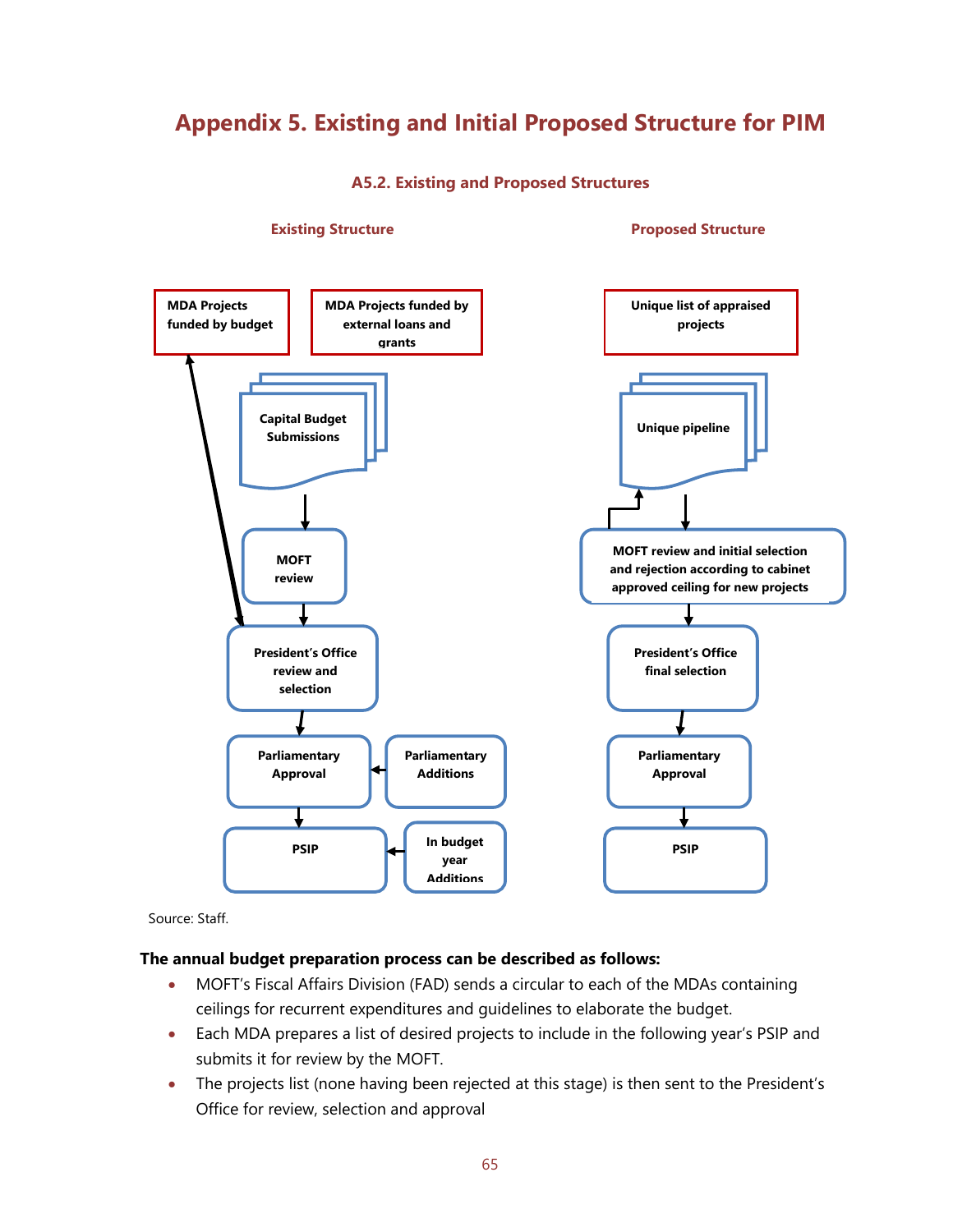- The President's office sends approved list Parliament for discussion (the Parliament can add projects to the list).
- The final Public Sector Investment Program (PSIP) list (containing details on the implementation of the projects) and corresponding capital expenditure budget is then elaborated and passed by the Parliament.

**This process results in a capital expenditures budget that lacks credibility.** It is a process with multiple stakeholders acting without clear rules and ceilings. The main issues are:

- Capital ceilings are not contained in the budget circular for budget preparation;
- Projects are added to the budget throughout the preparation process without a robust assessment of the project viability or feasibility: this can occur both at line ministries and at the Presidential and Parliament levels (and also during the budget year). As a result, during the year, some projects may not be implemented if they are not feasible or if, for example, return on investment is later shown to be insufficient.
- There are significant capacity constraints to implement projects both at the contractors' and the LM levels which frequently result in project implementation delays or even unsuccessful public tender procedures.

#### **Capital expenditure budgeting should be clarified and strengthened at each**

**stage of the procedure.** The diagram above proposes a simple structure that indicates key points for stakeholder involvement and simple management lines. The main features are

- budget circulars that include realistic ceilings for capital expenditure based on mediumterm fiscal projections
- priority given to ongoing projects before new projects
- New projects should be chosen from a list of robustly appraised projects in the project pipeline

The budget circular should also include a list of criteria that each project should meet before being included in the PSIP as well as basic information to fill (pre-feasibility study, expected return on investment) for each of them. However, the requested information should not be too detailed at this level.

#### **This process would progressively ensure that only viable projects are included**

**in the capital expenditure budget.** A good pilot candidate for this exercise could be the Ministry of Housing, as it handles most of the infrastructure projects and has adequate capacity (including Project Management Units) to implement them. Eventually, other line ministries would need to strengthen their capacity in project management. This would allow them to present viable projects to include in the PSIP process and to implement them in a timely manner.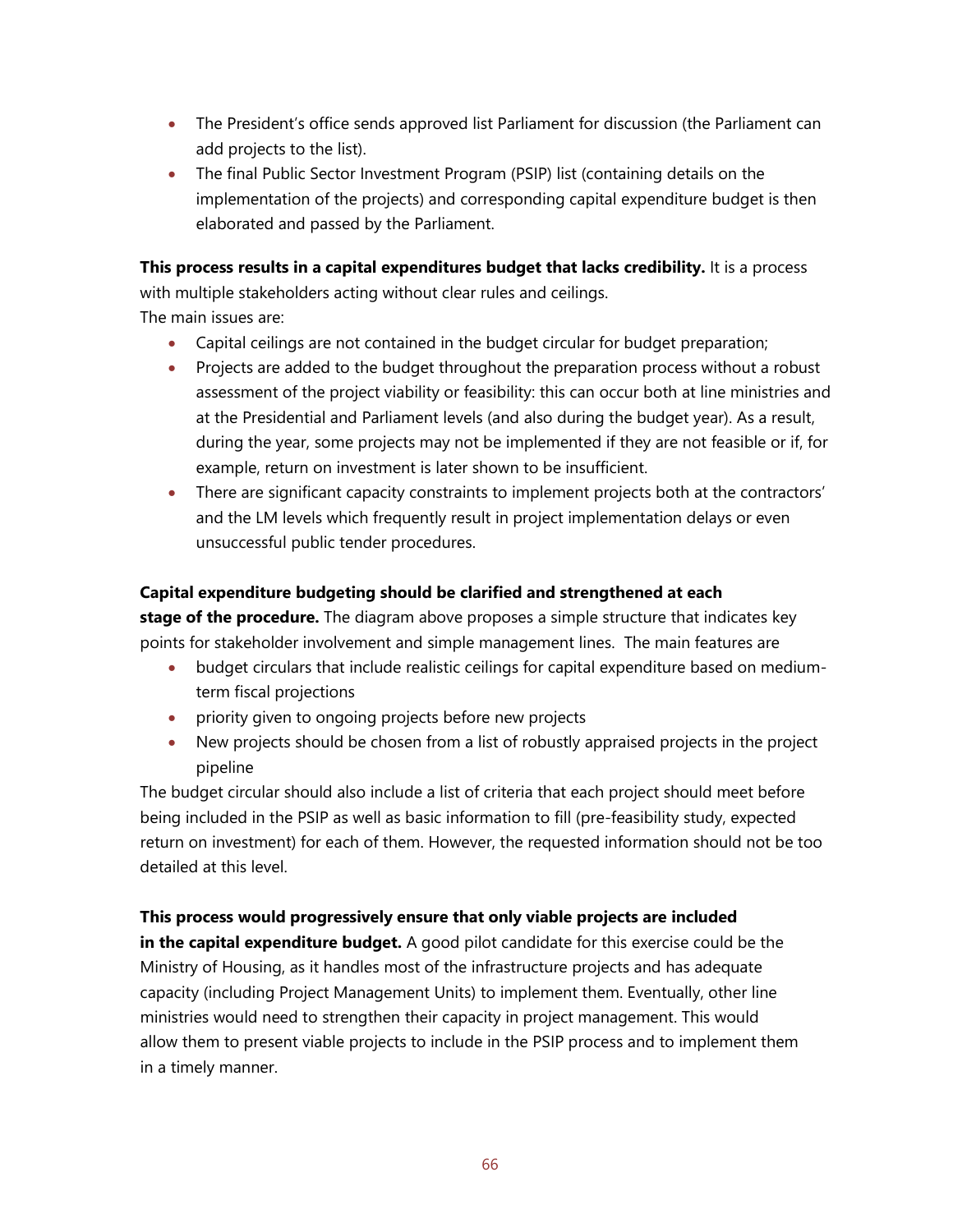### **Appendix 6. Public Investment Management Assessment Methodology**

For the purpose of the assessment of public investment management in Section III, two dimensions were assessed for each institution:

• *Institutional strength:* Institutional strength assesses the design of the processes, laws, systems, and managerial tools implemented from a design point of view. It is based on the questionnaire presented in the IMF Board Paper "Making Public Investment More Efficient." This questionnaire comprises of 15 institutions each with three indicators. For each indicator, three possible scores are set (low, medium, and good). The scoring of the three indicators per institution is aggregated using simple averaging. The following color code was used and scores for the institution were assigned according to the following principles:

|                             | Good | Medium | Low |
|-----------------------------|------|--------|-----|
| Strength of the institution |      |        |     |

• *Effectiveness:* The effectiveness assesses how well the institution is implemented in practice and whether it achieved the envisaged results. It was assessed qualitatively, based on evidence (e.g., numerical; reviews and assessment of (international) organizations; audit reports). The following color code was used:

|                                  | Hiah | Medium | Low |
|----------------------------------|------|--------|-----|
| Effectiveness of the institution |      |        |     |